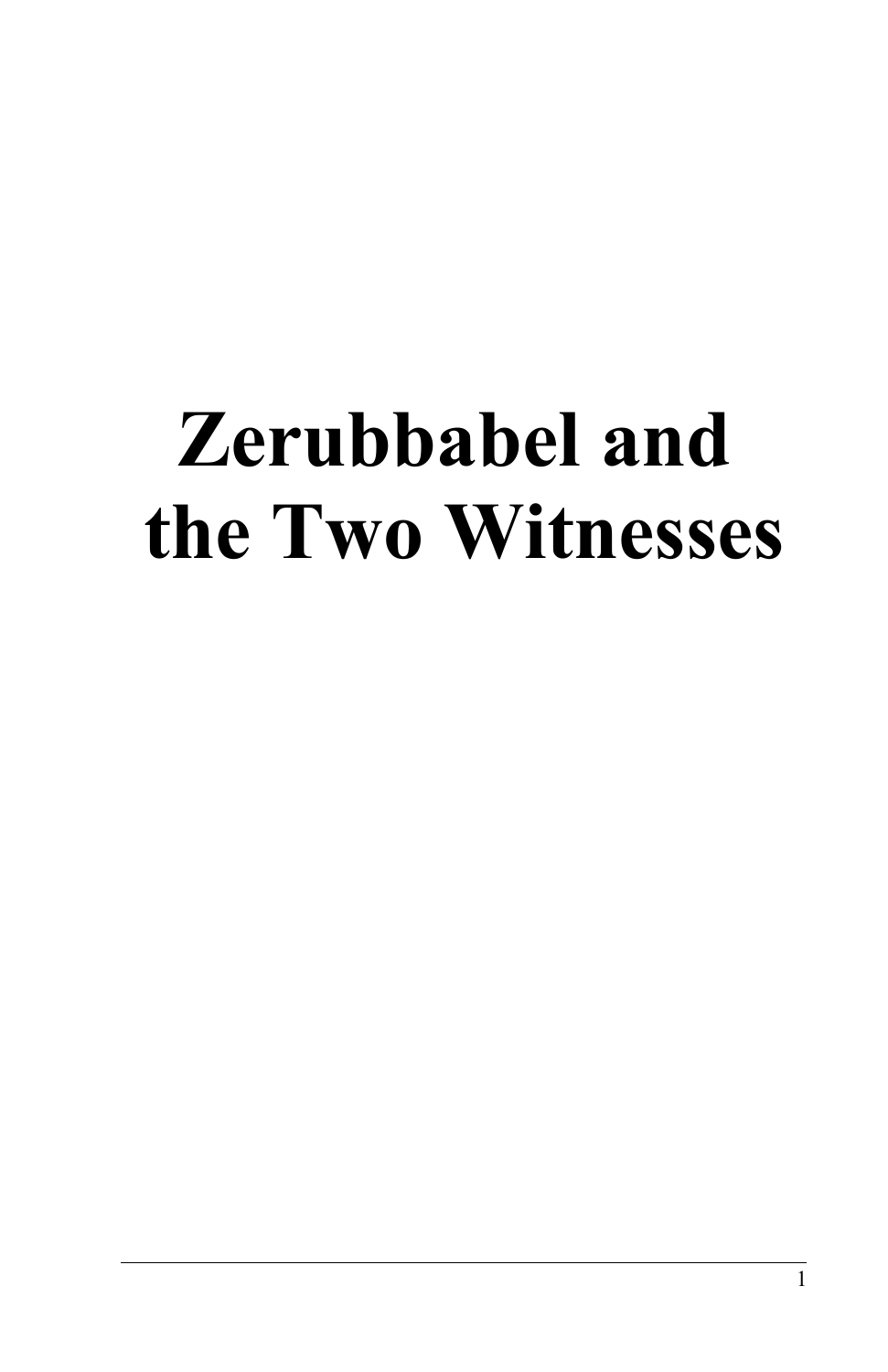# **Zerubbabel and the Two Witnesses**

FIRST EDITION, October 2010 COPYRIGHT 2010 Faithful Church of God in Laodicea http://www.fcogl.org

#### **This booklet is not to be sold.**

It is a free educational service in the public interest, published by the Faithful Church of God in Laodicea.

**Faithful Church of God in Laodicea** *All Rights Reserved*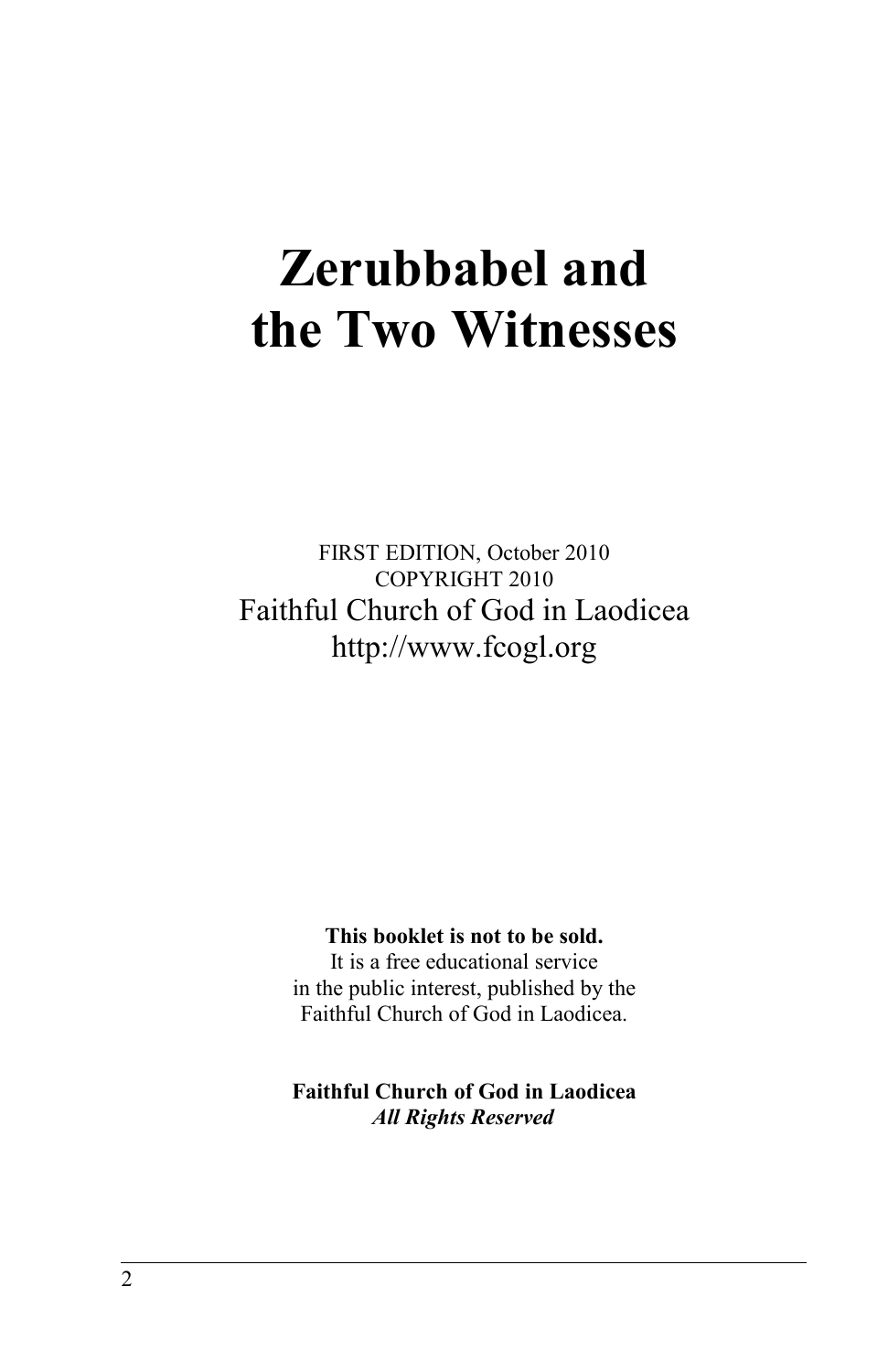echariah 4 outlines an awesome vision which discusses Zerubbabel, a candlestick, seven lamps, a bowl, two olive trees, golden pipes echariah 4 outlines an awesome vision which<br>discusses Zerubbabel, a candlestick, seven<br>lamps, a bowl, two olive trees, golden pipes<br>and golden oil. In this booklet we will discuss the Biblical explanation of all these components, including clear irrefutable Biblical proof on the identity of Zerubbabel and the two witnesses.

As we discuss this exciting vision, get ready to be awe inspired by what God is communicating to His people through His inspired Word.

*[Note: For the clearest understanding of this subject and others pertaining to it, we recommend that the FCGL booklet entitled "The Day of the Lord cometh…" is read and proved in conjunction with this work].*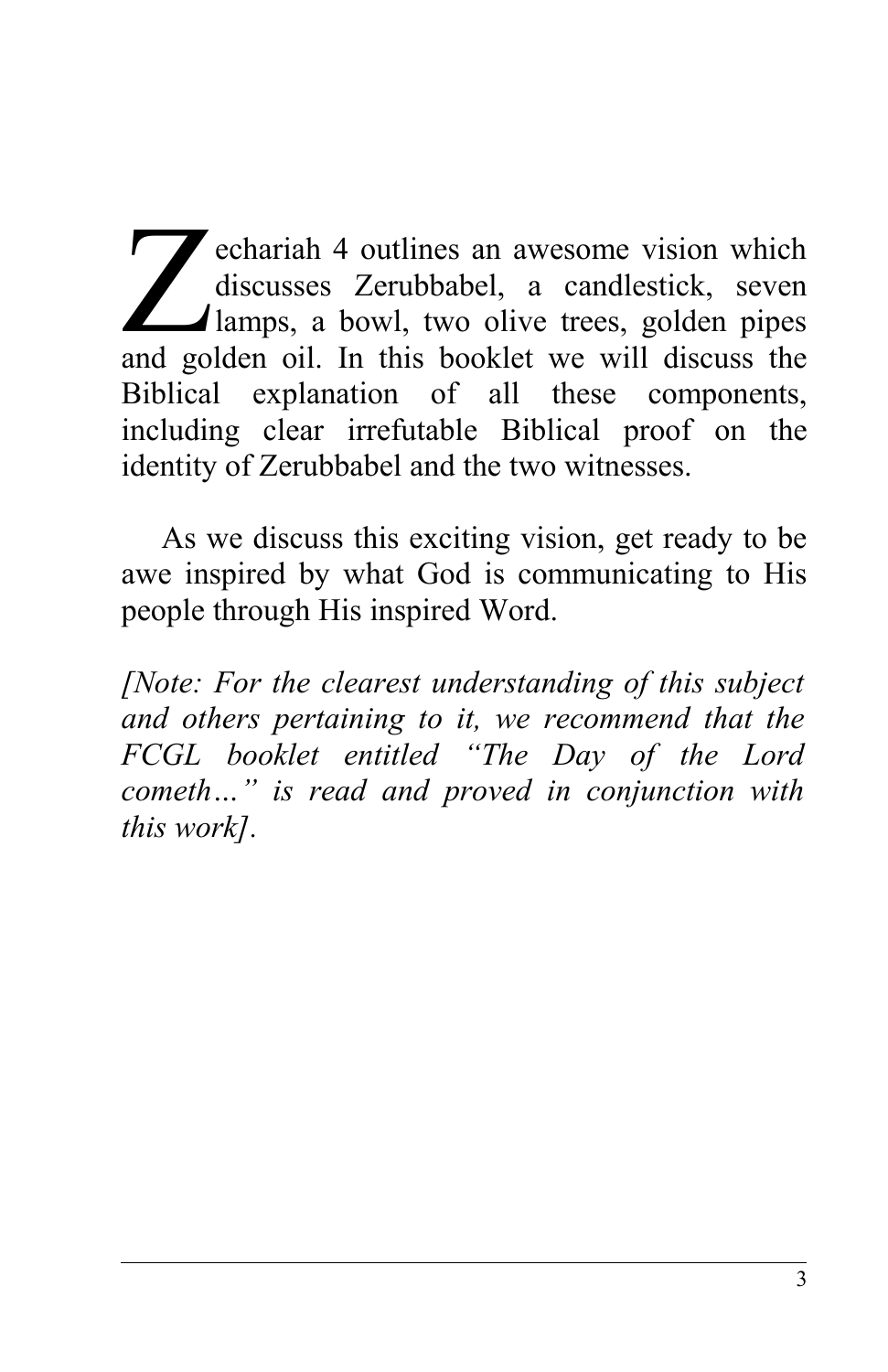# **Table of contents**

- **Chapter 1 The Biblical identity of Zerubbabel Pg. 5**
- **Chapter 2 The vision of Zechariah 4 explained Pg. 15**
- **Chapter 3 Identity of the two witnesses Pg. 25**
- **Chapter 4 Matthew 25-Parable of the Ten Virgins Pg. 46**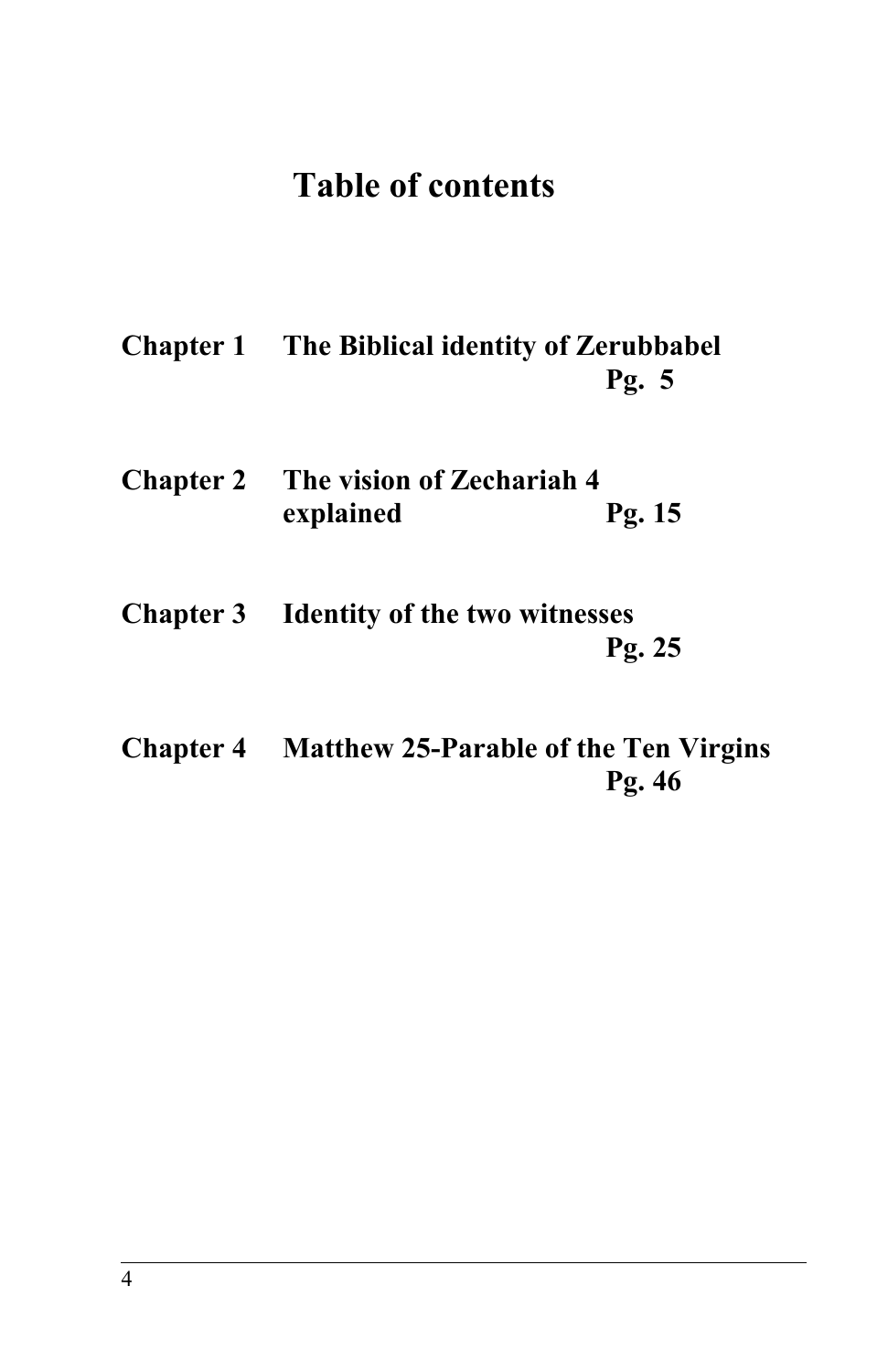# **Chapter 1 The Biblical identity of Zerubbabel**

he story of Zerubbabel, the governor of Judah around the time of the rebuilding of the second temple, is told in Ezra 2:2 to Ezra 5:2. Zerubbabel is also mentioned in The story of Zerubbabel, the governor of Judah around<br>the time of the rebuilding of the second temple, is told<br>in Ezra 2:2 to Ezra 5:2. Zerubbabel is also mentioned in<br>Nehemiah 7:7; 12:1, 47; Haggai 1:1, 12, 14, 2:4, 21, 2 Zechariah 4:6-10; Matthew 1:12, 13; Luke 3:27. As we read through these scriptures we see that God's primary concern is the building of the temple. While the books of Ezra, Nehemiah, Haggai and Zechariah detail the historical account of Zerubbabel and the building of the temple, they also contain an important prophecy and urgent message for our time today and for the days immediately ahead.

The Old Testament Zerubbabel was a descendant of King David (Hag. 1:1; Matt. 1:12-16). He was a man who gave hope to God's nation of Israel (Hag. 2:21-23). He was the individual who initiated and completed the rebuilding of the physical temple (Ezr. 3:8; Ezr. 6:15; Zech. 4:9).

The Old Testament temple was a physical building made with stone. The New Testament temple is *spiritual*. Notice:

"Know ye not that **ye are the temple of God**, and that the Spirit of God dwelleth in you? If any man defile the temple of God, him shall God destroy; for **the temple of God is holy, which temple ye are**" (1 Cor. 3:16-17).

Here is another scripture which confirms that *God's Church* today is the spiritual temple:

"And what agreement hath the temple of God with idols? for **ye are the temple of the living God**; as God hath said, I will dwell in them, and walk in them; and I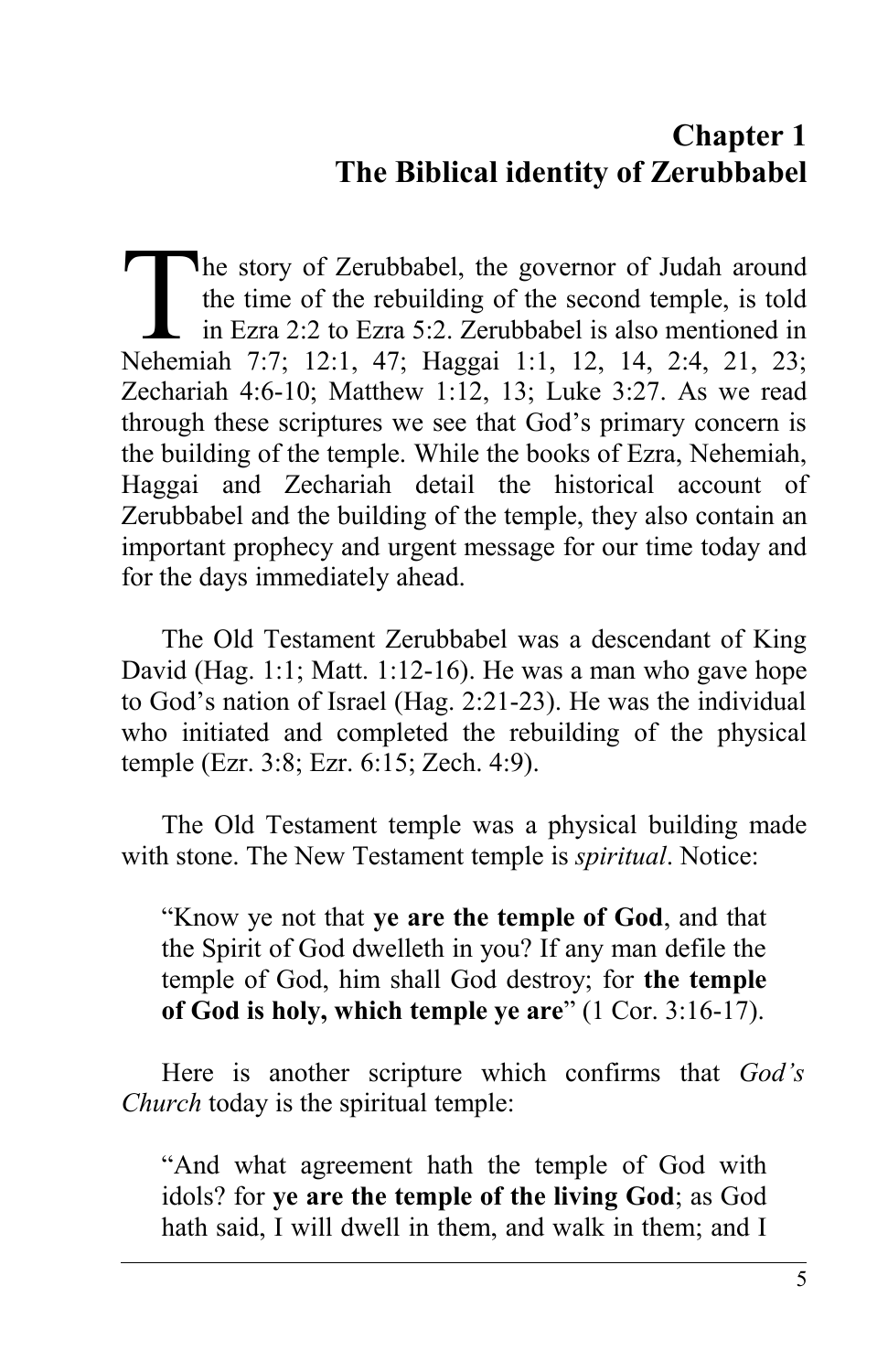will be their God, and they shall be my people" (2 Cor. 6:16).

The building of the physical temple in the Old Testament is a forerunner or ante-type of the spiritual temple that was prophesied to be built in the New Testament. This latter temple is made up of children of God in whom dwells His Spirit. This would indicate that, just as there was a Zerubbabel in the Old Testament who built the physical temple, there is also a New Testament Zerubbabel who builds the Church - or - *spiritual* temple.

Notice some key verses on the subject and identity of Zerubbabel, which are found in Zechariah 4:

"…This is the word of the LORD unto Zerubbabel, saying, Not by might, nor by power, but by my spirit, saith the LORD of hosts. Who art thou, O great mountain? before Zerubbabel thou shalt become a plain: and he shall bring forth the headstone thereof with shoutings, crying, Grace, grace unto it. Moreover the word of the LORD came unto me, saying, The hands of Zerubbabel have laid the foundation of this house; his hands shall also finish it; and thou shalt know that the LORD of hosts hath sent me unto you. For who hath despised the day of small things? for they shall rejoice, and shall see the plummet in the hand of Zerubbabel with those seven; they are the eyes of the LORD, which run to and fro through the whole earth" (Zech. 4:6-10).

The New Testament Zerubbabel lays the foundation of the Church. Zerubbabel's hands also finish the temple. The question we will answer in the first chapter of this booklet is: who is the *New Testament* Zerubbabel who builds the *spiritual* temple of God?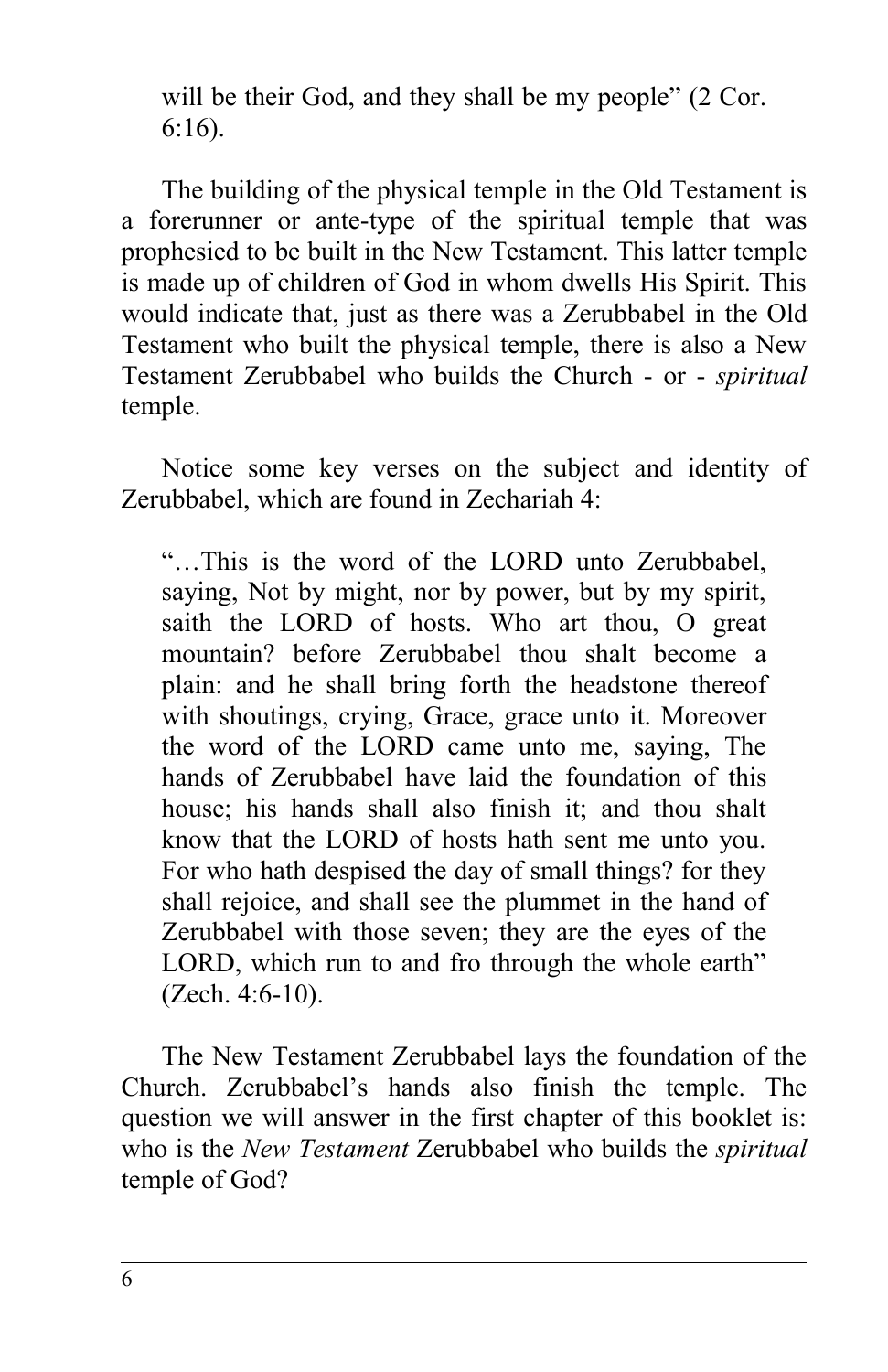Many have not accurately understood the scriptural role of Zerubbabel in the New Testament, and have therefore carelessly assigned this name to various individuals who have come on the scene in these latter years. **Assigning names to individuals in error is extremely dangerous because it leads well-meaning and unsuspecting begotten children of God to focus on wrong personalities and also leads them to wrong conclusions of many important prophecies outlined in the Bible.** 

As we set out to discuss the identity of the New Testament Zerubbabel we must notice that scripture tells us that Zerubbabel is the individual who brings forth the "headstone" and lays the *foundation* of the temple. As already stated, we are also told that the hands of Zerubbabel will also *finish* the temple. **Both the foundation and the finishing of the temple are done by the same individual.** God's New Testament Church has been in existence for almost two thousand years. This would mean that the foundation of the Church was laid around two thousand years ago! Of course, the New Testament Zerubbabel must have been around then, when the Church's foundations were laid.

Notice Ephesians 2:19-21:

**"**Now therefore ye are no more strangers and foreigners, but fellowcitizens with the saints, and of the **household of God**; And are built upon the **foundation** of the apostles and prophets, **Jesus Christ himself being the chief corner stone;** In whom all the building fitly framed together groweth unto an holy temple in the Lord".

#### **Chief cornerstone**

These verses tell us that the house of God is built upon the *foundation of the apostles and prophets*. Verse 20 tells us that Jesus Christ is the chief corner stone – "in whom the building fitly framed grows unto a holy temple (or Church) in the Lord". Read that again!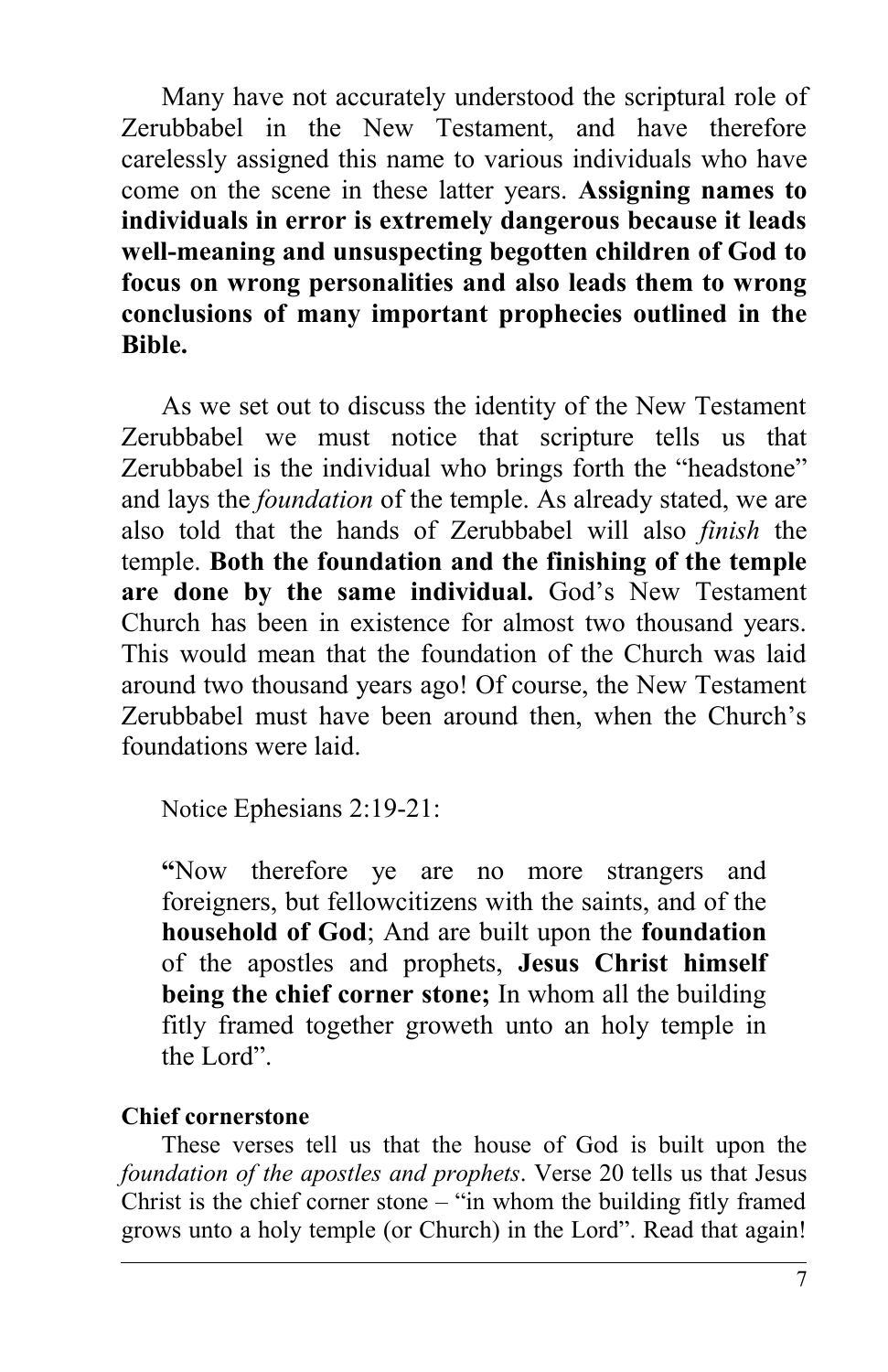Jesus Christ is the "chief corner stone"! What exactly does this mean? The dictionary gives us the following definitions for "corner stone":

- 1) specifically**: such a stone laid at a formal ceremony**
- 2) a basic element**: foundation**

Evidently, the chief corner stone is the very first stone that is laid when a building project commences. For example, when a public building is about to be built, such as a government office, library, museum etc., there is often a ceremony to mark the beginning of the project. A mayor, prime minister, president or some other dignitary may be invited to lay the very first stone of such a building. That first stone is the "foundation stone" or "corner stone" of the building.

The dictionary also gives us an example of how the word "cornerstone" is used. Notice:

- 1) Officials held a ceremony to lay the *cornerstone* for a new library.
- 2) Trust is the *cornerstone* (or foundation) of a relationship.

Here are a few synonyms for the word "cornerstone":

"Basis, **bedrock**, bottom, **base**, footing, **foundation**, **groundwork**, **keystone**, root".

The New Testament Church began on the Day of Pentecost after Christ's resurrection almost two thousand years ago. It should be clear in everyone's mind that no man in this endtime could have laid the foundation stone of the Church of God! Who else other than Jesus Christ was sent to lay the foundation stone of the Church? We have already seen that scripture tells us that Jesus Christ *is* the corner stone of the Church – He is the One who laid the foundation stone. It is through Him that the foundation of the Church was laid.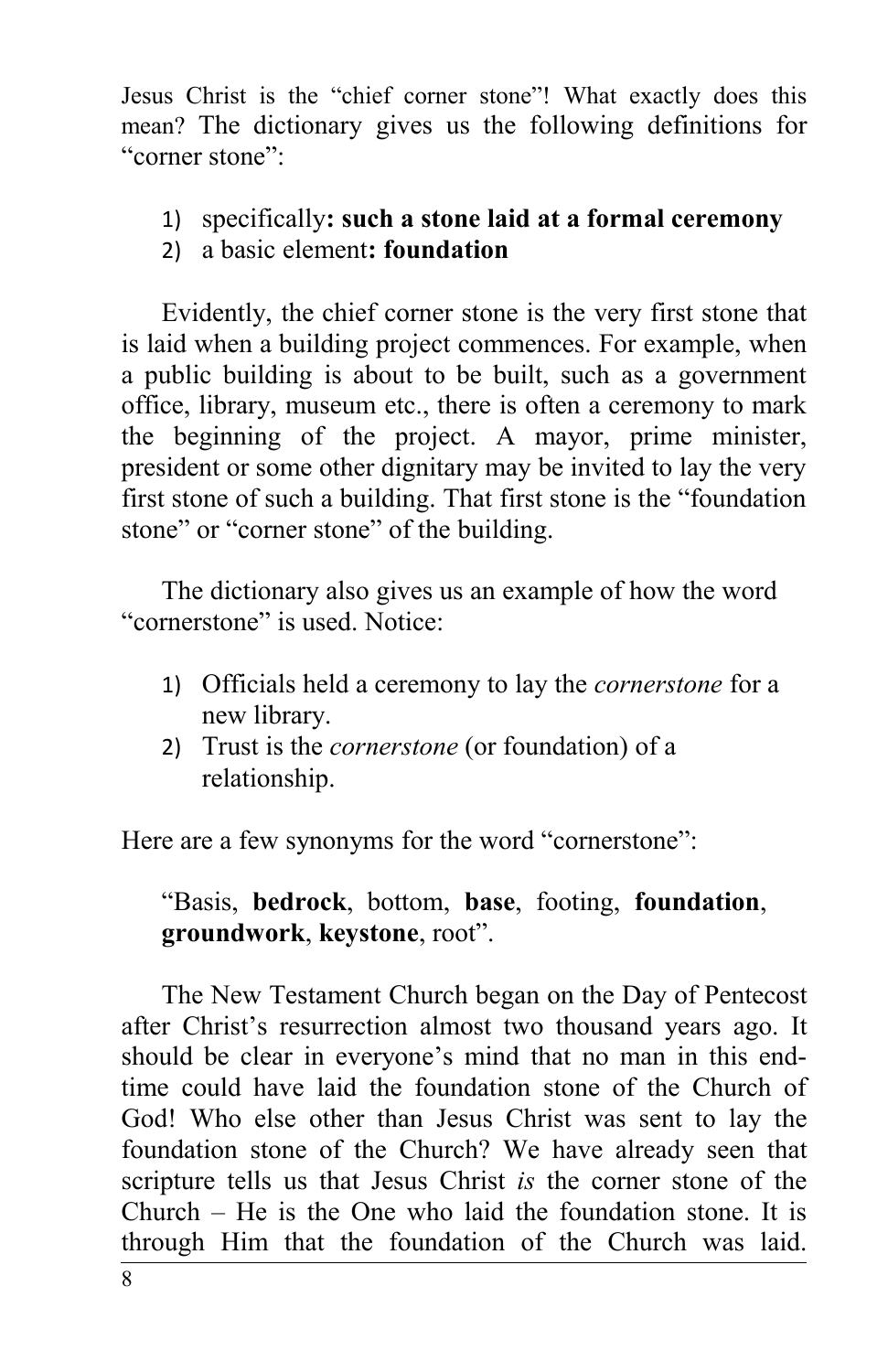Ephesians 2:20 concretely states that Jesus Christ is the Chief corner stone! No man can claim to have laid the foundation of the Church other than Jesus Christ Himself!

#### **Headstone**

Let us notice Zech. 4:7 again, and see what other information we are told about Zerubbabel:

"Who art thou, O great mountain? before Zerubbabel thou shalt become a plain: and *he shall bring forth the headstone* thereof with shoutings, crying, Grace, grace unto it".

We are here told that Zerubbabel brings forth the "headstone". What is the "headstone" referring to? Matthew 21:42 gives us the answer:

"Jesus saith unto them, Did ye never read in the scriptures, The stone which the builders rejected, the same is become the **head of the corner**: *this is the Lord's doing*, and it is marvellous in our eyes?"

This verse helps clarify Zechariah 4:7. Christ is here speaking about Himself as being the "head of the corner", or "headstone". We know that He was the "stone" which was despised and rejected by carnal men. Matthew 21:42 confirms what is stated about Zerubbabel in Zech. 4:7, that *Christ* is also the headstone! Mark 12:10 gives further Biblical evidence of this most important fact:

"And have ye not read this scripture; **The stone which the builders rejected is become** *the head of the corner***".**

Christ is the One who was rejected and He is the "head of the corner" or the "head stone" – so says our Bible! For clarity's sake, it may be necessary to give the dictionary definition of the word "headstone" or "keystone":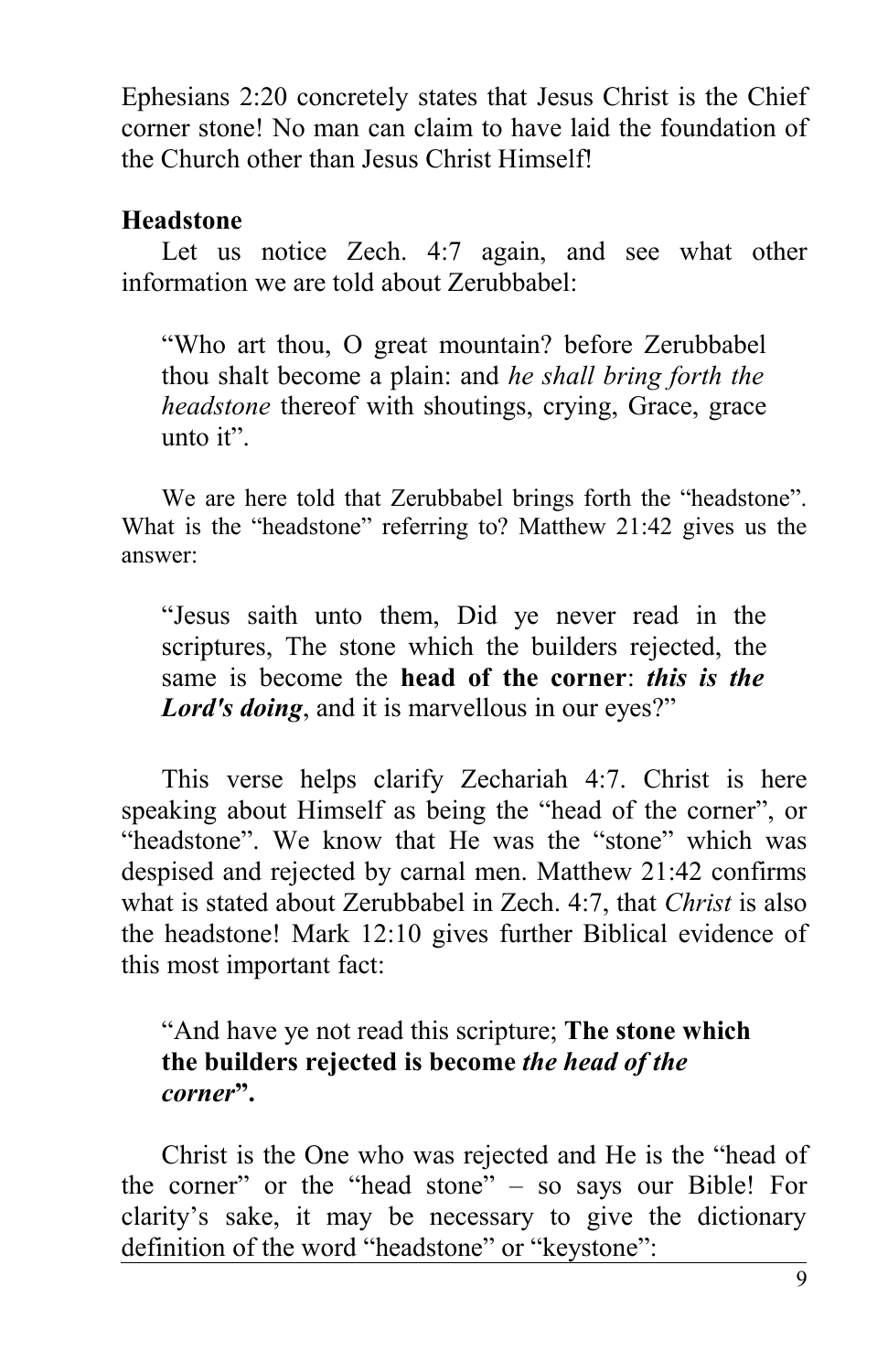- 1) Headstone, the central stone at the top of an arch or the top of a dome
- 2) Something that is necessary at the top of an arch or the top stone of a dome

Evidently, the headstone is vital to hold a structure together. For example, in an archway the "headstone" is the edged stone which is placed right at the top; it is the final stone to be laid, and the whole structure (archway) rests on that one headstone. Without the headstone, an archway collapses. You can also think of the construction of a dome: the headstone in a dome is the edged stone placed at the top of a dome which keeps the structure in place: without it, the dome would cave in! Matthew 21:42 and Mark 12:10 give further scriptural support to Zech. 4:7. What these scriptures tell us is that *Christ* is the "head stone" of the Church – He is representative of the final wedged stone put in place to conclude and support the building of the spiritual temple, the Church. No man can claim to lay the final headstone in the building of the spiritual temple. Christ will do this!

If we allow scripture to interpret itself, it is very clear in demonstrating that the New Testament Zerubbabel, or Christ, is the One who laid the foundation of the Church on that first Feast of Pentecost after Christ's death and resurrection, and His hands will also finish it, just as scripture tells us (Zech. 4:7). No man, other than Christ, has done or will do this!

#### **Alpha and Omega**

There is one other scripture which we must refer to while discussing this subject of Zerubbabel. Notice Revelation 1:8:

"I *[Christ]* am the Alpha and the Omega, *the beginning and the ending*, saith the Lord, which is, and which was, and which is to come".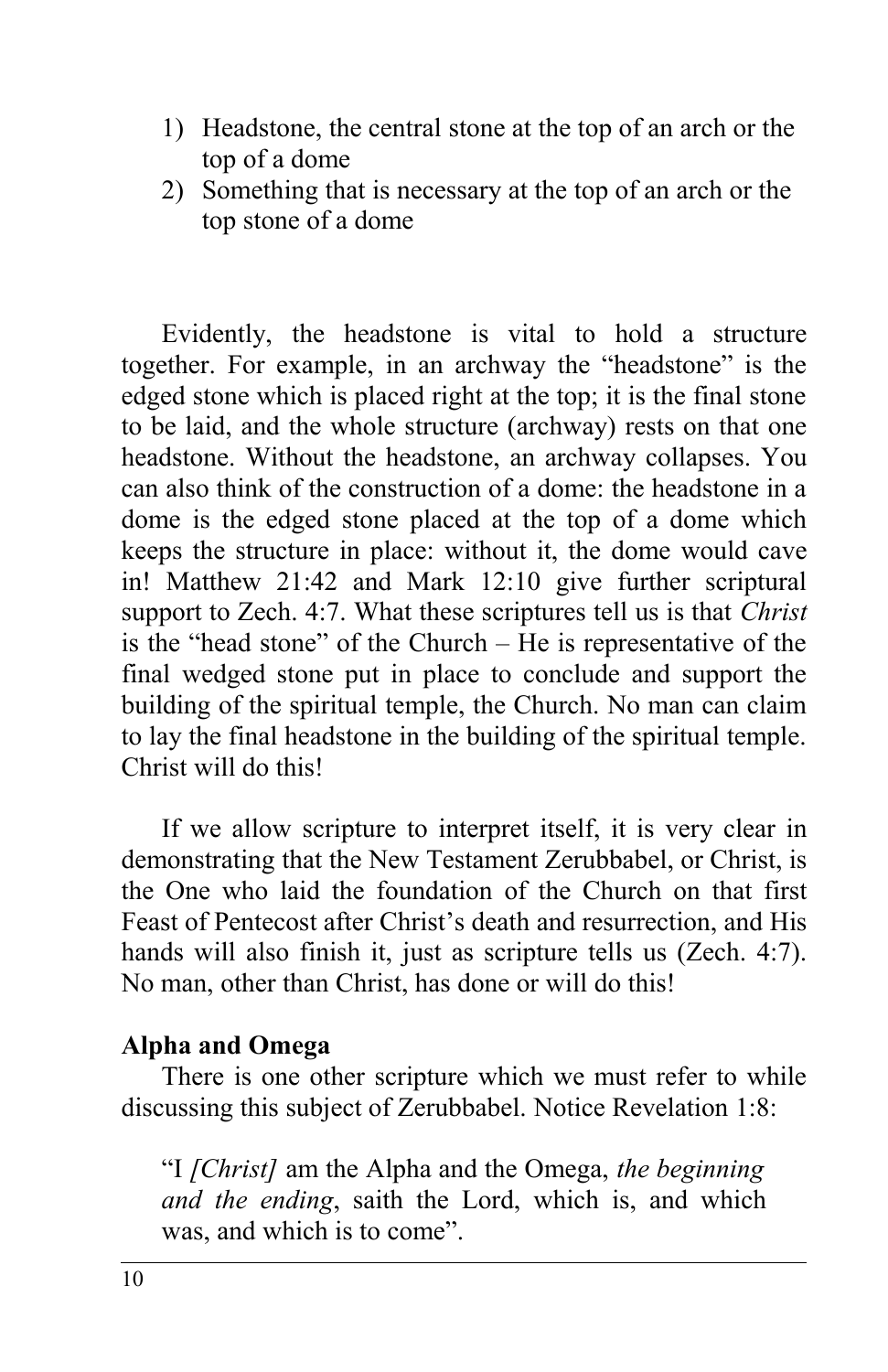Scripture tells us that Christ is the beginning and the ending! He laid the foundation of the building (or temple) and His hands will also finish it. This should continue to solidify in our minds that Christ (or Zerubbabel) is the One who lays the foundation *and* the final stone to end or complete the spiritual temple (Church). He is the beginning and the ending!

Only Jesus Christ can be credited with laying the foundation stone of the Church, and only Jesus Christ can be credited with laying the final stone of that same spiritual temple. *It is blasphemous to credit any other individual with fulfilling such a job!* Jesus Christ is the author and He is the finisher!

#### **The plummet**

Let us once again visit Zech. 4:9-10, and notice that the word "plummet" is used in reference to Zerubbabel:

"The hands of Zerubbabel *[or the hands of Christ]* have laid the foundation of this house; his hands shall also finish it; and thou shalt know that the LORD of hosts *[referring to God the Father]* hath sent me unto you. For who hath despised the day of small things? for they shall rejoice, and **shall see the** *plummet* **in the hand of Zerubbabel with those seven; they are the eyes of the LORD, which run to and fro through the whole earth".**

Here we see more interesting information about Zerubbabel, which continues to prove that His identity is in fact Jesus Christ. Verse 10 tells us that Zerubbabel has *a plummet* in his hands. What is a "plummet" and for what is it used? A "plummet" is a measuring device that is used in the construction of buildings. The word "plummet" is a translation from the Hebrew word "bedeel" (Strongs 913), which comes from the word "badal" (Strongs 914) and means "to separate, distinguish, select, divide, separate". Certainly, only God can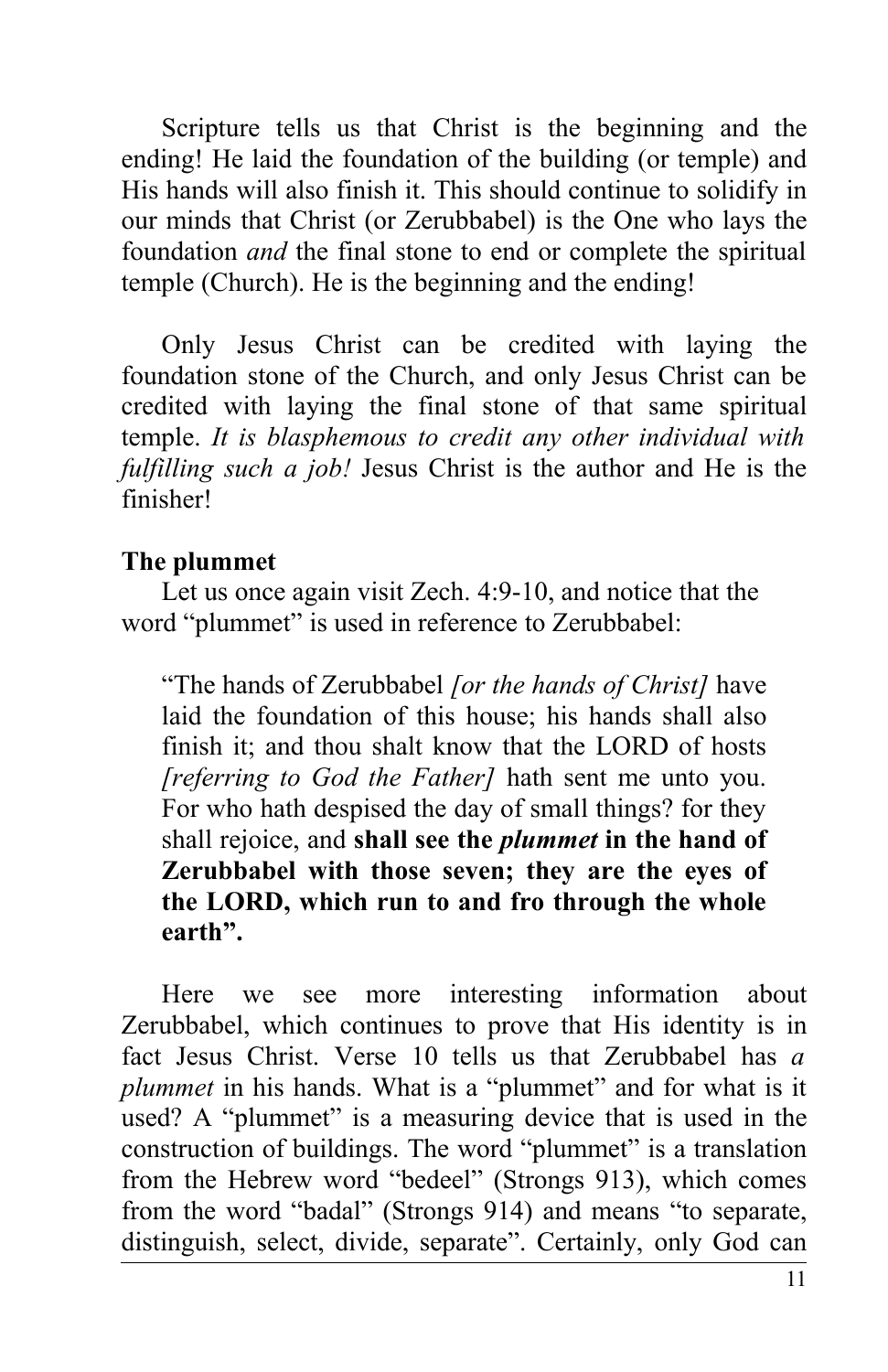do this! Only God can "separate, distinguish, select". *No man can do this!* No man can know the intent of the heart, and judge! Who dare take upon himself such a name and title? Who dare appoint this title to anyone other than a Being in the Godhead? Only God can hold the measuring device known as a "plummet", in the context of Zechariah 4:10. We cannot attribute any man to holding such a device! Only Christ can measure righteousness (Is. 28:17).

Jesus Christ is the Zerubbabel whose hands laid the foundation of the spiritual building, and whose hands will finish it and, as He carries out that task, He makes use of *a plummet* - the device - that is used in the Bible to spiritually measure individuals in the construction of the spiritual temple.

Zerubbabel is central to the message being conveyed in Zechariah 4. Without understanding the identity of Zerubbabel it is impossible to understand the identity of the two witnesses, which will be discussed in chapter two of this booklet.

#### **Zerubbabel the signet**

The book of Haggai also mentions Zerubbabel as *a signet*. Notice:

"In that day, saith the LORD of hosts, will I take thee, O **Zerubbabel, my servant**, the son of Shealtiel, saith the LORD, **and will make thee as a signet**: for I have chosen thee, saith the LORD of hosts" (Hagg. 2:23).

Here is another verse which so many have misunderstood and taken out of context. The word "signet" is 2368 in Strong's and refers to a "signature ring", or a "seal". A "signet" is used to sign approval on something. The word "signet" comes from the Hebrew word "chotham" (number 2856 in Strong's) and means *"to close up, to seal, to make an end".* Haggai 2:23 tells us that Christ is the ultimate stamp of approval who will be sent to us by Almighty God. Only Christ can give the stamp of approval to the building of His spiritual temple (or Church),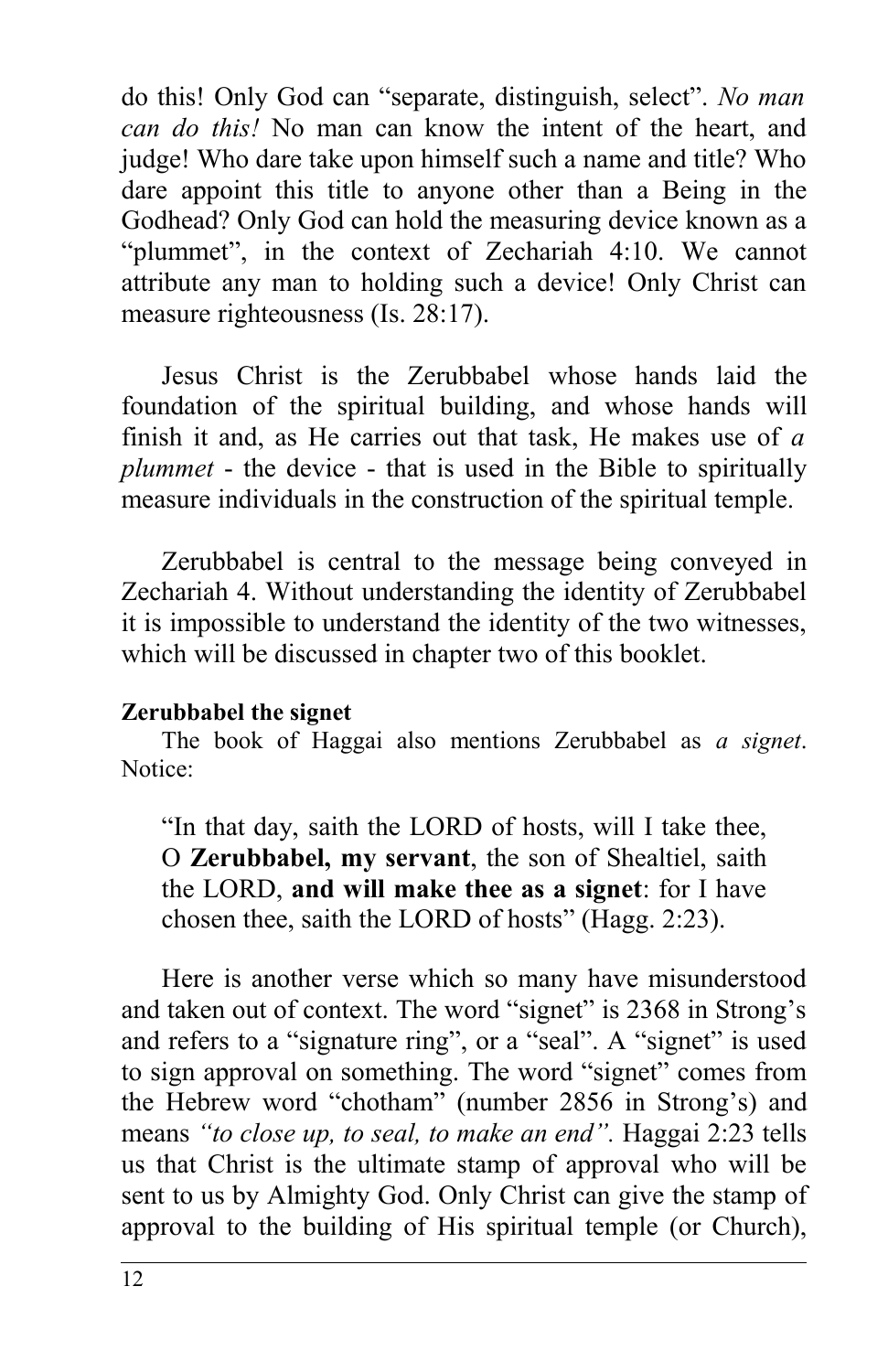including the confirmation and approval of doctrines and teachings. Zerubbabel is God's signet! He will be the One to "seal things off". His hands will complete the building of the spiritual temple. He is the seal, or the final sign of approval sent to us by Almighty God.

Significantly, verse 23 also mentions the phrase "in that day". Notice the verse again:

#### "**In that day**, saith the LORD of hosts, will I take thee, O **Zerubbabel, my servant**…a**s a signet…**".

In that day! To which day is this referring? As is clearly explained in the *Faithful Church of God in Laodicea's* (FCGL) booklet entitled "The Day of the Lord cometh…", the Biblical phrase "in that day" refers to the period known as the Day of the Lord. "In that day", or in the Day of the Lord, God will send Zerubbabel and reveal Him as His signet. That Day has not yet come, but is almost upon us. When it does come, God will send Zerubbabel as His signet. (On this subject, please also download or request free of charge the FCGL booklet entitled "Elijah").

#### **Christ has many titles**

Over recent months we have been shown that Jesus Christ carries many titles. He carries the title of Joshua, Elijah, Eliakim, Zerubbabel and so on. This should come as no surprise to us. We must remember that the Bible is the Word of God, and Christ is that Word! God's Word discusses Christ and reveals His many titles. It is evident that through the many titles given to Jesus Christ, God the Father is differentiating the many roles which Christ fulfills:

> Joshua - Christ the High Priest Zerubabbel - Christ the Builder Elijah - Christ the Restorer Eliakim - Christ who governs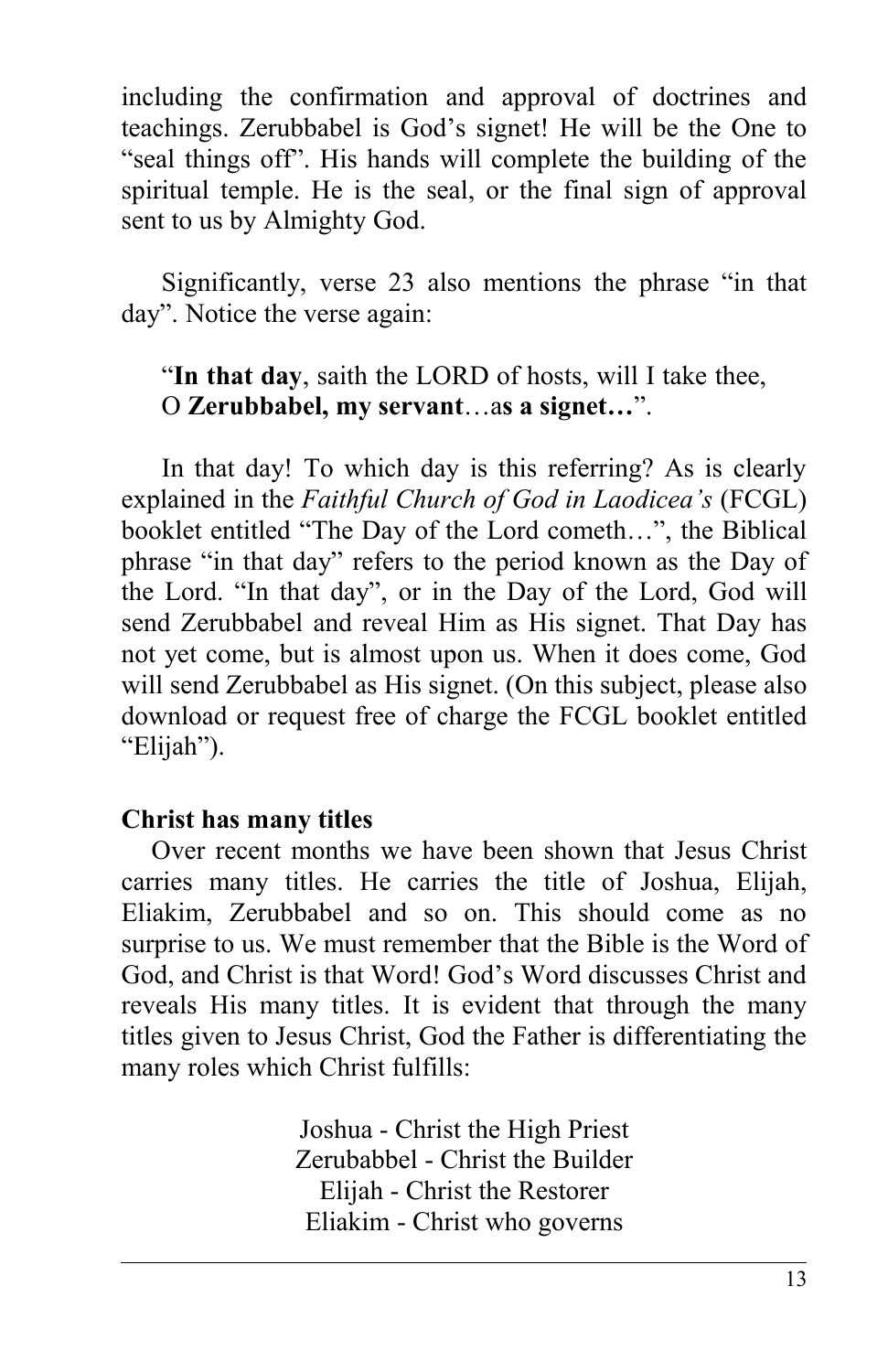As the bride of Christ, we must deeply understand all of His many roles and titles. We must understand His roles and offices if we are to be a help-meet to Him! As we court Christ, we must understand Him and His offices so that we may better be prepared to fulfill the role of His wife which will be given to us in the near future. At the coronation ceremony, many crowns will be lowered onto Jesus Christ's head clearly indicating that He fulfills many offices (Zech. 6:11; Rev. 19:12). Christ's Church consists of the ones who will help Him fulfill all of His roles. Christ's wife will be by His side for all eternity, and as such we must understand and truly get to know our Husband. It is for this reason that God the Father is at this time giving us deep understanding on the various roles fulfilled by Jesus Christ. God the Father wants us to get to know Christ deeply, and intimately, and that is what He is helping us do as He gives us deeper understanding on the various names, titles, offices and duties which Jesus Christ currently fulfills and which He will fulfill in the near future when He returns to this earth as King of kings and Lord of lords. We must be fervently getting ready to help Christ, and that includes understanding what Jesus Christ's work is all about. If we don't understand this, we cannot be the perfect help-meet which God is looking for! Understanding Christ and His various roles is one very important way in which we must get ourselves ready for the soon-coming marriage of the Church of the firstfruits to her Husband, Jesus Christ (Rev. 19:7).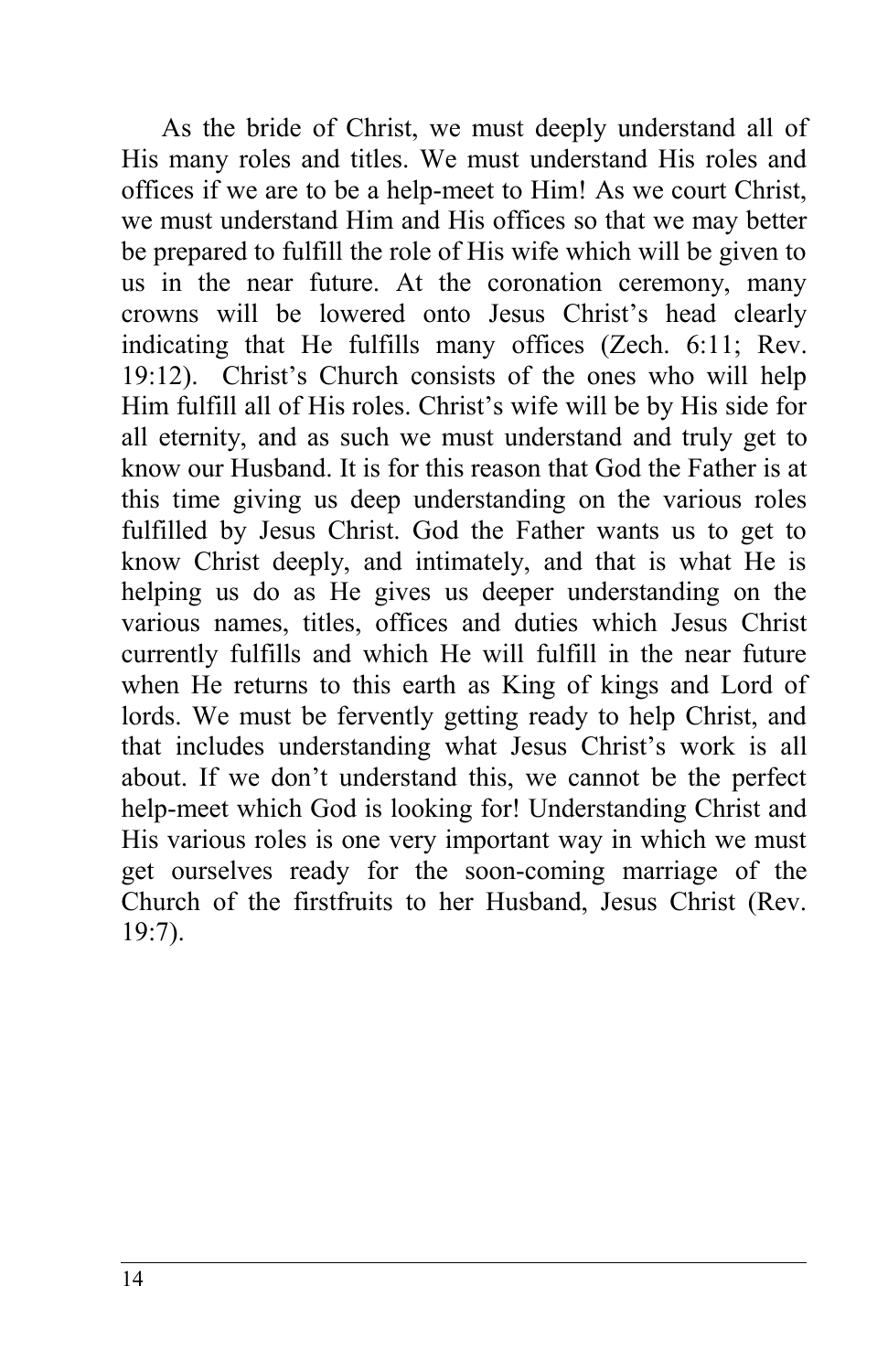# **Chapter 2 The Vision of Zechariah 4 explained**

n chapter one of this booklet we discussed the identity of Zerubbabel as explained in Zechariah 4. Apart from discussing Zerubbabel and giving us irrefutable proof as to In chapter one of this booklet we discussed the identity of Zerubbabel as explained in Zechariah 4. Apart from discussing Zerubbabel and giving us irrefutable proof as to his identity, Zechariah also discusses a number of components pertaining to an important vision surrounding a candlestick. We will devote this chapter to discuss most of the components detailed in the following scriptures. Here are the verses we will discuss:

"And the angel that talked with me came again, and waked me, as a man that is wakened out of his sleep, And said unto me, What seest thou? And I said, I have looked, and behold **a candlestick all of gold**, with **a bowl upon the top of it**, and his **seven lamps thereon**, and **seven pipes to the seven lamps**, which are upon the top thereof: And *two olive trees* **by it, one upon the right side of the bowl, and the other upon the left side thereof**. So I answered and spake to the angel that talked with me, saying, What are these, my lord? Then the angel that talked with me answered and said unto me, Knowest thou not what these be? And I said, No, my lord…Then answered I, and said unto him, What are these *two olive trees* **upon the right side of the candlestick and upon the left side thereof**? And I answered again, and said unto him, What be these two olive branches which through the **two golden pipes empty the golden oil** out of themselves? And he answered me and said, Knowest thou not what these be? And I said, No, my lord. Then said he, **These are the** *two anointed ones***, that stand by the Lord of the whole earth**" (vs. 1-5, 11-14).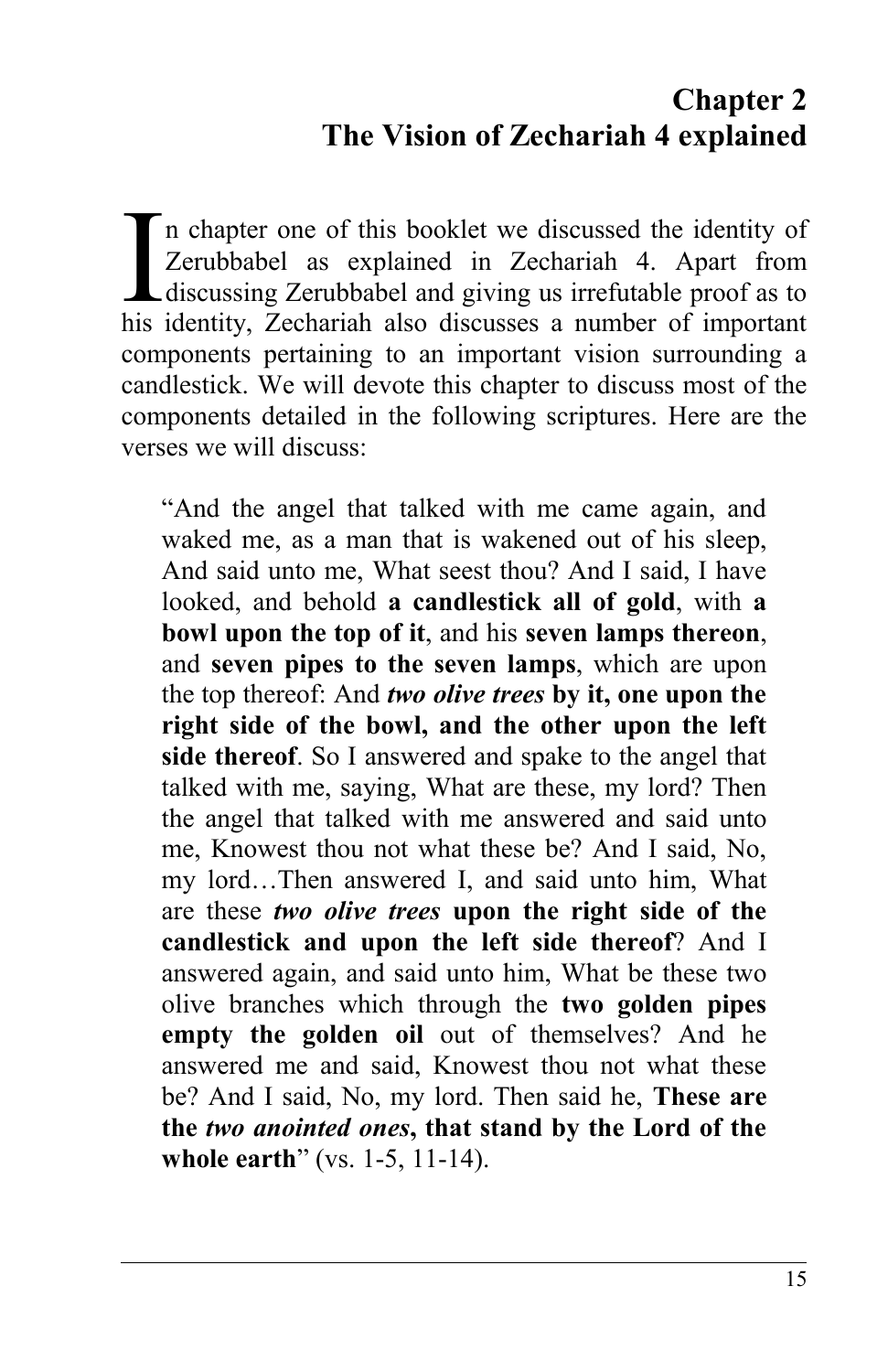"And I will give power unto my *two witnesses*, and they shall prophesy a thousand two hundred and threescore days, clothed in sackcloth. These are the *two olive trees*, and the two candlesticks standing before the God of the earth" (Rev. 11:3-4).

Here we see being discussed *one candlestick, seven lamps*, *a bowl*, *two olive trees*, *golden pipes* and *golden oil*. (The "two candlesticks" mentioned in Rev. 11:4 will be discussed on page 21 of this booklet). To understand exactly what is being communicated to us in these verses, we will need to closely examine the various components referred to in this vision. As we do this, we must allow the Bible to interpret itself.

Zechariah 4:2 tells us that there is a **candlestick** (which Rev. 1:20 tells us is representative of the Church of God), and this candlestick has seven lamps (representative of seven coexisting congregations on the mail route in Asia, and prophetically of seven successive, as well as progressively coexisting, congregations throughout the history of the Church - Revelation 2 and 3 refer). Important to note is that there is only **one candlestick** mentioned – not seven! This refers to the fact that God has *one* Church. We must understand: God has one Church represented by the candlestick, which has seven successive and progressively coexisting congregations represented by the seven lamps on the one candlestick. The candlestick and lamps described in this vision are components which are easy to understand.

We are also told that a **bowl** is upon the top of the candlestick, or Church. The word "bowl" discussed in verse 2 is translated from the Hebrew word "gullah" (Strongs number 1543) and could be translated as "fountain" or "spring". This clearly indicates that the bowl is active and in use. The fact that the bowl could be translated as "spring" or "fountain" indicates that the bowl and its contents are living! The following verses demonstrate that God Himself is a fountain of living waters. Notice: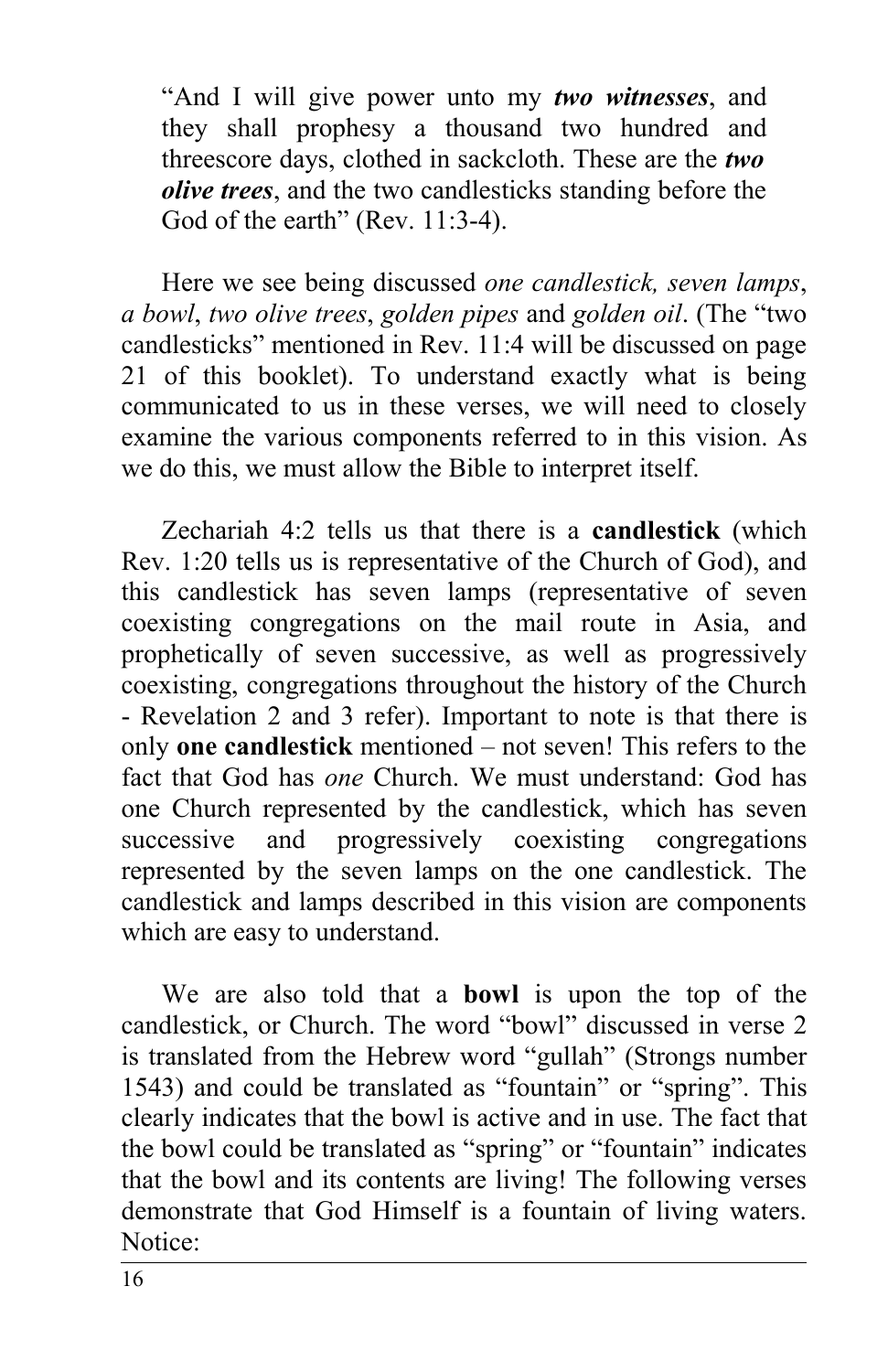"For my people have committed two evils; **they have forsaken me the fountain of living waters**, and hewed them out cisterns, broken cisterns, that can hold no water" (Jer. 2:13).

"O LORD, the hope of Israel, all that forsake thee shall be ashamed, and they that depart from me shall be written in the earth, because they have forsaken **the LORD, the fountain of living waters**" (Jer. 17:13).

"For **the Lamb** which is in the midst of the throne shall feed them, and **shall lead them unto living fountains of waters**: and God shall wipe away all tears from their eyes" (Rev. 7:17).

Remember that in this vision as recorded by Zechariah, the *bowl* is seen as being "upon the top" of the golden candlestick (Zech. 4:2), or upon "the top" of the Church. That in itself should give us a great clue as to what the bowl represents. The words "the top" in verse 2 are also very revealing and further confirm to whom this "bowl" is referring. The words "the top" in this verse are translated from the Hebrew word "rosh" (Strong's 7218), and could be translated as "the head (in many applications…of rank), captain, chief, first, forefront, high priest, principal, ruler". This clearly indicates that "the bowl" is the Head, Captain and High Priest of the candlestick or Church – clearly referring to Jesus Christ, the Head of the Church (Heb. 9:11) and Captain of our salvation (Heb. 2:10)! Evidently, Jesus Christ is the central figure of the vision detailed in Zechariah 4. God wants to make it amply clear to us that Jesus Christ is the Head of the Church. He is the High Priest of the Church, and the Bowl is representative of that! As we saw earlier, the Godhead is the fountain of living waters (Jer. 2:13; 17:13). We must never lose sight of this vital truism. God has placed a government structure over and within His Church and Christ is the Head of that structure. This is one of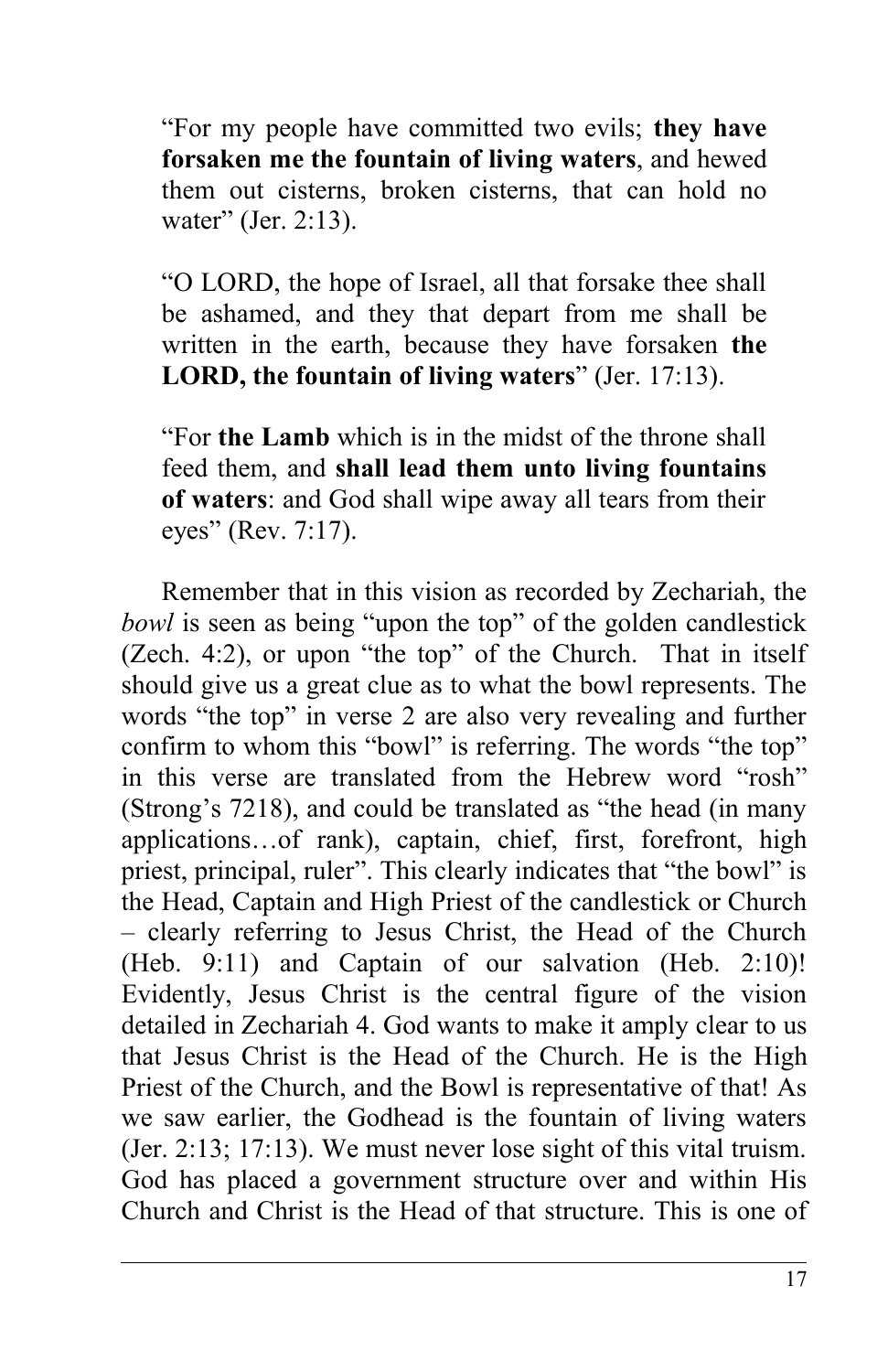the main points being communicated in the vision found in Zechariah 4.

Now that we understand that the "Bowl" is referring to Jesus Christ, let us go back and continue discussing what is being communicated to us in Zechariah 4:

"… and behold a candlestick all of gold, with a bowl upon the top of it, and his seven lamps *[or His seven congregations]* thereon, and seven pipes to the seven lamps..." (verse 2).

As already mentioned above, the one candlestick has seven lamps (or congregations) which are discussed in detail in Revelation 2 and 3. We are also told that there are seven pipes leading to the seven lamps. These pipes connect the Bowl to each of the seven lamps on the one candlestick. Now notice verse 3:

"And two olive trees by IT *[two olive trees by the one bowl]*, one *[olive tree]* upon the right side of the bowl, and the other *[olive tree]* upon the left side thereof".

Interesting! Scripture is telling us that there are **two olive trees, one on either side of the Bowl**, or of Christ. The text in Zechariah 4 continues:

"So I answered and spake to the angel that talked with me, saying, What are these, my lord? *[What are these two olive trees – one on either side of the Bowl/Zerubbabel/Christ?]* Then the angel that talked with me answered and said unto me, Knowest thou not what these be? And I said, No, my lord…Then answered I, and said unto him, **What are these two olive trees upon the right side of the candlestick and upon the left side thereof**?" (vs. 4-5, 11)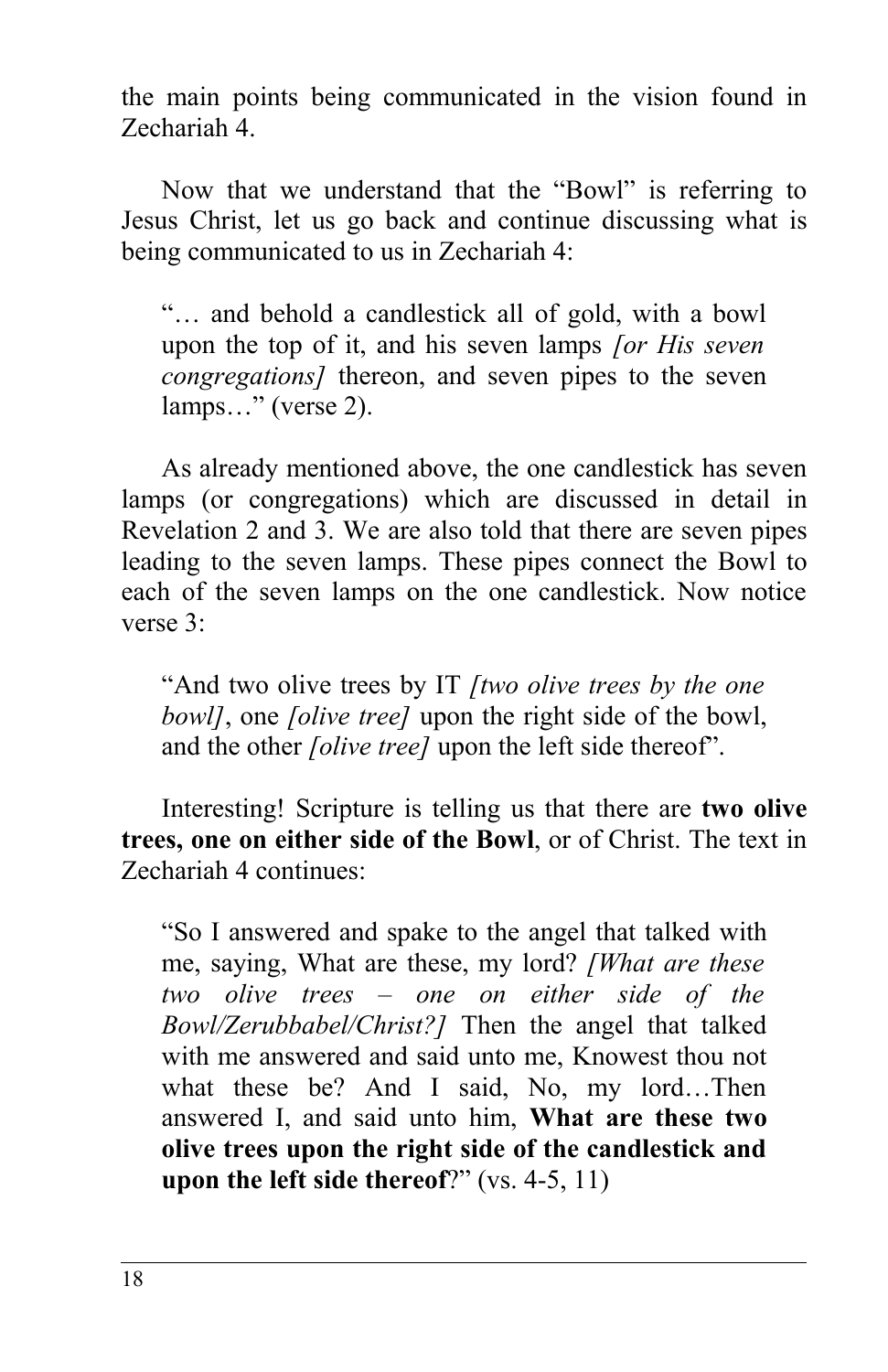Verse 11 also reveals that, apart from the olive trees standing on either side of the Bowl (vs. 3), they also stand on either side of the candlestick or Church. Some may have been led to believe that the two olive trees are representatives of the last two congregations, Philadelphia and Laodicea. However, we must be very careful of this interpretation! Scripture does not state this! Scripture does not state that the two olive trees stand on either side of the last two lamps, neither does it state that the two olive trees are the last two lamps. The two olive trees are not synonymous with the last two lamps of the one candlestick. This must be made amply clear: scripture states that the two olive trees stand on either side of Christ and on either side of the *one* candlestick made up of seven lamps. In other words, the two olive trees stand on either side of Christ, and on either side of the *whole* Church, which is made up of seven congregations. Scripture couldn't be plainer! (Rev. 11:3- 4 will be explained under the sub-head "Two olive trees"). Notice further:

"And I answered again, and said unto him, **What be these two olive branches which through the two golden pipes empty the golden oil out of themselves?** And he answered me and said, Knowest thou not what these be? And I said, No, my lord. Then said he, These are the two anointed ones, that stand by the Lord of the whole earth" (Zech. 4:12-14).

Here we are given more information on the two olive trees. We are told that they empty golden oil out of themselves through two golden pipes. We are also told that the two olive trees are representative of two anointed ones who stand by Jesus Christ, or the Bowl, and by the Church. The identity of the two witnesses should be getting more obvious, but will become absolutely clear in the next chapter. Notice that the two olive trees "stand by" Christ. The phrase "stand by" is translated from the Hebrew word "amad" (Strong's 5957), and could be translated as "to stand, abide behind, dwell, be employed, be present, serve etc. Evidently the two olive trees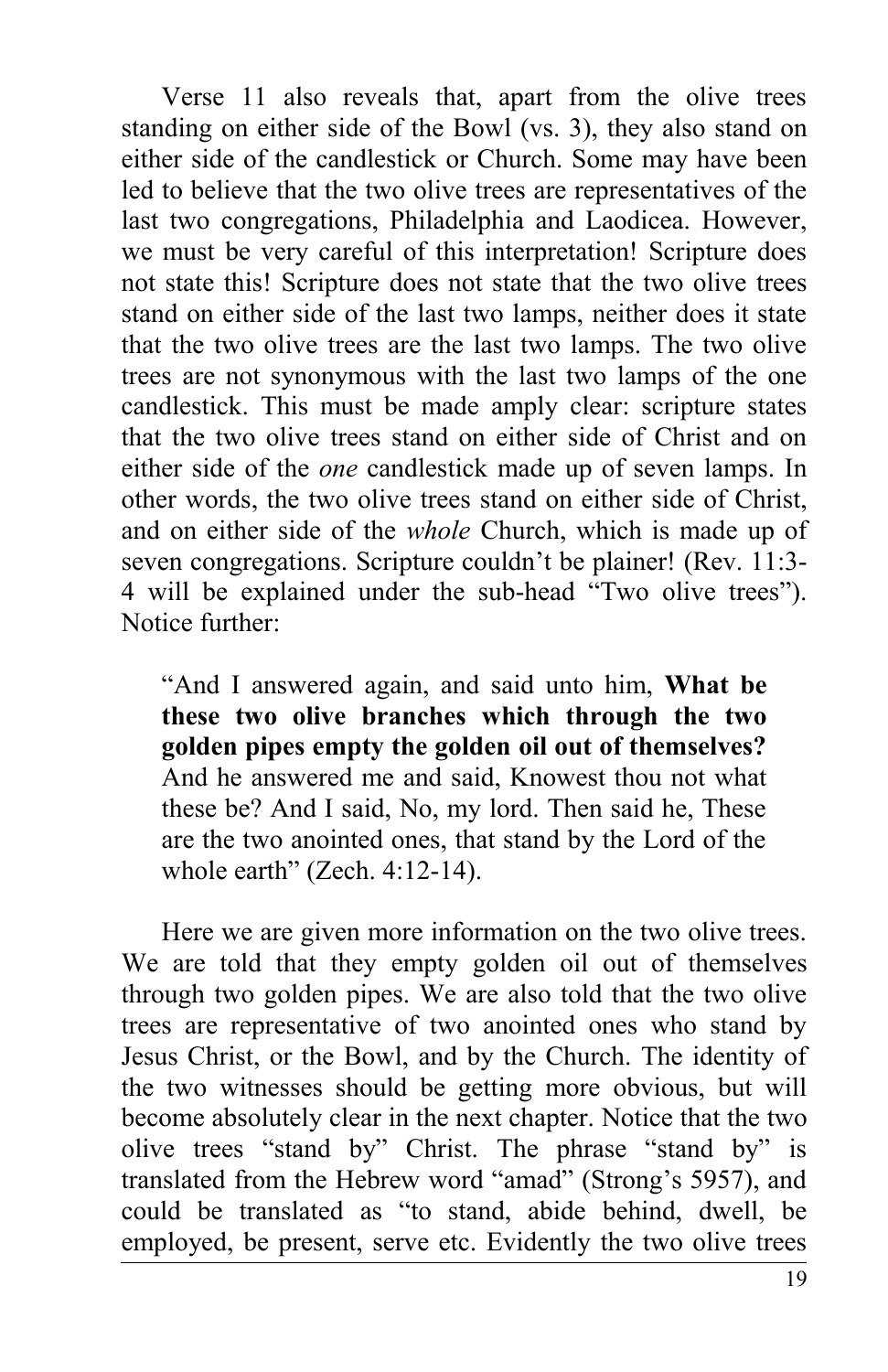are employed to serve Christ, and stand by Him! Zech. 4:14 tell us that the two olive trees are the two anointed ones that stand by the Lord of the whole earth. At this point, we would like to introduce the idea that the two anointed ones are possibly angels which stand before, minister unto, and serve Jesus Christ. Please keep this idea in your mind as we proceed. The vision discussed in Zechariah 4 will become absolutely clear, as we allow the Word of God to guide us in understanding. The key is to allow God to guide us and not allow preconceived ideas to cloud His communication. Following is a simple diagram which illustrates what is being communicated to us through Zechariah 4:



Key:

(A) One candlestick all of gold (Zech. 4:2)

(B) Seven lamps on the one candlestick (Zech. 4:2)

(C) A Bowl on top of the candlestick (Zech. 4:2)

(D) Seven pipes to the seven lamps (Zech. 4:2)

(E) Two olive trees which stand one on each side of the bowl (Zech. 4:3), and of the candlestick (Zech. 4:11)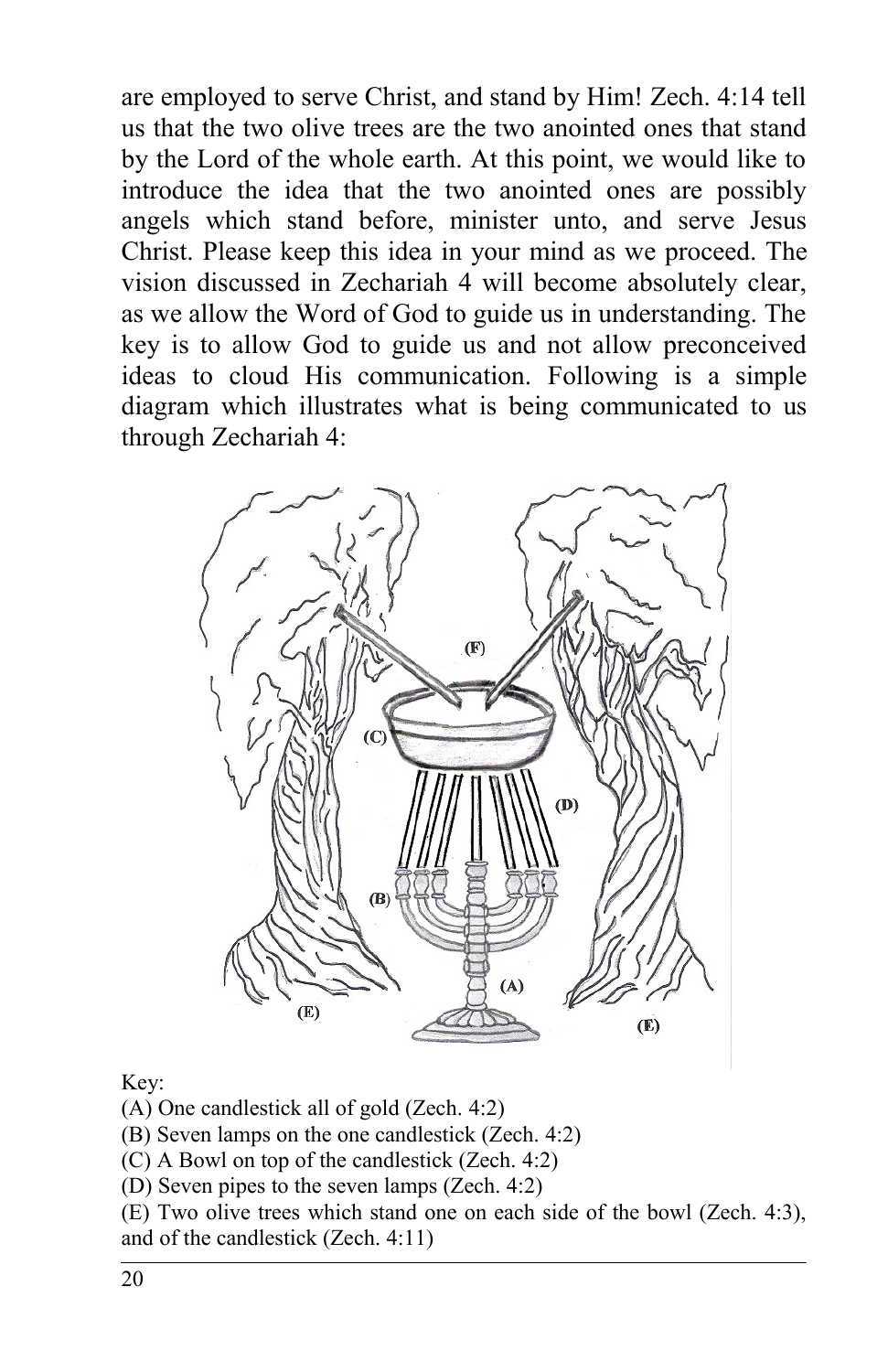(F) Two golden pipes emptying oil from the olive trees (Zech. 4:12)

As you will notice, the two olive trees empty golden oil into the Bowl. Evidently, the two olive trees are representatives of "messengers" who serve Christ and the Church. It might be helpful to think of the two olive trees as *"conduits"* between God the Father and His Son, Jesus Christ. A physical parallel might help make this easier to understand: Queen Elizabeth II in England sits on the throne of David. Her son, Prince Charles, is heir to the throne. The monarch will sometimes use messengers, servants, or court men to deliver messages or communication to her son when he is not immediately available to her. In like manner, God the Father uses messengers to sometimes communicate with His Son. The two olive trees are representative of messengers, who are engaged in serving Christ and the Church through Him.

Golden oil is emptied out of the olive trees (through their branches) into the Bowl. As Head, Christ leads His Church. (In chapter 4 of this booklet we will discuss the "golden oil", which is referred to in Zechariah 4 and other scriptures in the Bible).

#### **Two olive trees**

The book of Revelation gives us further information on the "two anointed ones". Notice what the apostle John writes:

"And I will give power unto **my** *two witnesses*, and they shall prophesy a thousand two hundred and threescore days, clothed in sackcloth. **These are the** *two olive trees*, and the *two candlesticks* standing before the God of the earth" (Rev. 11:3-4).

Through Revelation 11:3, God reveals that **the two olive trees are representative of the two witnesses.** John was also inspired to write that the commission of these two witnesses will last for 1260 days. He also mentions that the two olive trees are "the two candlesticks standing before the God of the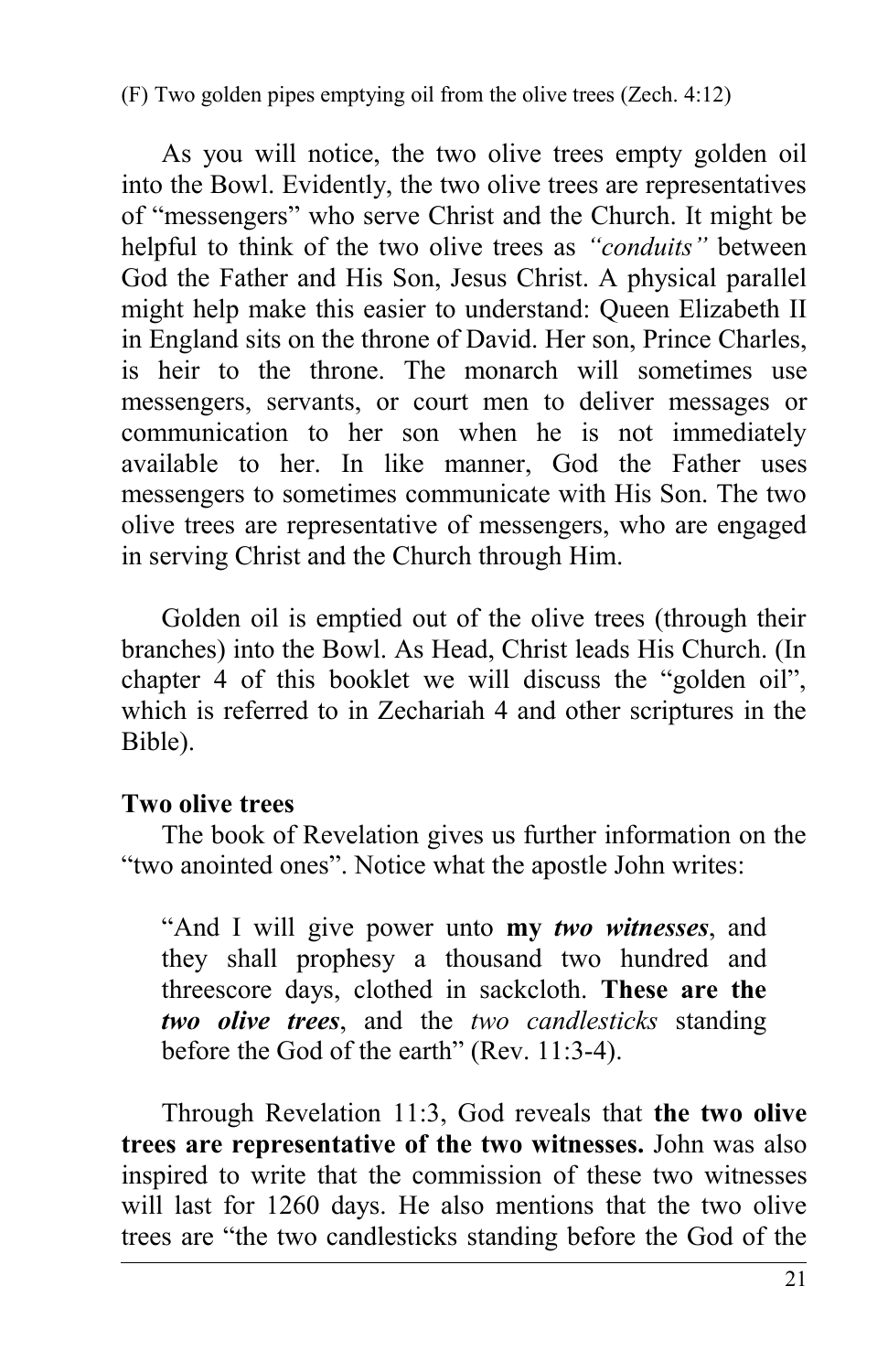earth". In trying to make sense of this, many refer to Rev. 1:20 which states that a candlestick is representative of a Church, and thus conclude that the two witnesses are representative of two Churches. They speculate that the two olive trees, or two witnesses, are representatives of the last two congregations of God's Church, Philadelphia and Laodicea. However, this is not Biblically accurate. Revelation 11:4 needs clarification. It is a well known fact that when we come across what might seem to be an unclear scripture in the Bible, we must allow other scriptures to clarify it for us. Remember, we have seen a number of scriptures proving that God has only *one* Church made up of seven congregations (Zech. 4:2; Matt. 16:18; Rev. 2, 3). **Zechariah 4 is very clear in stating that there is only** *one* **candlestick –** *one* **Church – having seven congregations with two olive trees (two anointed ones, or two witnesses) standing on either side of Christ and the Church.** Zechariah 4 clearly indicates that the two witnesses have been standing either side of Christ and the Church ever since the Church's inception almost 2000 years ago.

The phrase in Revelation 11:4 which states "these are the two olives trees *and the two candlesticks*" thus needs clarifying. Remember: we know that God has *one* candlestick (or Church), and we have clearly also seen that the two olive trees stand *beside* the one Church (not *instead* of it, or instead of its last two congregations). With all this knowledge from other scriptures, God's Word is clear that the two olive trees cannot be representative of *two* Churches. Again, we know that God only has *one* Church and the two witnesses stand *beside* it, not instead of it, or instead of the last two lamps on the one candlestick (Zech. 4:3, 11). So what does Revelation 11:4 mean, when John states: "these are the two olive trees, *and the two candlesticks* standing before the God of the earth"?

We must understand that the word *candlestick* in Revelation 11:4 comes from the Greek root word "luchnos" (Strong's 3088), which means "light"! If we place all the scriptures together on the subject and allow God's Word to

22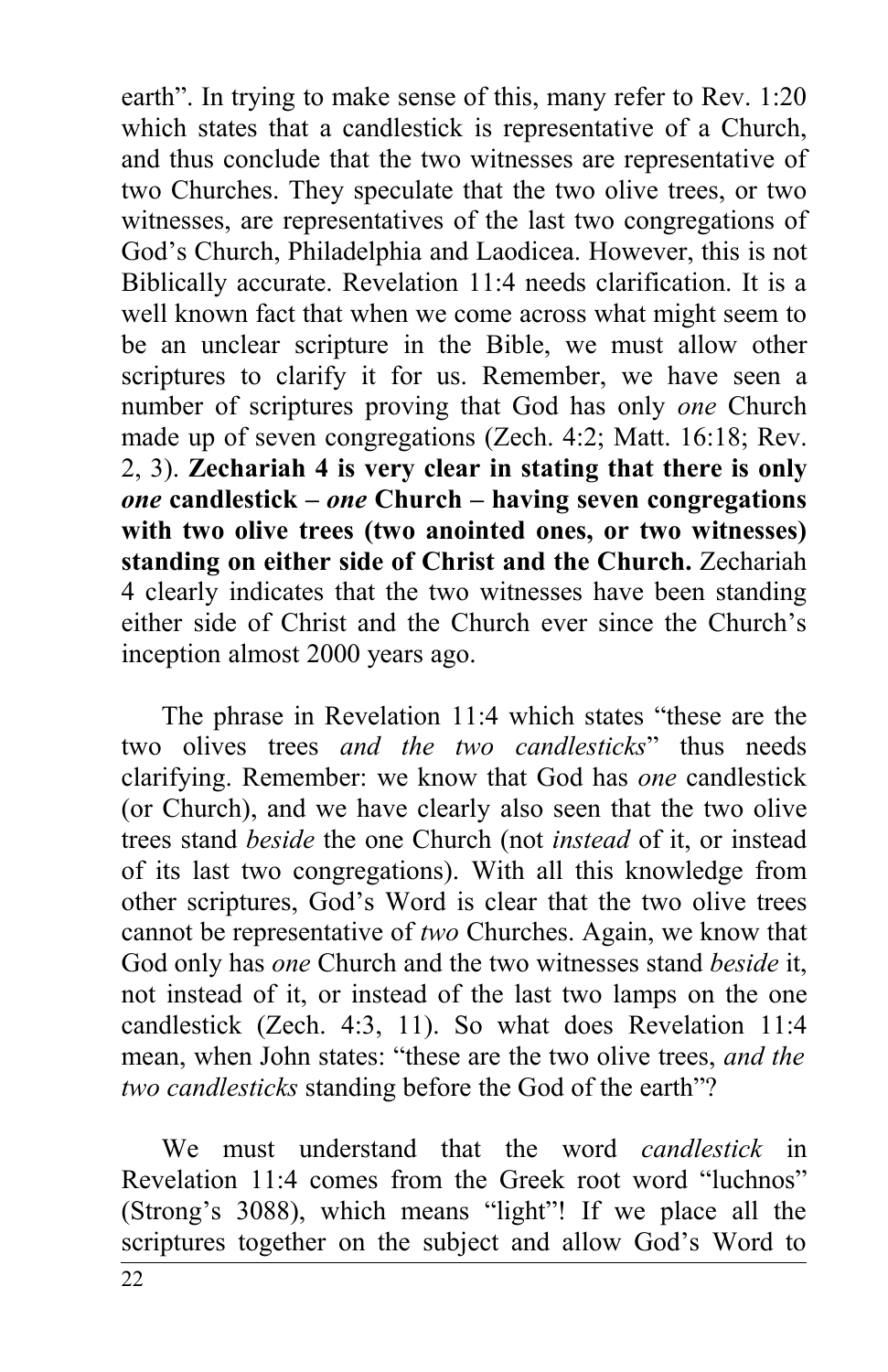interpret itself, we can understand that the two olive trees are the two anointed ones or two witnesses (Rev. 11:3-4), who stand beside Christ and beside the one Church as "lights" – not as Churches! John is telling us that the two witnesses are lights! They will be *lights* to God's people having to endure the dark days of the Great Tribulation (Rev. 11). Revelation 11:4 should be more clearly translated as follows:

"And I will give power unto my *two witnesses*, and they shall prophesy a thousand two hundred and threescore days, clothed in sackcloth. These are the *two olive trees*, and *two lights* (Strong's 3087, 3088) standing before the God of the earth" (Rev. 11:3-4).

#### **Seven congregations - one Church**

It is imperative that we understand that God has only one Church, which has seven congregations throughout its two thousand year history: Ephesus, Smyrna, Pergamos, Thyatira, Sardis, Philadelphia, Laodicea (Rev. 2-3). These seven congregations make up God's one Church throughout the ages (Rev. 2 & 3).

At this juncture, before proceeding, it may be appropriate to comment on a few verses in Revelation 1 to clarify this subject further. Revelation 1:12-13 in the King James version states this:

**"**And I turned to see the voice that spake with me. And being turned, **I saw seven golden candlesticks**; And in the midst of the **seven candlesticks** one like unto the Son of man, clothed with a garment down to the foot, and girt about the paps with a golden girdle" (Rev. 1:12-13).

In this text, the translators of the King James version use the word "candlesticks" quite liberally giving the impression that God has *seven* Churches. A better translation for the word Church in this context would be "congregation" (Strong's 1577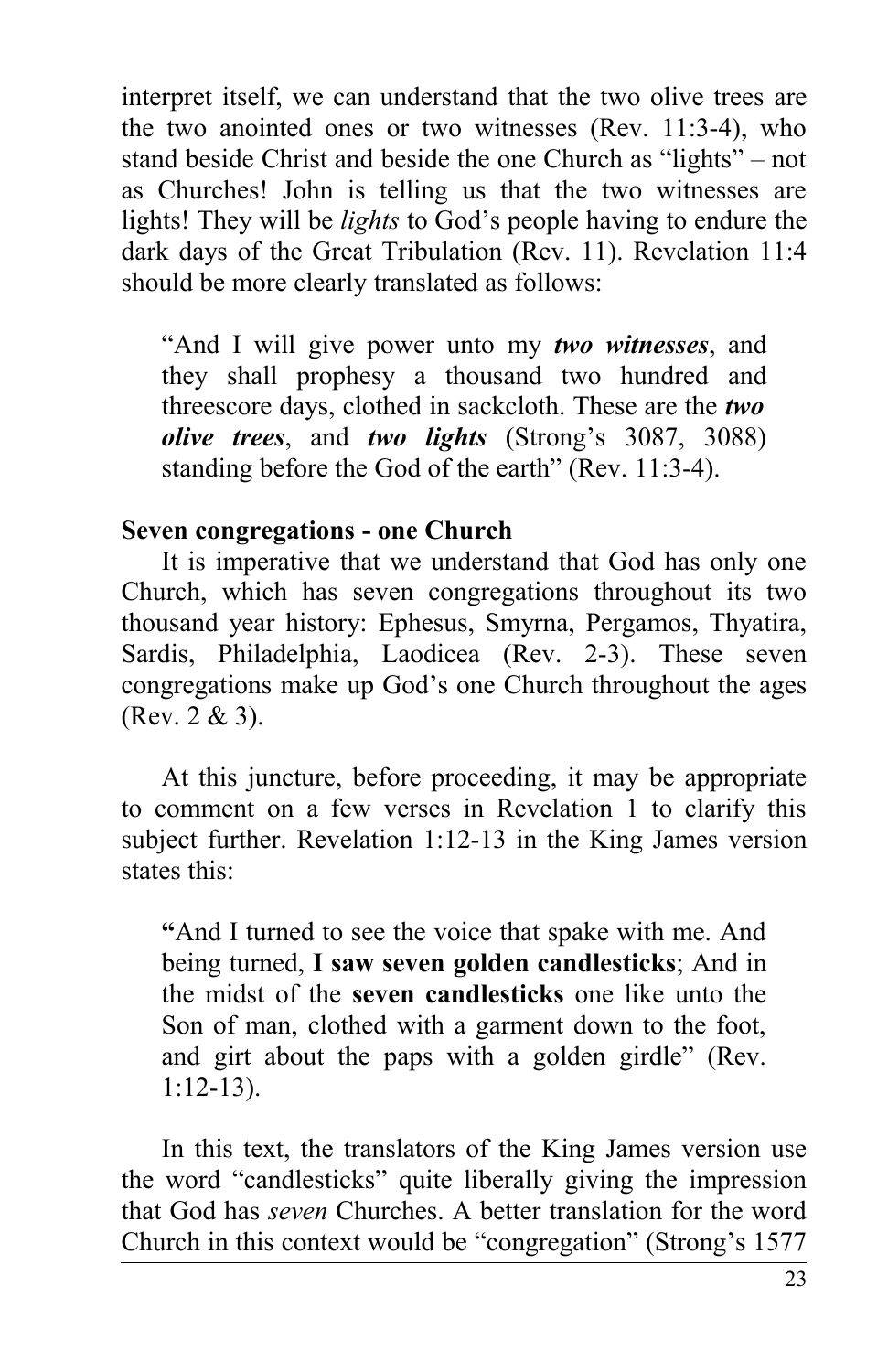= congregation). This must be clearly understood: God has one Church which has seven congregations. This point is very plainly and correctly translated in "The Message" Bible version as follows:

"I saw **a gold menorah** *[candlestick]* with **seven branches**, And in the center, the Son of Man…" (Rev. 1:12-13).

This translation perfectly correlates with the vision outlined in Zechariah 4 and all the other New Testament scriptures referring to God having one Church (one menorah or candlestick) with seven branches (or seven congregations). The translation of this verse in "The Message" Bible does not make reference to seven candlesticks as does the King James translation, but states that there is *one* candlestick with *seven* branches. Again, the only reason that reference is being made to this verse is to clarify and enforce in the reader's mind the Biblical principal that God only has one Church made up of seven congregations. As seen in Zechariah 4 and Revelation 11:4, the two witnesses stand on either side of Christ and on either side of the Church! Note that Christ is in the center of this vision. Christ (Zerubbabel) builds the Church; Christ (the Bowl) feeds and guides the Church. The two olive trees, or two witnesses, serve Christ. They will stand on the earth as lights to God's begotten children who will not have been found faithful to be taken to a Place of Safety. They will proclaim God's Truth and perform miracles, signs and wonders for a period of 1260 days during the dark days of the Great Tribulation.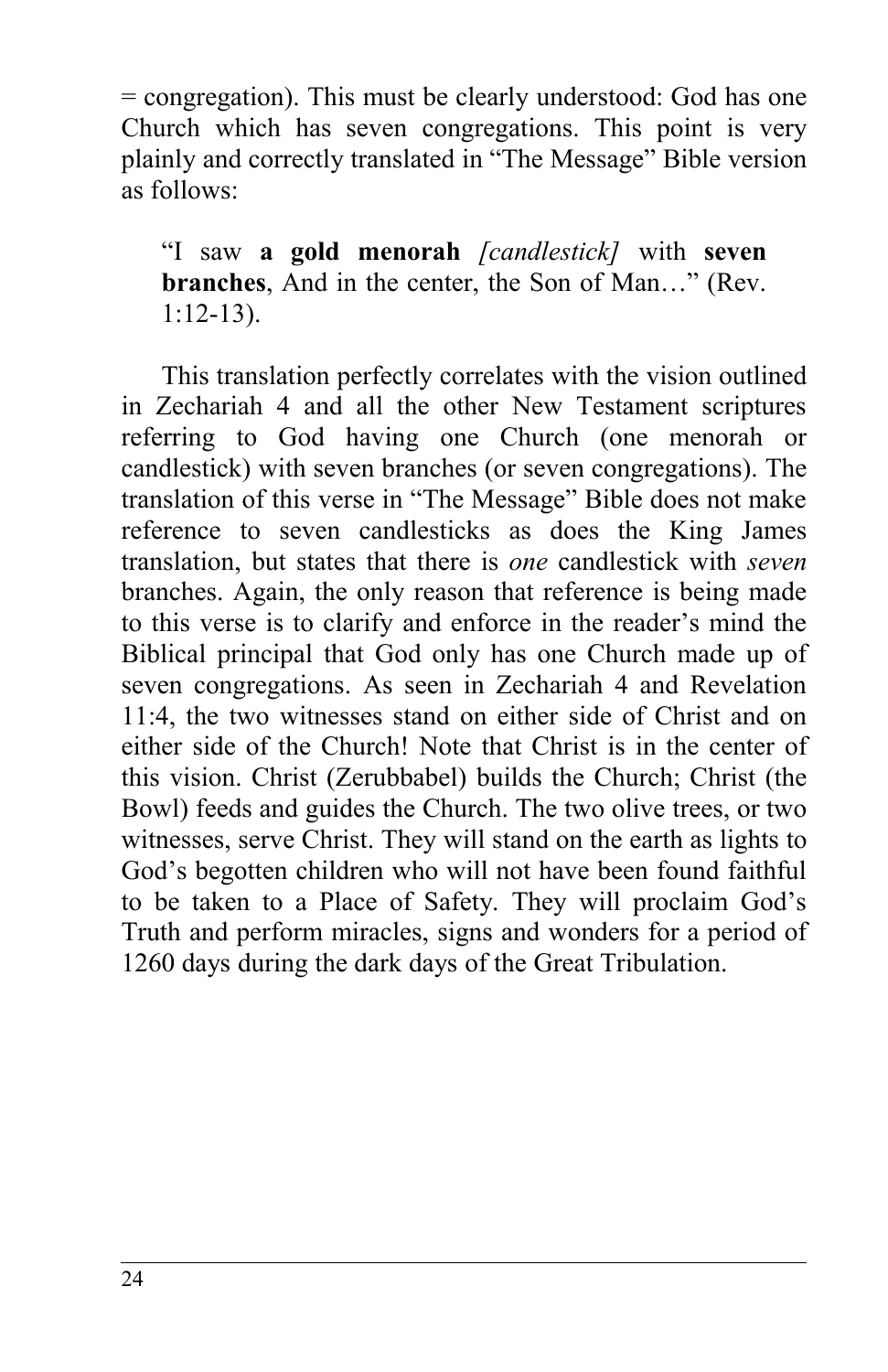# **Chapter 3 Identity of the two witnesses**

he question on many peoples' mind is: who are the two olive trees on either side of Christ and either side of the Church. While we briefly introduced this subject in the The question on many peoples' mind is: who are the two olive trees on either side of Christ and either side of the Church. While we briefly introduced this subject in the last chapter, and also alluded to their identity, w this chapter to giving irrefutable Biblical proof as to their identity and give a clear indication as to when they will appear on the scene.

For the sake of clarity, we will again reproduce a portion of Zechariah 4, while highlighting the sections which will be discussed in detail in this chapter:

"And the angel that talked with me came again, and waked me, as a man that is wakened out of his sleep, And said unto me, What seest thou? And I said, I have looked, and behold a candlestick all of gold, with a bowl upon the top of it, and his seven lamps thereon, and seven pipes to the seven lamps, which are upon the top thereof: And **two olive trees by it, one upon the right side of the bowl, and the other upon the left side thereof**. So I answered and spake to the angel that talked with me, saying, What are these, my lord? Then the angel that talked with me answered and said unto me, Knowest thou not what these be? And I said, No, my lord…Then answered I, and said unto him, What are these **two olive trees upon the right side of the candlestick and upon the left side thereof**? And I answered again, and said unto him, What be these two olive branches which through the two golden pipes empty the golden oil out of themselves? And he answered me and said, Knowest thou not what these be? And I said, No, my lord. Then said he, **These are**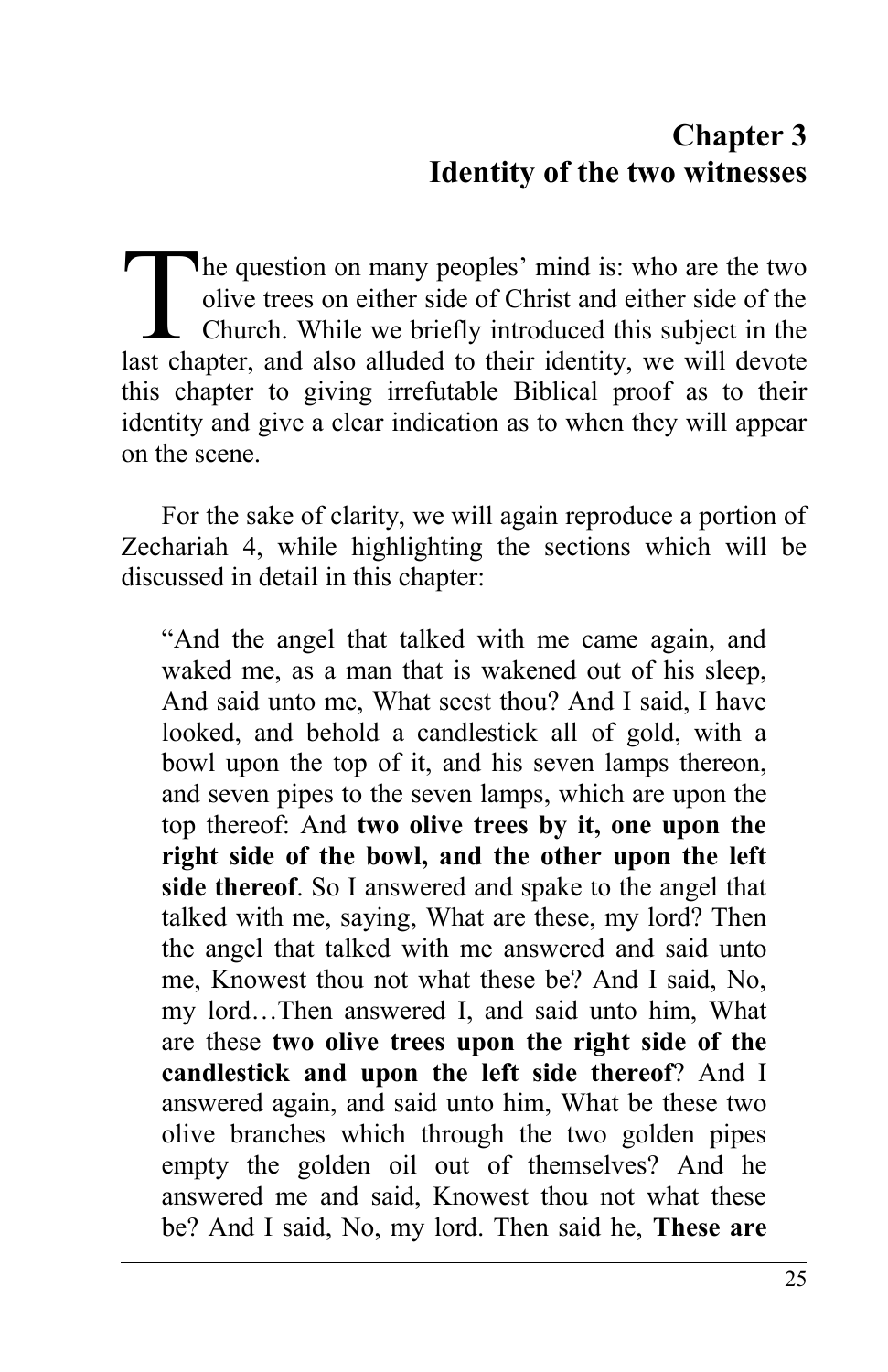#### **the two anointed ones, that stand by the Lord of the whole earth**" (vs. 1-5, 11-14).

We have already seen that the two olive trees represent the two witnesses. Now we will allow other scriptures in the Bible to guide us in revealing the identity of these two witnesses.

#### **Two witnesses will perform miracles**

In Revelation 11, the apostle John gives us more necessary information on the two witnesses:

"And if any man will hurt them, fire proceedeth out of their mouth, and devoureth their enemies: and if any man will hurt them, he must in this manner be killed. These have power to shut heaven, that it rain not in the days of their prophecy: and have power over waters to turn them to blood, and to smite the earth with all plagues, as often as they will" (vs. 5-6).

When the two witnesses come on the scene they will have the power from God to cause great destruction according to His plan. They will have the power to perform mighty miracles as God allows them throughout their 1260-day ministry. This should act as a wonderful sign to God's people during the Great Tribulation. They will be as lights in a dark world!

As we read that which God communicates through these verses, we are given some tremendous details as to the identity of the two witnesses. Notice one further verse in the book of Revelation, which gives us further insight:

"And when they *[the two witnesses]* shall have finished their testimony, the beast that ascendeth out of the bottomless pit shall make war against them, and shall overcome them, and kill them. And their dead bodies *shall lie* in the street of the great city, which spiritually is called **Sodom and Egypt**, where also our Lord was crucified" (Rev. 11:7-8).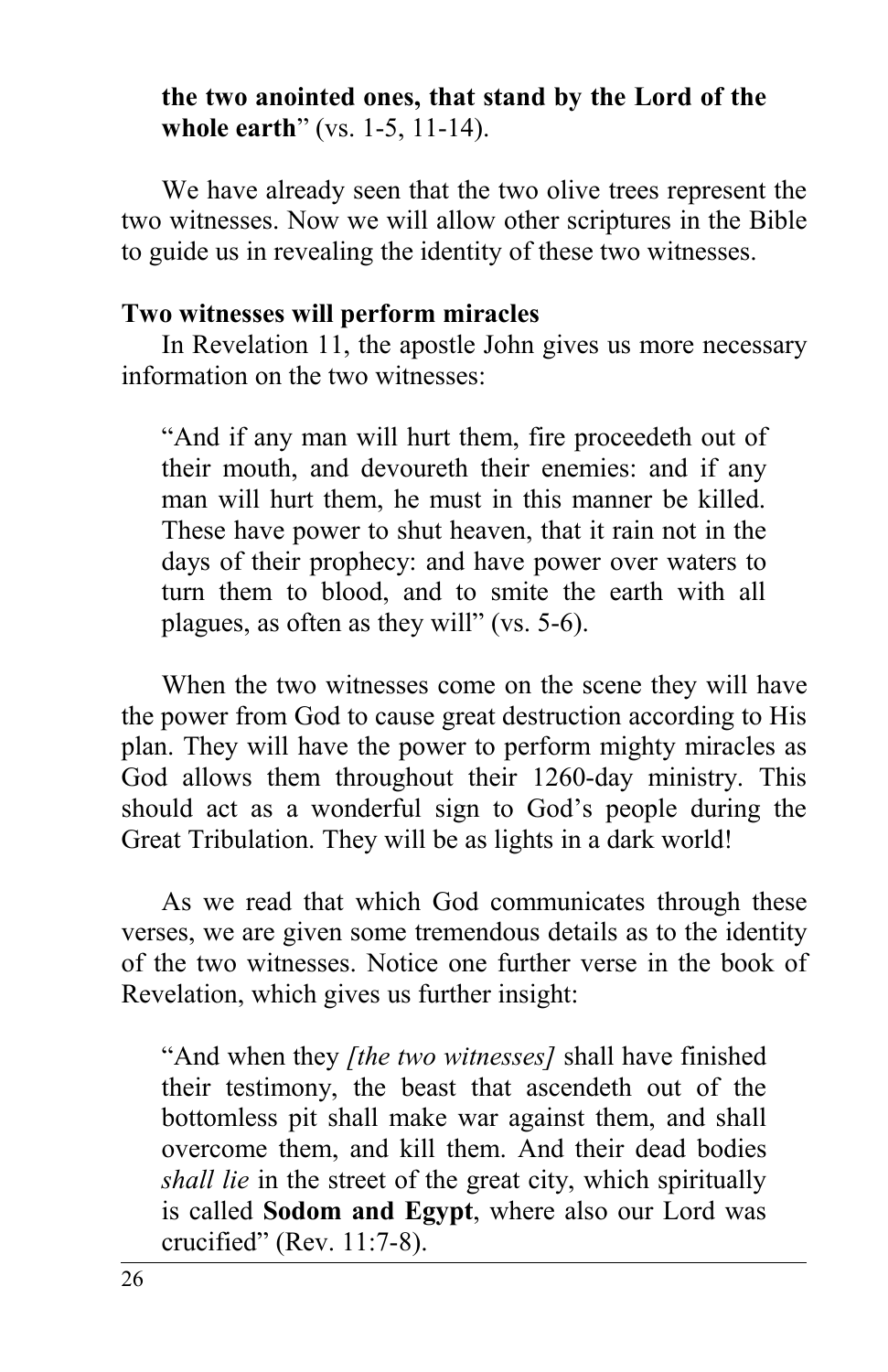Notice that God mentions Sodom and Egypt, more commonly known as Sodom and Gomorrah. Why would God mention Sodom and Gomorrah in the context of the two witnesses? What is God trying to communicate to us by giving us this necessary bit of information? As we proceed, we will see that this is quite significant to understanding the identity of the two witnesses. God wants us to make an important connection. Notice the following relating verses from Luke 17:

"And as it was in the days of Noe, so shall it be also in the days of the Son of man. They did eat, they drank, they married wives, they were given in marriage, until the day that Noe entered into the ark, and the flood came, and destroyed them all. **Likewise also as it was in the days of Lot** *[referring to Sodom and Gomorrah];* they did eat, they drank, they bought, they sold, they planted, they builded; But **the same day that Lot went out of Sodom it rained fire and brimstone from heaven, and destroyed them all**. Even thus shall it be in the day when the Son of man is revealed *[or when the Day of the Lord is revealed].* In that day, *[in that day of the Lord – right at the beginning of the Day of the Lord]* he which shall be upon the housetop, and his stuff in the house, let him not come down to take it away: and he that is in the field, let him likewise not return back. Remember Lot's wife*. [Another clear reference to the days of Sodom and Gomorrah. Why does God keep referring us back to that time…what is it that He wants us to see and understand?]* Whosoever shall seek to save his life shall lose it; and whosoever shall lose his life shall preserve it. I tell you, **in that night there shall be two** *men* **in one bed; the one shall be taken, and the other shall be left**. Two *women* shall be grinding together; the one shall be taken, and the other left. Two men shall be in the field; the one shall be taken, and the other left. And they answered and said unto him, Where, Lord? And he said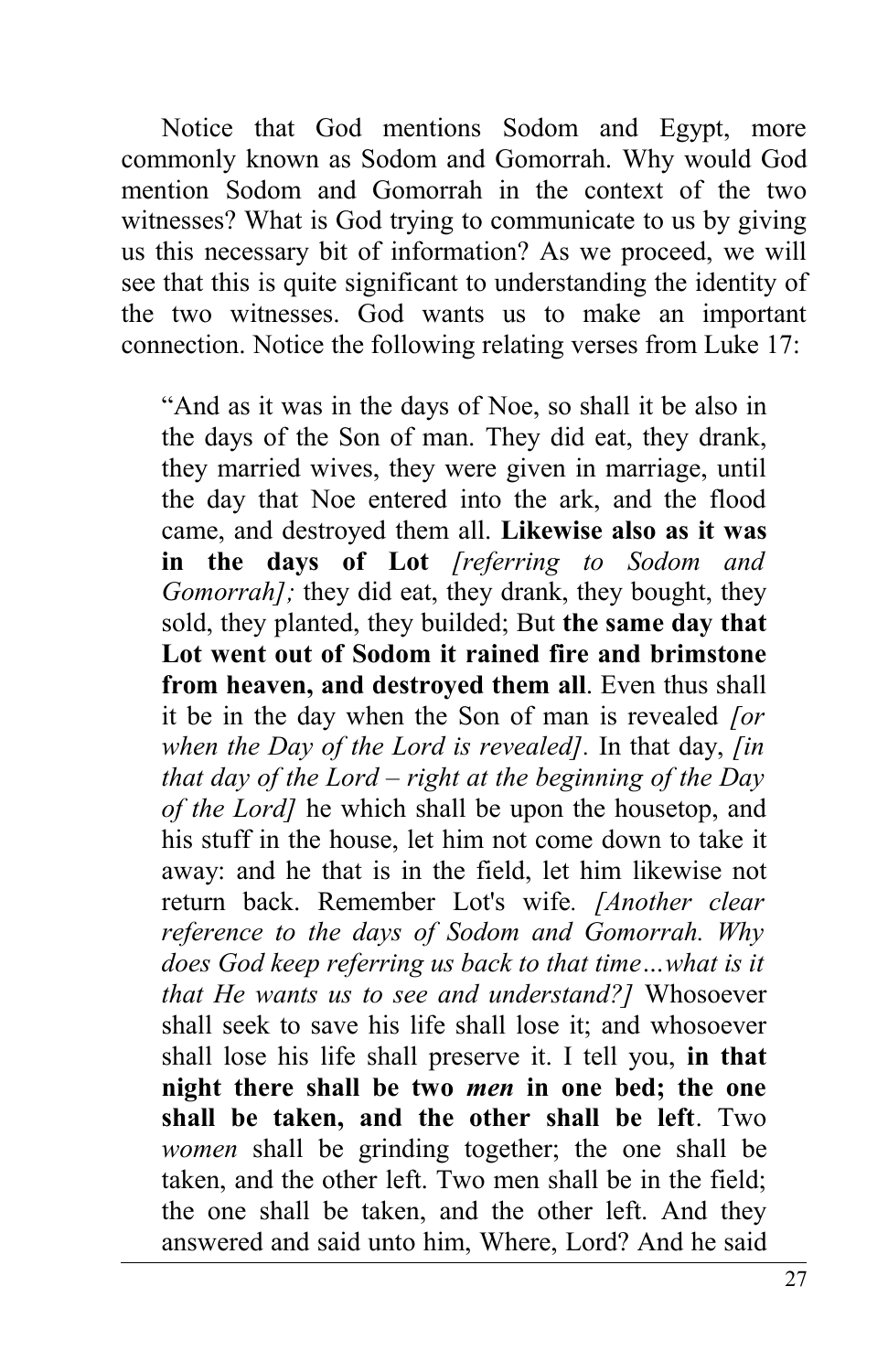unto them, Wheresoever the body *[of Christ]* is, thither will the eagles be gathered together" (Luke 17:26-37).

Much of the above text is explained in the *Faithful Church of God in Laodicea's* booklet entitled *"The Day of the Lord cometh…".* This booklet is available to you free of charge on request, or may be downloaded from the Church website. However, for the purposes of this subject, we will focus on the fact that many details which surround the beginning of the Day of the Lord are evidently similar to the time of the days of Lot in Sodom and Gomorrah. Since God is communicating this parallel to us, there is evidently something which He wants us to understand. As we proceed, we will see that He is giving us a very big clue as to the identity of the two witnesses.

#### **Three proofs on the identity of the two witnesses**

Let us now take a look at the account outlined in the book of Genesis on events which took place in Sodom and Gomorrah. The Old Testament account on the story of Sodom and Gomorrah begins:

"And the Lord appeared unto him *[referring to Abraham]* in the plains of Mamre: and he sat in the tent door in the heat of the day" *[here we see that Christ appeared unto Abraham].* And he *[Abraham]* lift up his eyes and looked, and, lo, **three men** stood by him: and when he saw them, he ran to meet them from the tent door, and bowed himself toward the ground, And said, My Lord, if now I have found favour in thy sight, pass not away, I pray thee, from thy servant: Let a little water, I pray you, be fetched, and wash your feet, and rest yourselves under the tree: And I will fetch a morsel of bread, and comfort ye your hearts; after that ye shall pass on: for therefore are ye come to your servant. And they said, So do, as thou hast said. And Abraham hastened into the tent unto Sarah, and said, Make ready quickly three measures of fine meal, knead it, and make cakes upon the hearth. And Abraham ran unto the herd,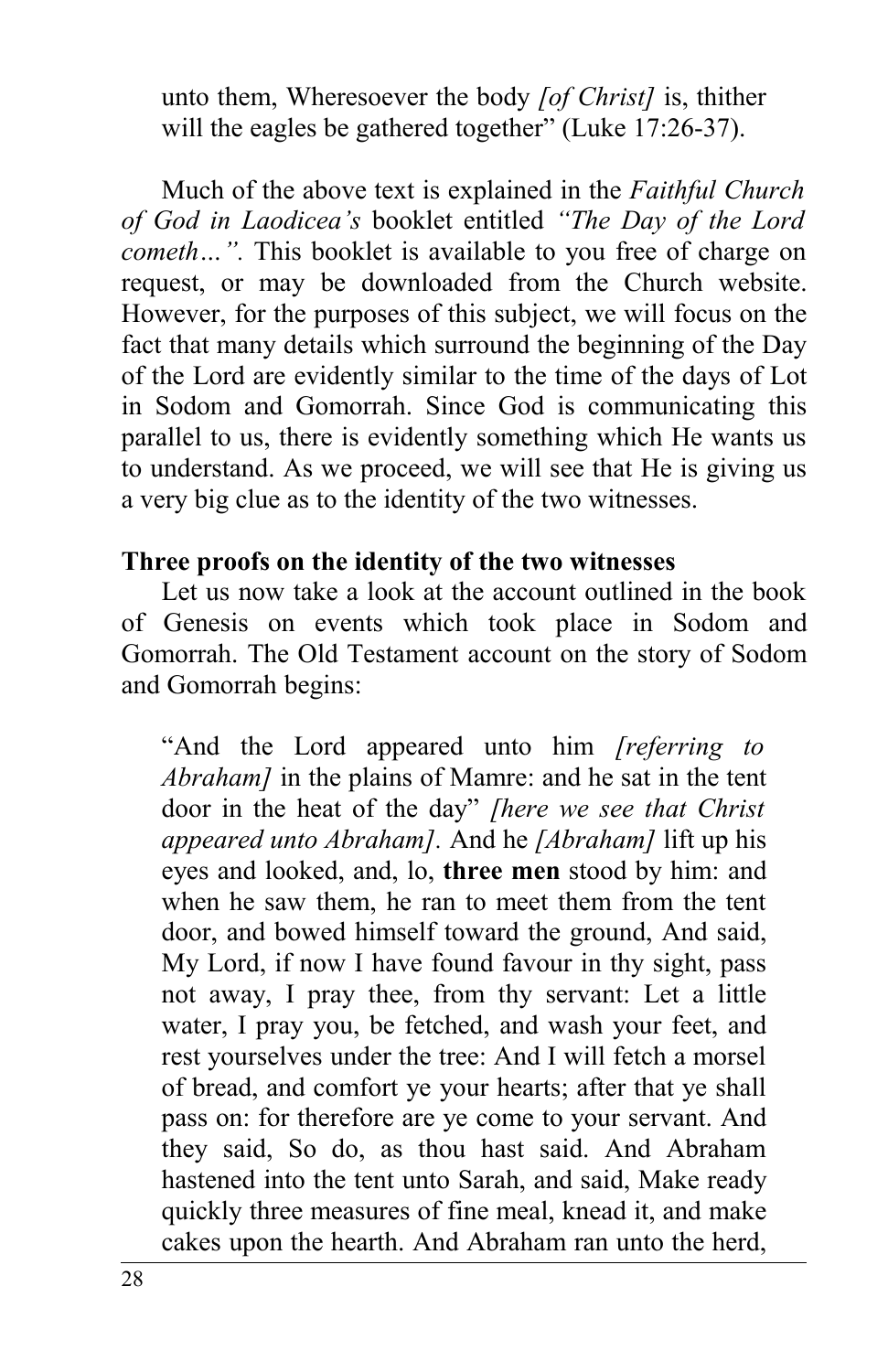and fetcht a calf tender and good, and gave it unto a young man; and he hasted to dress it. And he took butter, and milk, and the calf which he had dressed, and set it before them; and he stood by them under the tree, and they did eat" (Gen. 18:1-8).

Here we see that Christ appeared unto Abraham with *two men* at His side. Christ and the two men had a meal with Abraham of beef, butter and milk. The next few verses in Genesis 18 outline a conversation which we do not need to focus on for the purposes of this subject which we are discussing. Verse 20 continues the story flow pertaining to this subject:

**"**And the Lord said, Because the cry of Sodom and Gomorrah is great, and because their sin is very grievous; **I will go down now**, and see whether they have done altogether according to the cry of it, which is come unto me; and if not, I will know" (Gen. 18:20- 21).

Here we begin to see a direct and perfect parallel with what will take place at the beginning of the Day of the Lord when Christ will come "as a thief in the night"! Notice that Christ told Abraham, "I will go down now". This is the same as what will happen at the beginning of the Day of the Lord. Christ will come down – He will open the seals in order and will "come and see" (Rev. 6:1, 3, 5, 7). For more details on what will take place during the Day of the Lord, please request or download the FCGL booklet entitled "The Day of the Lord cometh…". The story continues:

"And the men turned their faces from thence, *[this is referring to the two men who were with Christ]* and went toward Sodom: but Abraham stood yet before the LORD. And Abraham drew near, and said, Wilt thou also destroy the righteous with the wicked?" (Gen. 18:22-23).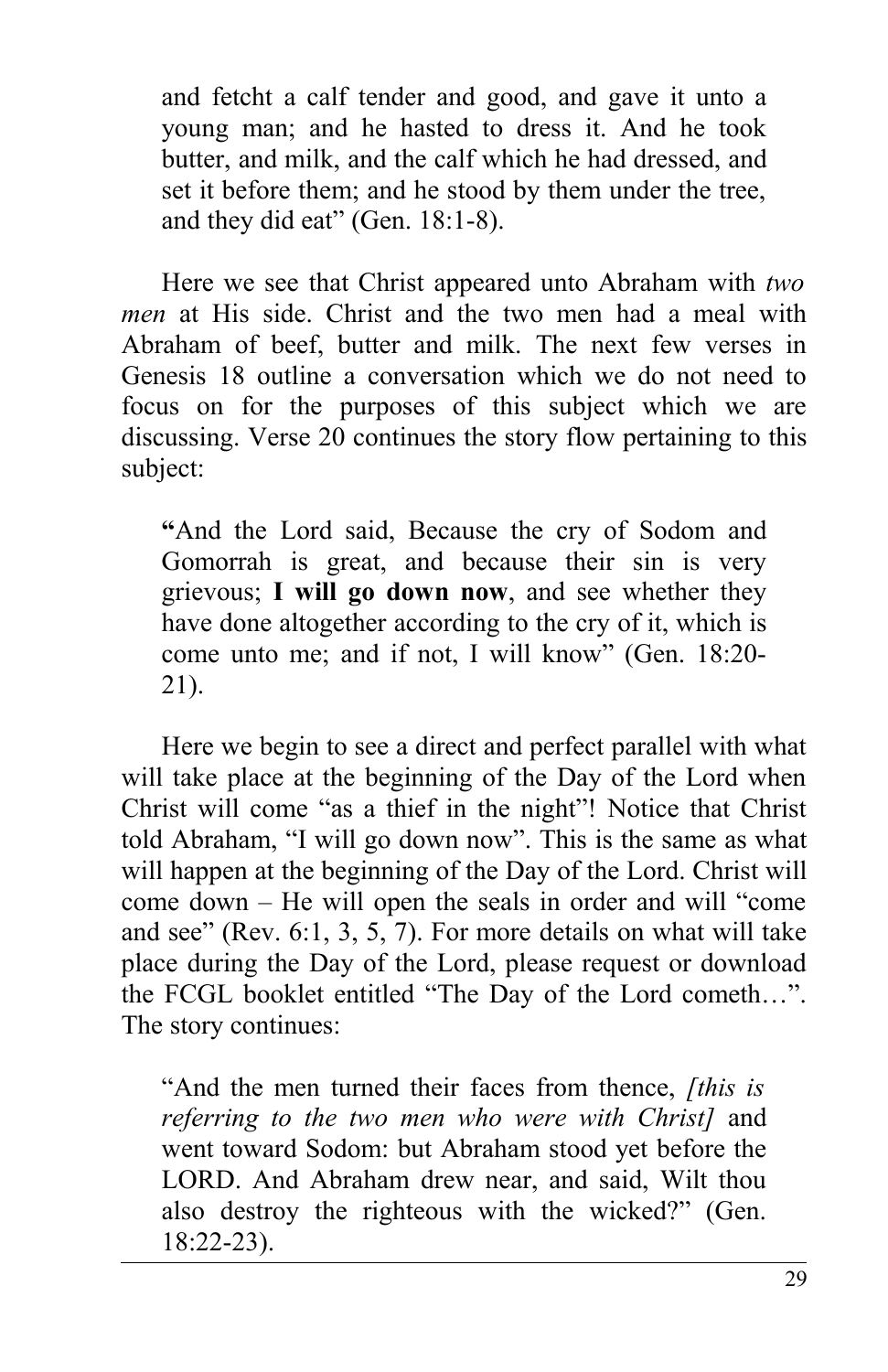Christ said that He "will go down", and He sent the two men who were with Him to Sodom and Gomorrah. Destruction was about to take place there because of the terrible sins of the people. This is very similar to what will take place at the beginning of the Day of the Lord in this end-time. When Christ comes, "as a thief in the night", destruction will ensue. As soon as the Day of the Lord begins, the four horsemen of the apocalypse will be released and there will be sudden destruction. Notice 1 Thess. 5:

"For yourselves know perfectly that the day of the Lord so cometh as a thief in the night. For when they shall say, Peace and safety; then *sudden destruction* cometh upon them, as travail upon a woman with child; and they shall not escape" (1 Thess. 5:2-3).

We know that as the Day of the Lord is almost upon us there will be eating, drinking, revelry. It will be a time similar to how it was in Sodom and Gomorrah, and destruction will come *suddenly* as punishment for this world's sins! Genesis 18 continues to add more details to what happened when the two angels went to Sodom and Gomorrah:

"…Wilt thou also destroy the righteous with the wicked? Peradventure there be fifty righteous within the city: wilt thou also destroy and not spare the place for the fifty righteous that are therein? That be far from thee to do after this manner, to slay the righteous with the wicked: and that the righteous should be as the wicked, that be far from thee: Shall not the Judge of all the earth do right? And the LORD said, If I find in Sodom fifty righteous within the city, then I will spare all the place for their sakes. And Abraham answered and said, Behold now, I have taken upon me to speak unto the Lord, which am but dust and ashes: Peradventure there shall lack five of the fifty righteous: wilt thou destroy all the city for lack of five? And he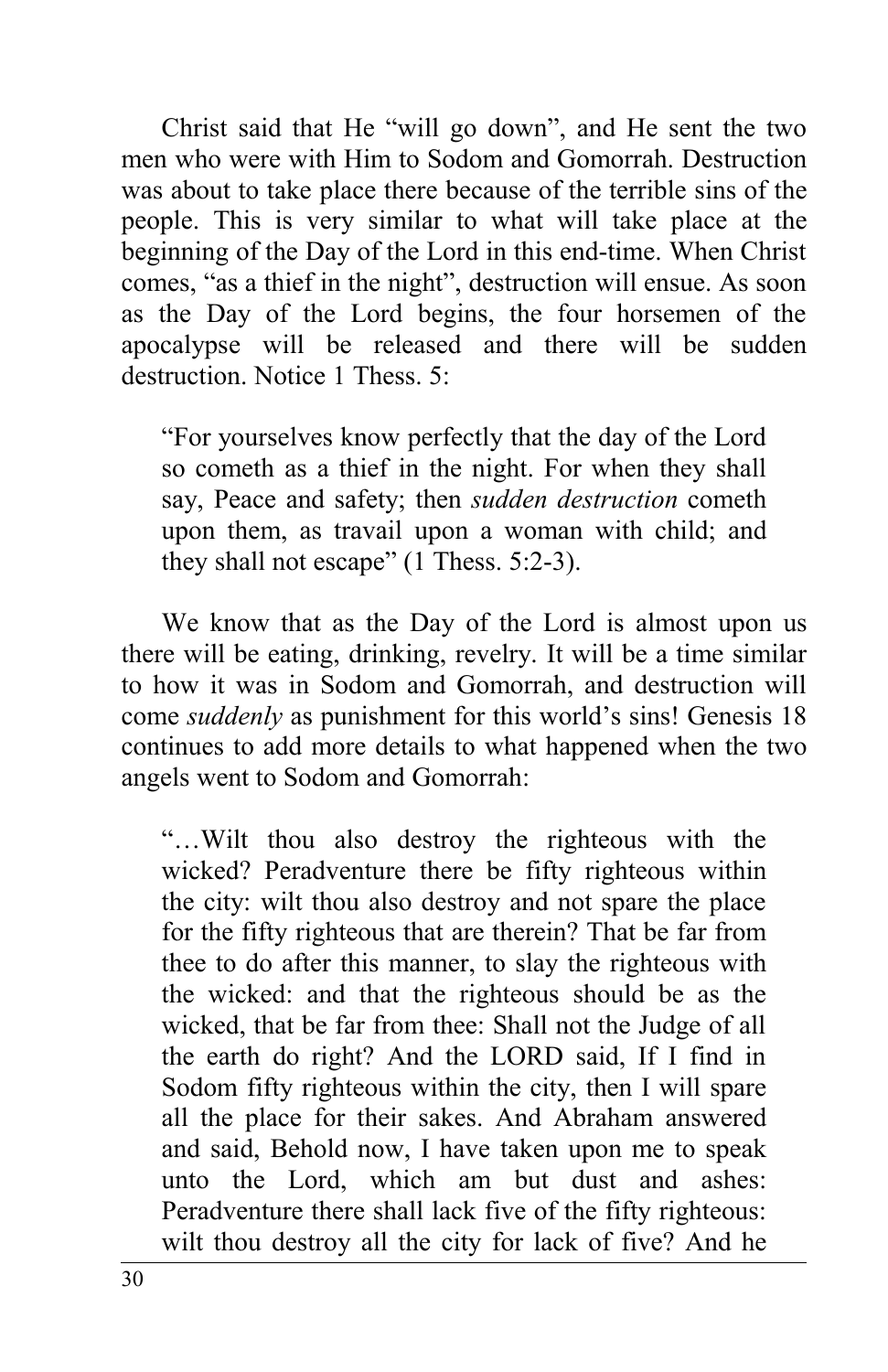said, If I find there forty and five, I will not destroy it. And he spake unto him yet again, and said, Peradventure there shall be forty found there. And he said, I will not do it for forty's sake. And he said unto him, Oh let not the Lord be angry, and I will speak: Peradventure there shall thirty be found there. And he said, I will not do it, if I find thirty there. And he said, Behold now, I have taken upon me to speak unto the Lord: Peradventure there shall be twenty found there. And he said, I will not destroy it for twenty's sake. And he said, Oh let not the Lord be angry, and I will speak yet but this once: Peradventure ten shall be found there. And he said, I will not destroy it for ten's sake. And the LORD went his way, as soon as he had left communing with Abraham: and Abraham returned unto his place" (Gen. 18:23-33).

Christ knew that there would be very few righteous people found in Sodom and Gomorrah. He indicated to Abraham that there would not even be ten righteous individuals found. Every indication is that there will be very few found accounted worthy to be taken to a Place of Safety in this end-time. This should act as a wake-up call to each of us. This account in Genesis 18 should serve as admonition to God's people to continue fighting the battle against Satan the devil and his wiles, and ensure a commitment to building holy righteous character. Very few were taken to a place of protection just before destruction came upon Sodom and Gomorrah. The story of Lot and Sodom and Gomorrah continues in Genesis 19:

"And there came **two angels** to Sodom at even; and Lot sat in the gate of Sodom: and Lot seeing them rose up to meet them; and he bowed himself with his face toward the ground" (vs. 1).

Notice it! The two men accompanying Christ when He appeared to Abraham *were angels!* These *two angels* were Christ's representatives, or *two witnesses* of that time, who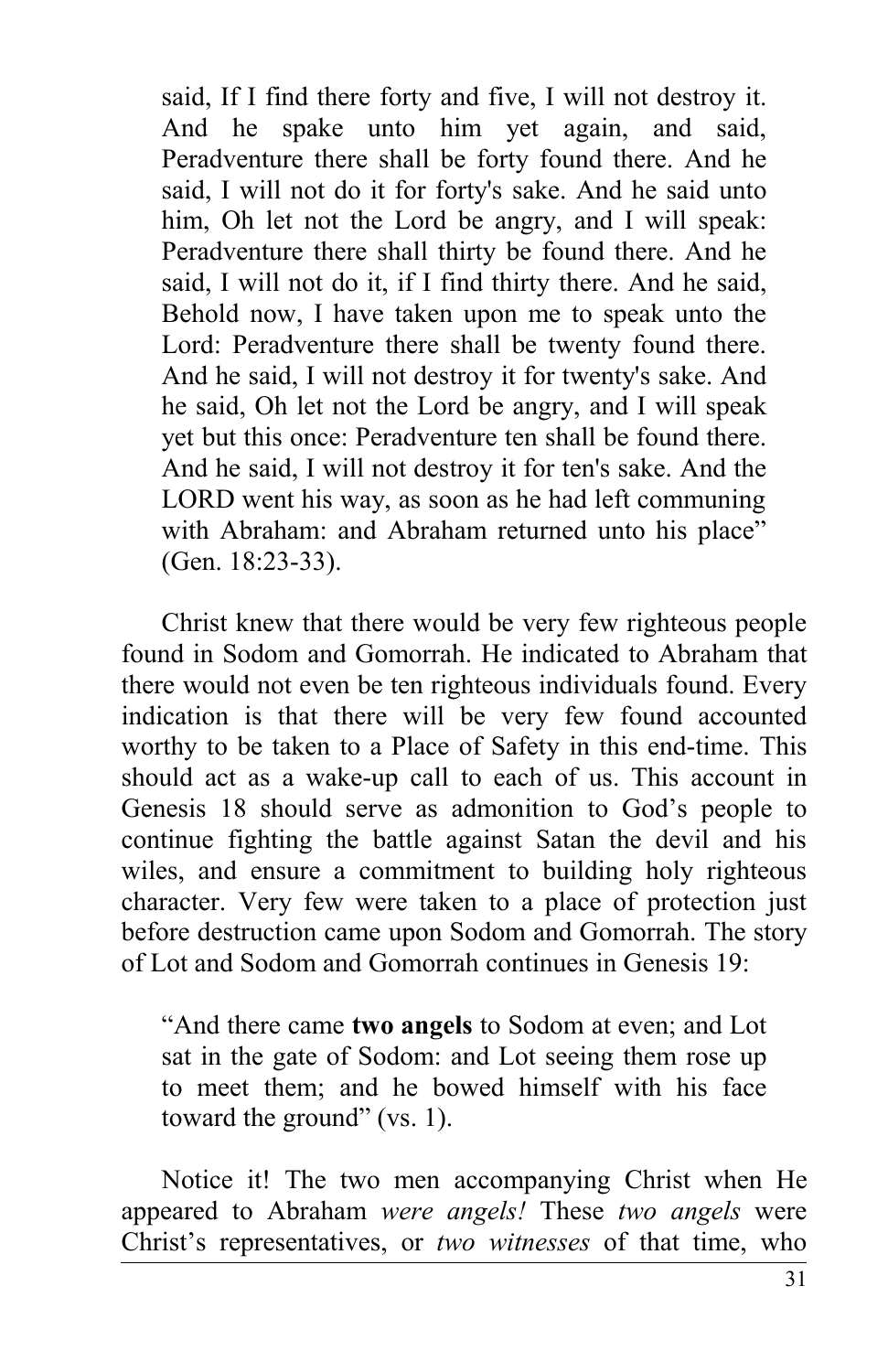were sent to Sodom and Gomorrah. They met Lot at the entrance of the city. Verses 2 and 3 continue:

"And he *[Lot]* said, Behold now, my lords, turn in, I pray you, into your servant's house, and tarry all night, and wash your feet, and ye shall rise up early, and go on your ways. And they said, Nay; but we will abide in the street all night. And he pressed upon them greatly; and they turned in unto him, and entered into his house; and he made them a feast, and did bake *unleavened bread*, and they did eat".

As discussed in the FCGL booklet entitled "The Day of the Lord cometh…", the Day of the Lord will most likely begin just before the time of a future Passover – possibly four days before, to correlate with the setting apart of the lambs in Old Testament times (Ex. 12:3)! (Please request or download "The Day of the Lord cometh…" booklet for Biblical proof on this). It is interesting to note that the events surrounding the two witnesses of that day, going to Lot in Sodom and Gomorrah took place around the Feast of Unleavened Bread. It is possible that the two witnesses came to Lot in Sodom and Gomorrah on the very Night of the Passover, a Night to be much observed, for Lot "made them a feast, and did bake unleavened bread, and they did eat" (Gen. 19:3), indicating this to be a distinct possibility. We must understand that Christ is making a clear comparison between the days of Sodom and Gomorrah with the beginning of the Day of the Lord. He is lighting up our path! The FCGL teaches that God's faithful people will very probably be taken to a place of protection in the morning after a future Passover is observed, just as had been done in Old Testament times when the Israelites left Egypt. It also seems very possible that the two angels came to Sodom and Gomorrah on a Passover night (Gen. 19:3), and Lot and his family fled the morning after. Verse 4 continues:

"But before they lay down, the men of the city, even the men of Sodom, compassed the house round, both old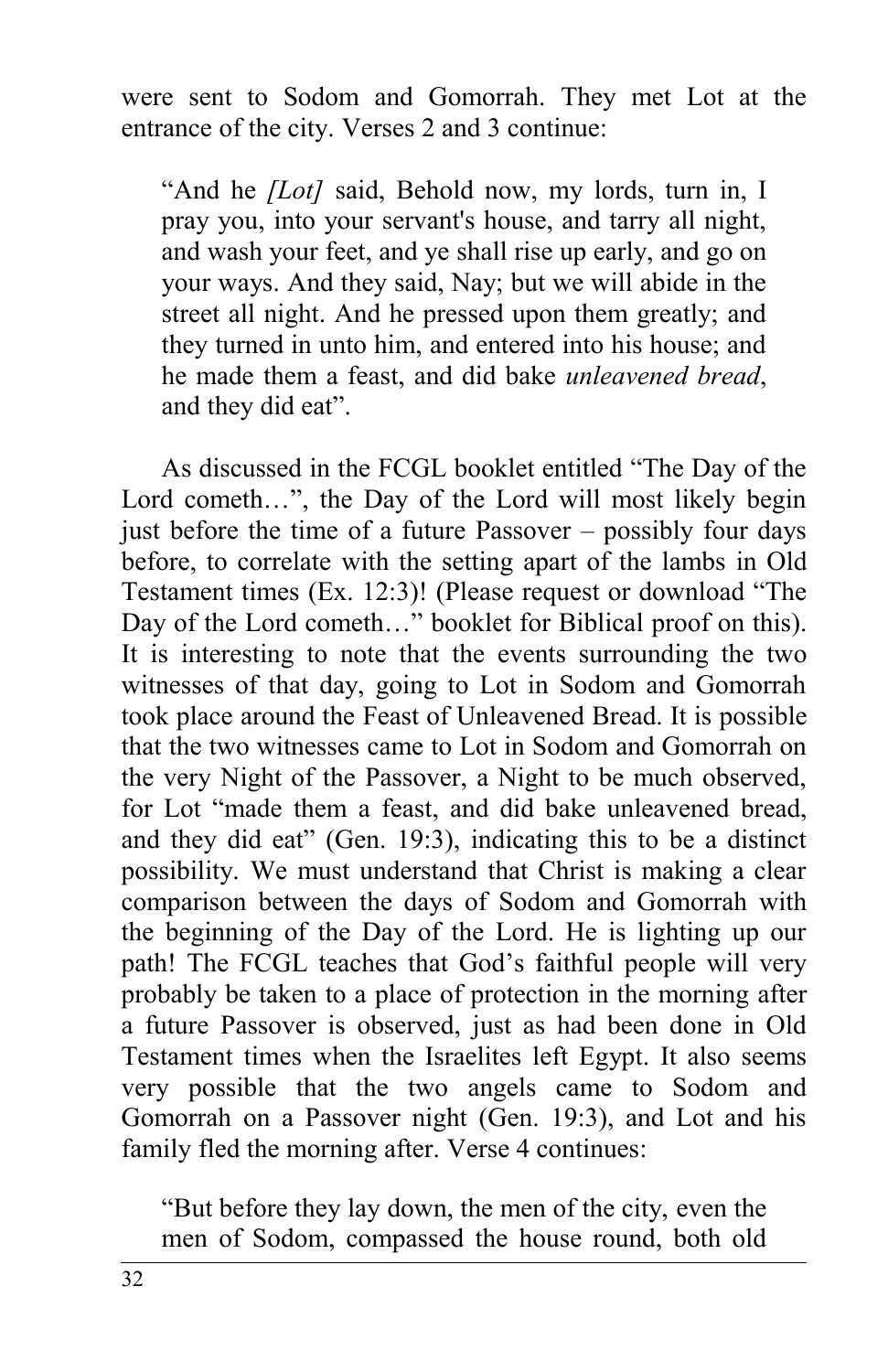and young, all the people from every quarter: And they called unto Lot, and said unto him, Where are the men which came in to thee this night? bring them out unto us, that we may know them. And Lot went out at the door unto them, and shut the door after him, And said, I pray you, brethren, do not so wickedly. Behold now, I have two daughters which have not known man; let me, I pray you, bring them out unto you, and do ye to them as is good in your eyes: only unto these men do nothing; for therefore came they under the shadow of my roof" (Gen. 19:4-8).

Evidently, Lot buckled up somewhat under the pressure. We see that he wanted to protect the two angels at all costs.

"And they said, Stand back. And they said again, This one fellow came in to sojourn, and he will needs be a judge: now will we deal worse with thee, than with them. And they pressed sore upon the man, even Lot, and came near to break the door. But the men *[the two angels]* put forth their hand, and pulled Lot into the house to them, and shut to the door. **And they** *[the two angels]* **smote the men that were at the door of the house with blindness** *[the two angel witnesses performed this miracle],* **both small and great: so that they wearied themselves to find the door**. **And the men said unto Lot, Hast thou here any besides? son in law, and thy sons, and thy daughters, and whatsoever thou hast in the city, bring them out of this place" (Gen 19:9-12).**

The two angels who were witnessing unto Lot, offered him protection from the devastation that was about to befall Sodom and Gomorrah. The two angels prophesied of the destruction, just as God's end-time two witnesses will do. Notice their prophesying in verse 13: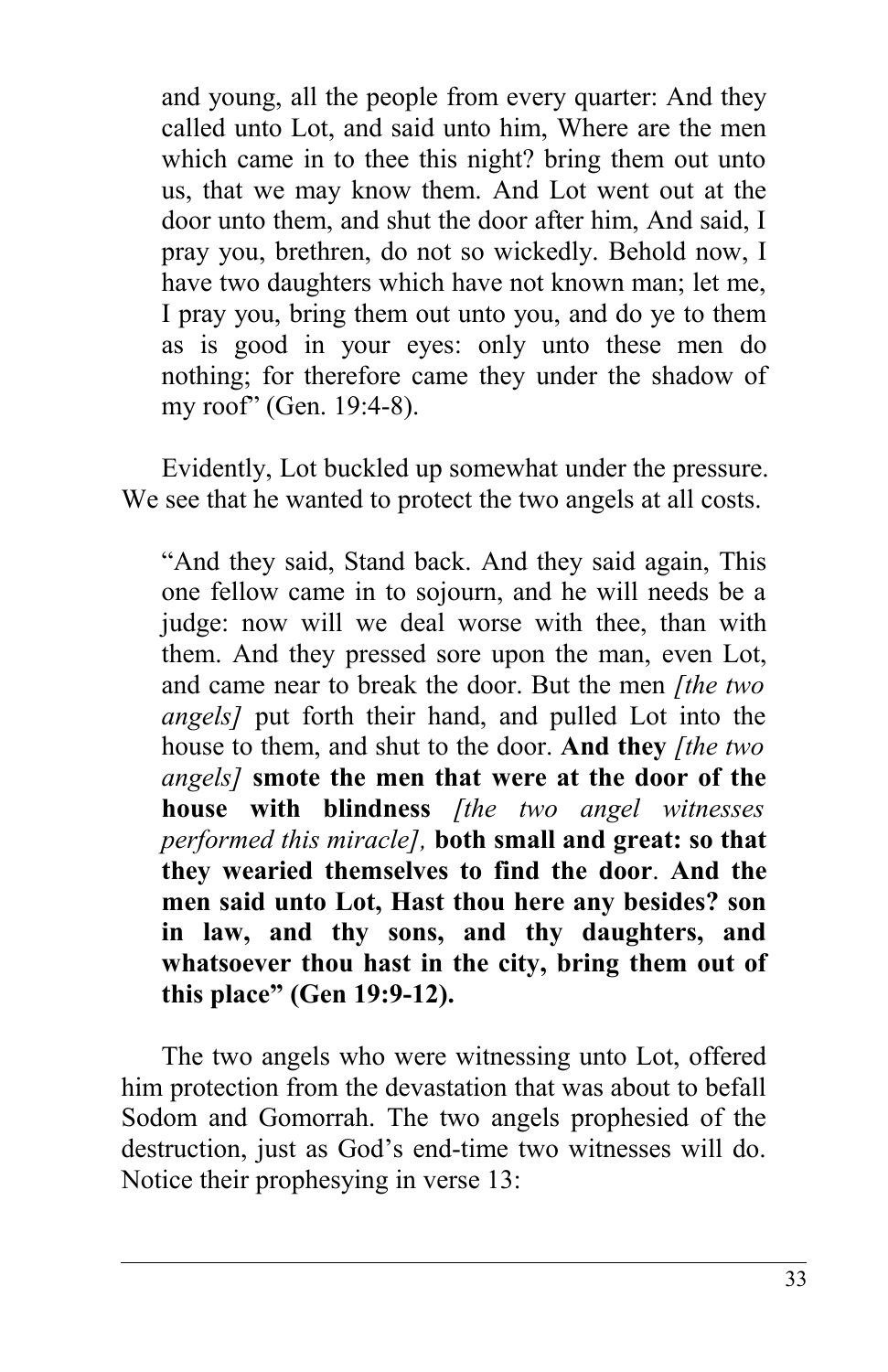"For **we will destroy this place**, because the cry of them is waxen great before the face of the LORD; and **the LORD hath sent us to destroy it**".

It was God's will that these two angels were used to witness, prophesy and also call down plagues from heaven on Sodom and Gomorrah as correction from Almighty God for the sins against Him which were being committed. Does not this demonstrate a clear parallel between what was going on in the days of Lot with what will go on during the Great Tribulation? Isn't it clear that what scripture states about these two angels is very similar to the work that will be carried out by the two witnesses here in this end time? The next verses in Genesis 19 demonstrate another striking parallel with what will happen when the two witnesses come on the scene. Notice the following section of scripture, while paying particular attention to verse 17:

"And Lot went out, and spake unto his sons in law, which married his daughters, and said, Up, get you out of this place; for the LORD will destroy this city. But he seemed as one that mocked unto his sons in law. **And when the morning arose**, *[i.e. the morning after the feast when they ate unleavened bread]* **then the angels hastened Lot, saying, Arise, take thy wife, and thy two daughters, which are here; lest thou be consumed in the iniquity of the city.** And while he lingered, the men *[the two angels]* laid hold upon his hand, and upon the hand of his wife, and upon the hand of his two daughters; the LORD being merciful unto him: and they brought him forth, and set him without the city. And it came to pass, when they had brought them forth abroad, that he said, **Escape for thy life; look not behind thee, neither stay thou in all the plain;** *escape to the mountain***, lest thou be consumed"** (Gen 19:14-17).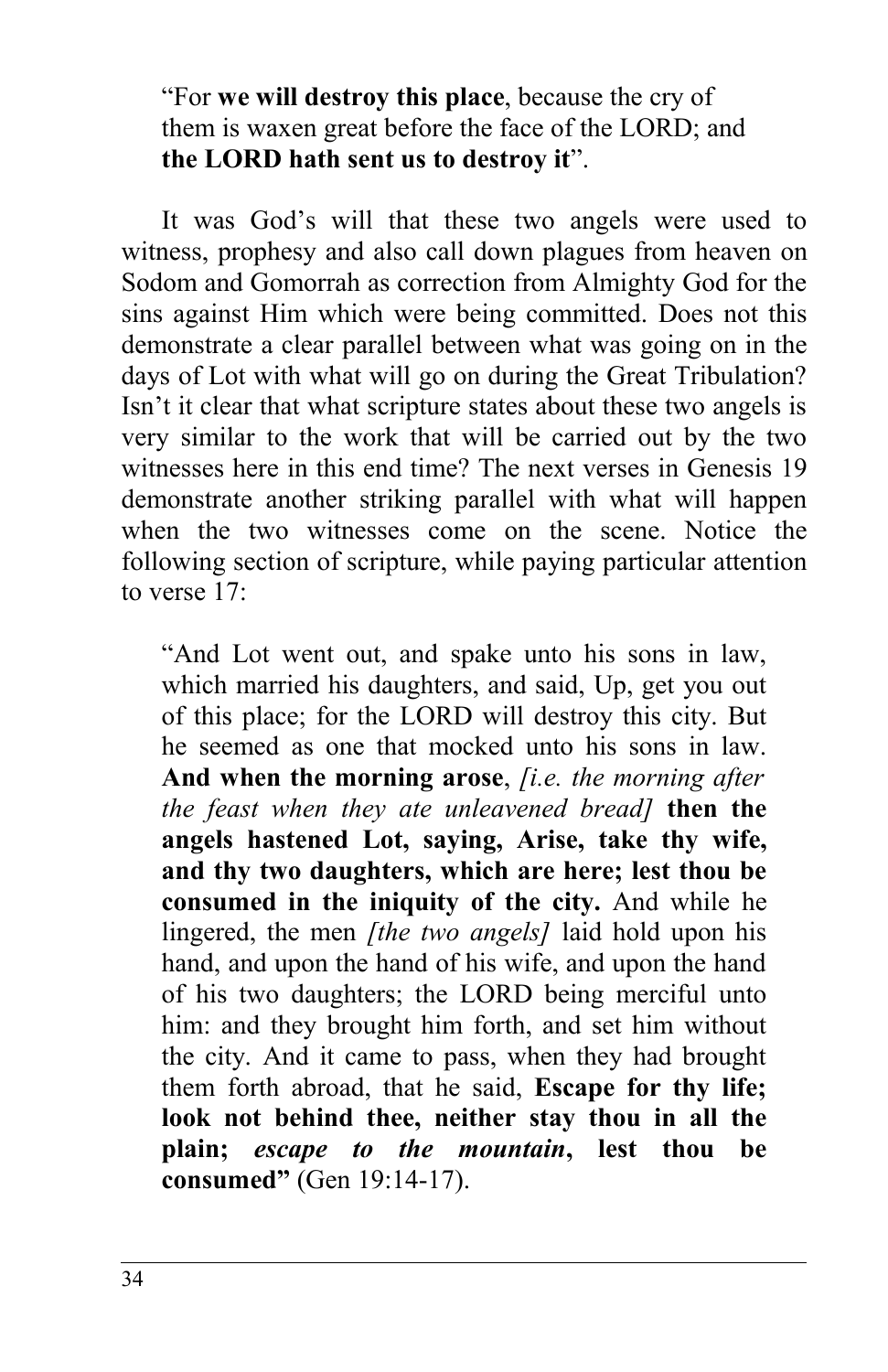The two angels who were witnessing unto Lot and his family told them not to look back, but to *flee to the mountain*. Lot and his family were urged to run for their lives and not waste any time! They were very probably told not to return to their house to take anything, but to simply run! Scripture clearly indicates that the two witnesses were very urgent at this time – just as it will be urgent in this end-time as the Day of the Lord begins and the Great Tribulation looms. Notice the following verses in Matthew 24 which describe this:

"When ye therefore shall see the abomination of desolation, spoken of by Daniel the prophet, stand in the holy place, (whoso readeth, let him understand:) Then let them which be in Judaea *flee into the mountains*: **Let him which is on the housetop not come down to take any thing out of his house: Neither let him which is in the field return back to take his clothes**" (Matt. 24:15-18).

Is this not an identical warning to that given by the two angels witnessing to Lot and his family in Genesis 19:17? Notice it again:

*"*And it came to pass, when they had brought them forth abroad, that he said, **Escape for thy life; look not behind thee, neither stay thou in all the plain;** *escape to the mountain***, lest thou be consumed" (Gen. 19:17).**

In the Great Tribulation, the two witnesses will be given power from God to bring about plagues and destruction because of the sin on this earth. God is telling us that these scenes of Sodom and Gomorrah will be seen all over again here in this end-time. God is also making a striking parallel between the two witnesses of that time, with the two witnesses who shall come on the scene in this end-time, right at the beginning of the Day of the Lord! Notice further: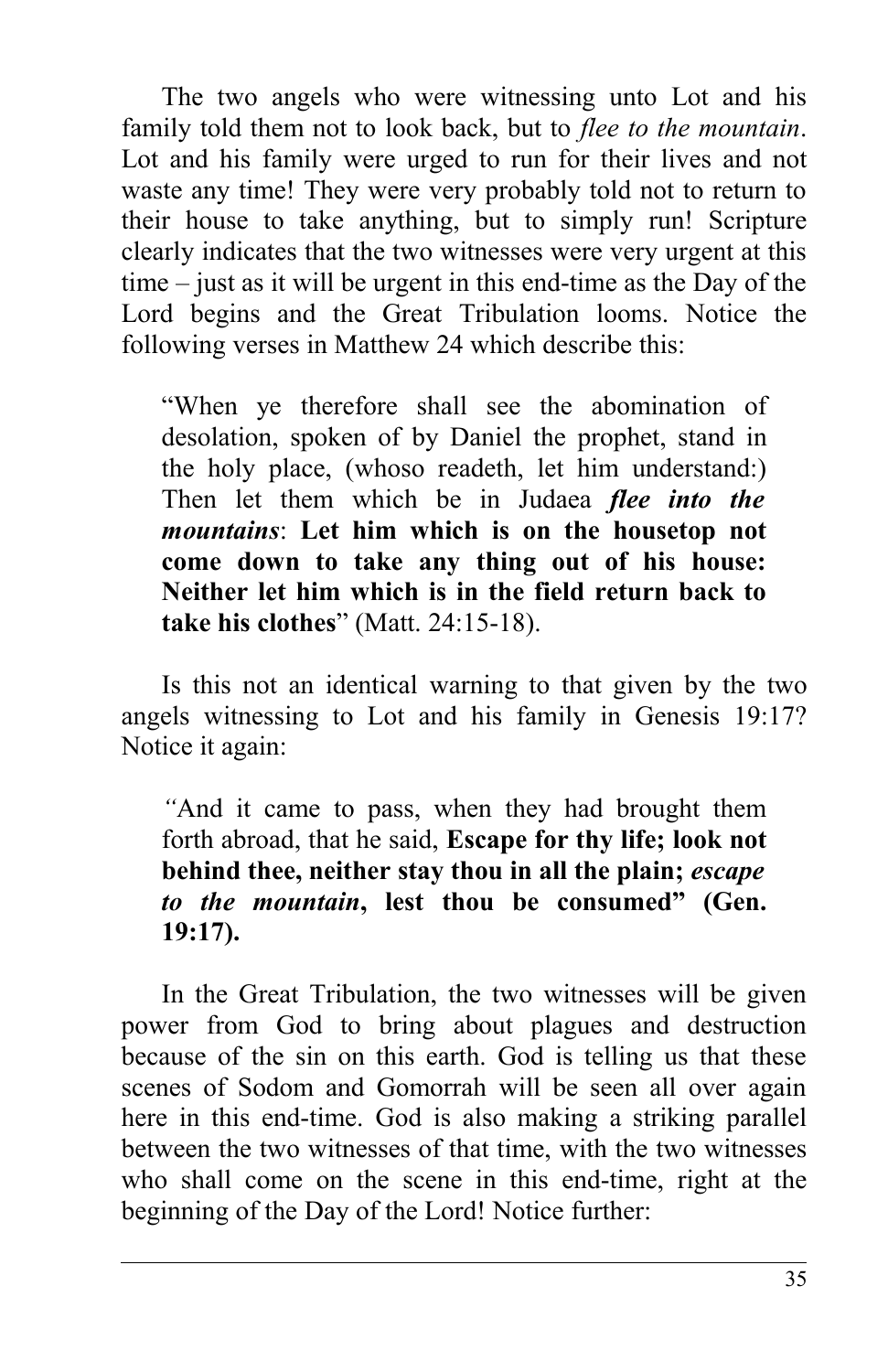"And Lot said unto them, Oh, not so, my Lord: Behold now, thy servant hath found grace in thy sight, and thou hast magnified thy mercy, which thou hast shewed unto me in saving my life; and I cannot escape to the mountain, lest some evil take me, and I die: Behold now, this city is near to flee unto, and it is a little one: Oh, let me escape thither, (is it not a little one?) and my soul shall live. And he said unto him, See, I have accepted thee concerning this thing also, that I will not overthrow this city, for the which thou hast spoken. Haste thee, escape thither; for I cannot do any thing till thou be come thither. Therefore the name of the city was called Zoar" (Gen. 19:18-22).

This is all talking about escaping the coming calamities on Sodom and Gomorrah, which is so similar in context to what is going to take place here in this end-time. Here is a clear historical parallel from which God wants us to learn so that we can be ready for the future. In the above verses we notice that Lot was seemingly hesitant, demonstrating man's carnal nature.

"The sun was risen upon the earth when Lot entered into Zoar. **Then the LORD rained upon Sodom and upon Gomorrah brimstone and fire from the LORD out of heaven; And he overthrew those cities, and all the plain, and all the inhabitants of the cities, and that which grew upon the ground**" (Gen. 19:23-25).

Here we see a continuous direct parallel to the events which are to take place on this earth during the coming Great Tribulation. The story continues:

"But his wife looked back from behind him, and she became a pillar of salt. And Abraham gat up early in the morning to the place where he stood before the LORD: And he looked toward Sodom and Gomorrah, and toward all the land of the plain, and beheld, and, lo, the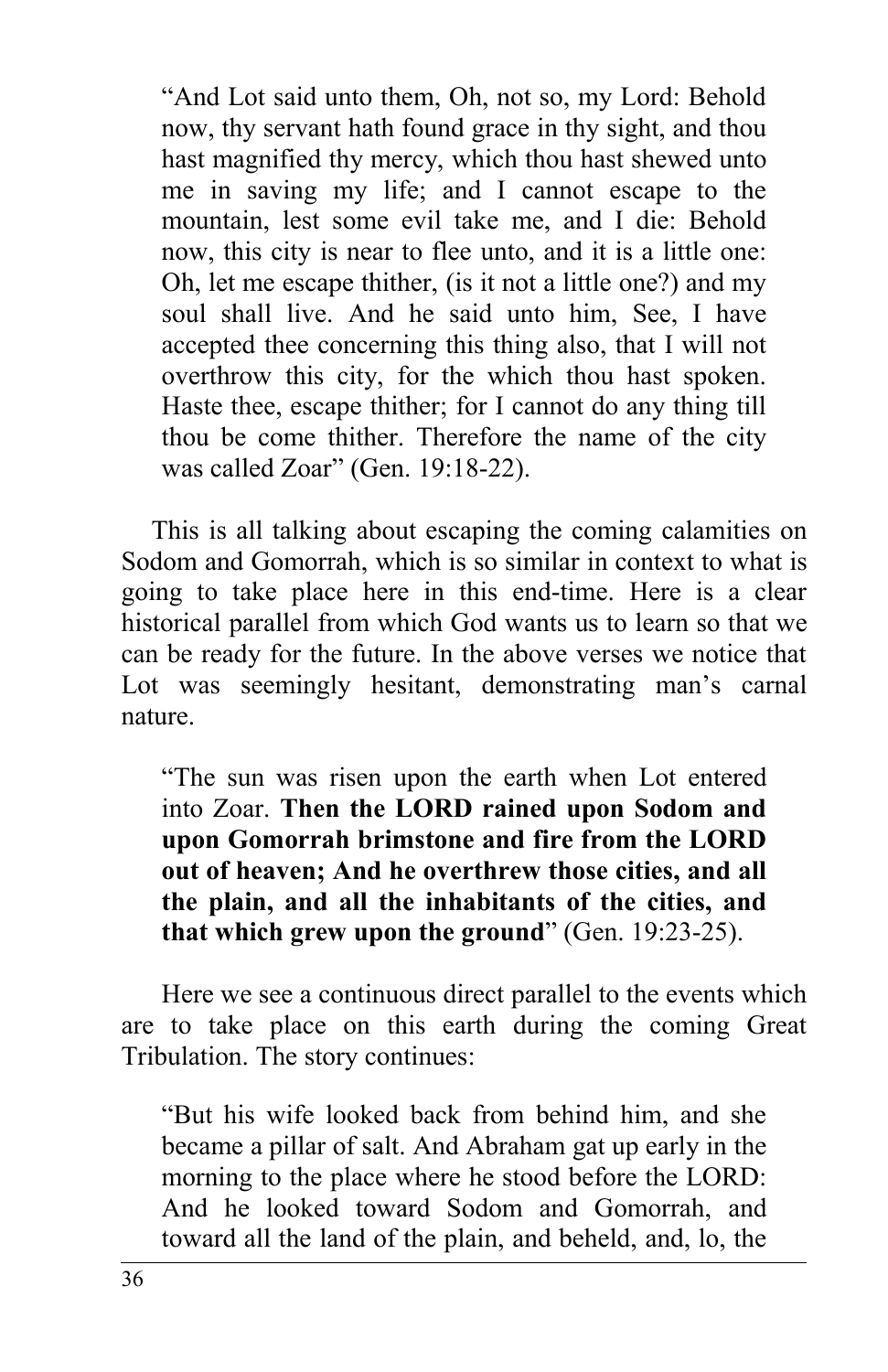smoke of the country went up as the smoke of a furnace. And it came to pass, when God destroyed the cities of the plain, that God remembered Abraham, and sent Lot out of the midst of the overthrow, when he overthrew the cities in the which Lot dwelt" (Gen. 19:26-29).

This is the devastation that overtook Sodom and Gomorrah because of its sin. It is the devastation that will overtake this world because of the sin and immorality which it is committing. Sadly, Lot's wife was wrapped up in the system she was asked to flee from, and as a result suffered a terrible curse, that of being turned into a pillar of salt.

From the parallels we have seen thus far, and from what scripture has to say about the identity of the two witnesses, it becomes increasingly evident that the two witnesses in this end-time will be *angels* sent to this earth in human form. Just as two angels were sent to witness unto Sodom and Gomorrah, every indication is that two angels will be sent to fulfill the prophecy of the two witnesses here in this end-time (Rev. 11:3- 12). Remember, on more than one occasion in the New Testament pertaining to the two witnesses and the time of the end, God directs our attention to the time of Sodom and Gomorrah. There is a message which He evidently wants His people to understand. As we closely look at the story of Lot and Sodom and Gomorrah we see that two angels were sent by God to witness unto Lot and his family, and then the rest of the city, and also perform miracles during that time of destruction. This is identical to the way it will be in this end time when the two witnesses come on the scene. This is the *first proof* that the Bible gives to demonstrate that the two witnesses in this endtime will be angels. We will now look at a further two proofs, which clearly indicate and confirm that the two witnesses will be angels. As we go along, you will notice that the proofs given are irrefutable!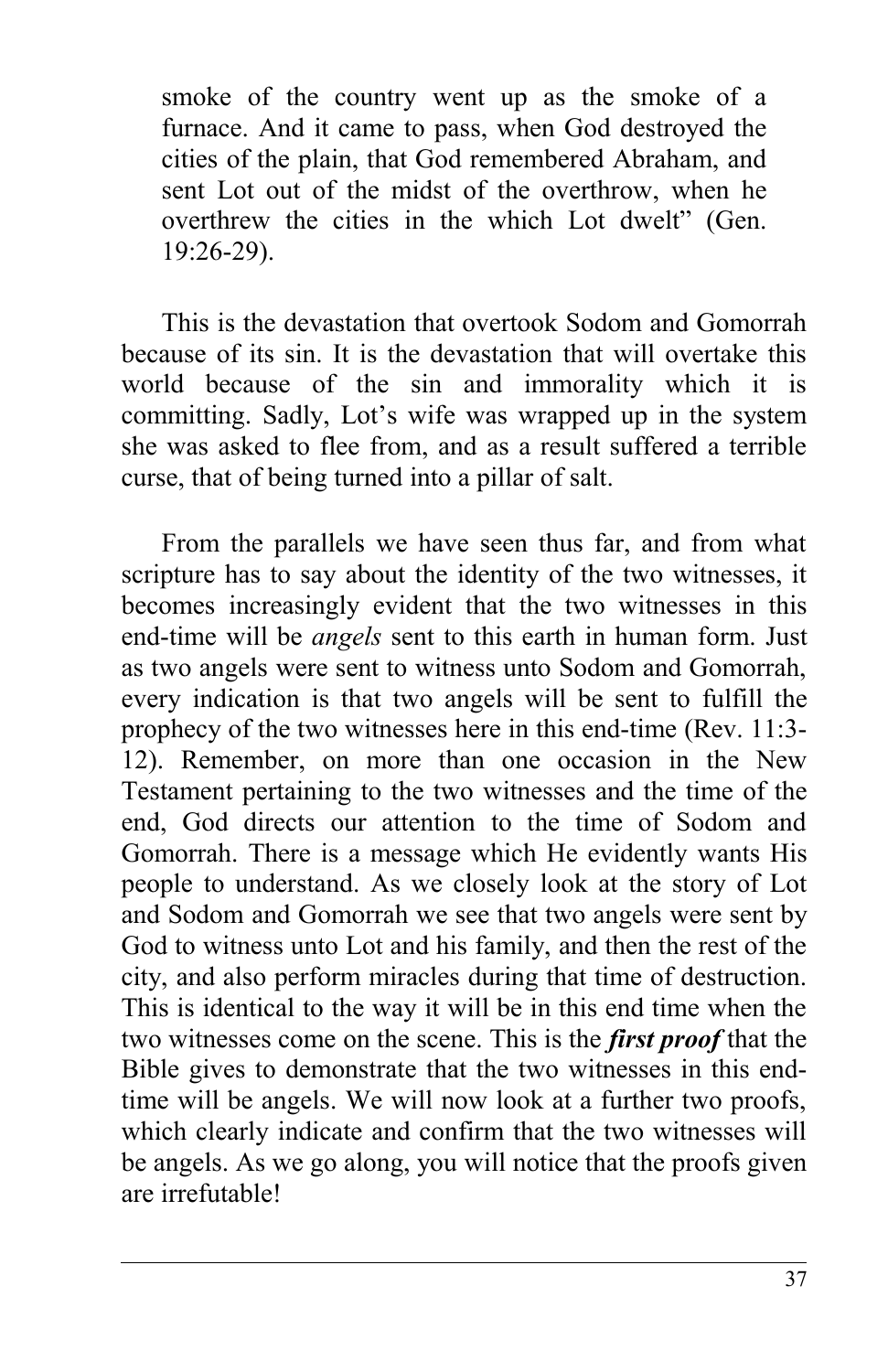The *second proof* is that scripture clearly demonstrates that the two witnesses will not be resurrected with the saints! Notice the following scriptures, while paying particular attention to the highlighted text:

"And I will give power unto my two witnesses, and they shall prophesy a thousand two hundred and threescore days, clothed in sackcloth. These are the two olive trees, and the two candlesticks standing before the God of the earth. And if any man will hurt them, fire proceedeth out of their mouth, and devoureth their enemies: and if any man will hurt them, he must in this manner be killed. These have power to shut heaven, that it rain not in the days of their prophecy: and have power over waters to turn them to blood, and to smite the earth with all plagues, as often as they will. And when they shall have finished their testimony, the beast that ascendeth out of the bottomless pit shall make war against them, and shall overcome them, and kill them. And their dead bodies shall lie in the street of the great city, which spiritually is called Sodom and Egypt, where also our Lord was crucified. **And they of the people and kindreds and tongues and nations shall see their dead bodies three days and an half, and shall not suffer their dead bodies to be put in graves.** And they that dwell upon the earth shall rejoice over them, and make merry, and shall send gifts one to another; because these two prophets tormented them that dwelt on the earth. **And after three days and an half the Spirit of life from God entered into them,** *and they stood upon their feet*; and great fear fell upon them which saw them. And they heard a great voice from heaven saying unto them, Come up hither. And they ascended up to heaven in a cloud; and their enemies beheld them" (Rev. 11:3-12).

When the two witnesses will have finished their testimony, we are told that they will be killed by the beast and their dead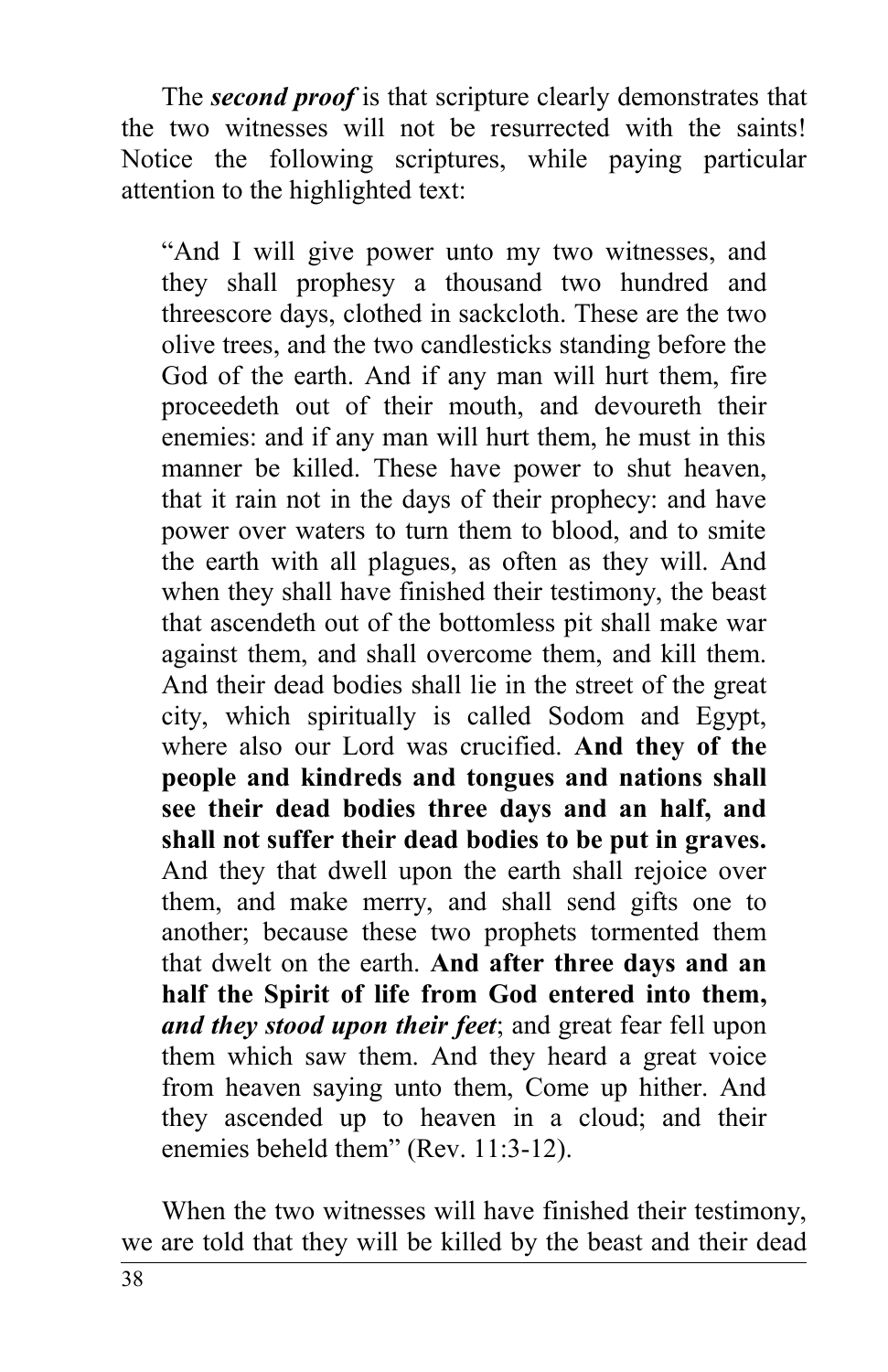bodies will lie in the streets of Jerusalem for three and a half days. Notice the very revealing detail regarding their resurrection: scripture states that after three days and a half, the two witnesses will be resurrected *to their feet*! This is conspicuously different to the events that take place when the firstfruits are resurrected. We are told that the two witnesses will not immediately be raised incorruptible and ascend in the clouds, but will be raised to their feet! God here gives us a glaring clue to confirm that the two witnesses will not be a part of the firstfruit resurrection. We will state again: the firstfruits will not be resurrected to their feet as will the two witnesses. Notice what scripture states about the resurrection of the firstfruits. Carefully observe that the firstfruits will be raised incorruptible and not raised to their feet:

"In a moment, in the twinkling of an eye, at the last trump: for the trumpet shall sound, and the dead shall be raised incorruptible, and we *[who are still living]* shall be changed" (1 Cor. 15:52).

Scripture does not state that the dead in Christ will stand on their feet at the resurrection. It states that the dead in Christ will be raised incorruptible! Notice further:

"For the Lord himself shall descend from heaven with a shout, with the voice of the archangel, and with the trump of God: and *the dead in Christ shall rise first*: Then we which are alive and remain shall be caught up together with them *in the clouds, to meet the Lord in the air:* and so shall we ever be with the Lord" (1 Thess. 4:16-17).

Please note that the above verses state that the dead in Christ will rise first to meet the Lord in the clouds/in the air! This is not what scripture states about the resurrection of the two witnesses! *The two witnesses will be resurrected to their feet and do not immediately go up in the clouds as do the firstfruits.* This clear distinction in the resurrection of the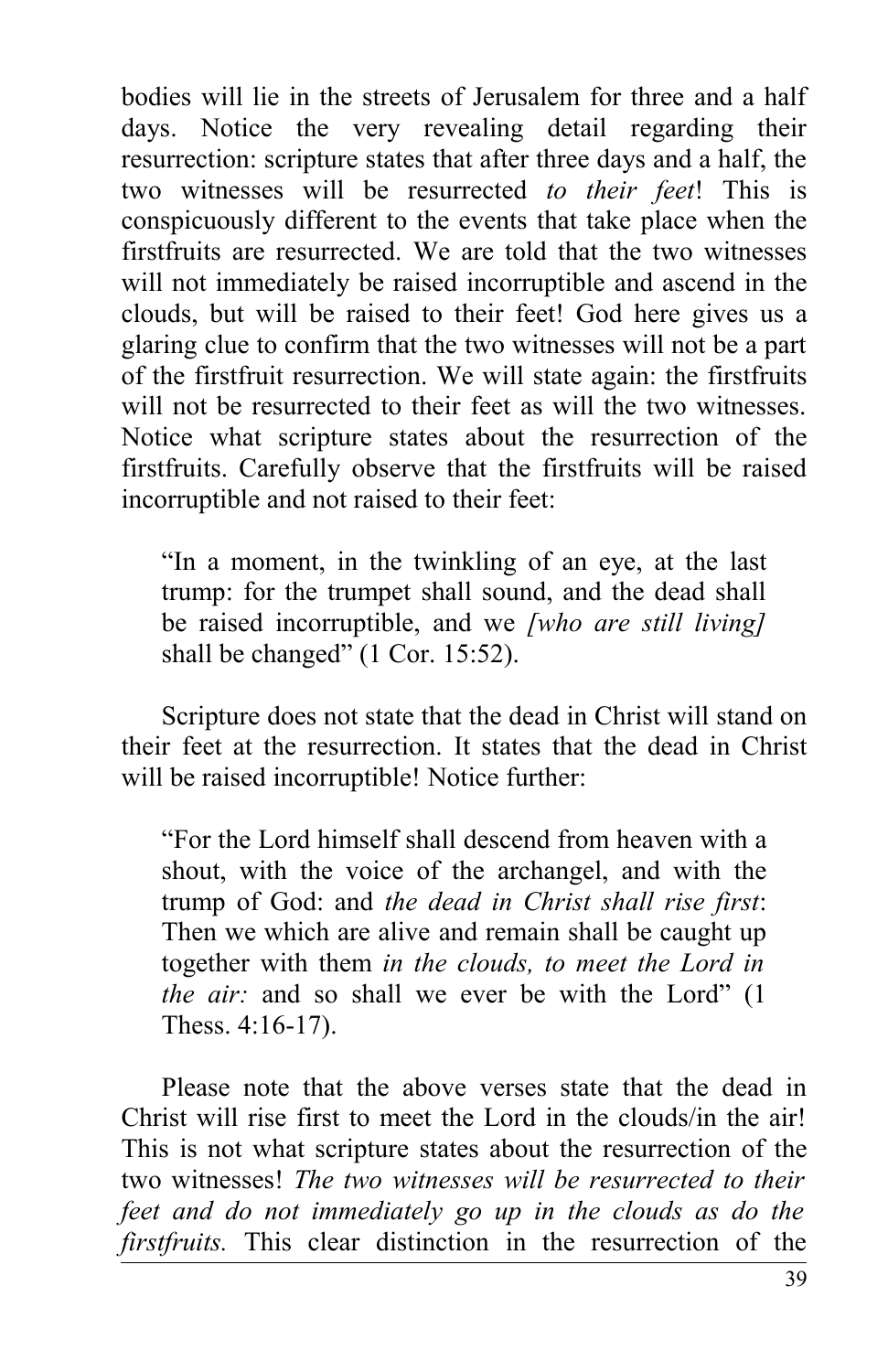firstfruits and of the two witnesses should prove beyond doubt that the two witnesses are not resurrected at the same time as the firstfruits, clearly indicating that they are *not* firstfruits!

The **third proof** given in scripture indicating that the two witnesses will be angels is by far the most conclusive and should leave readers with absolutely no doubt in their mind of their identity. Let us once again re-visit some verses in Zechariah 4:

"And said unto me, What seest thou? And I said, I have looked, and behold a candlestick all of gold, with a bowl upon the top of it, and his seven lamps thereon, and seven pipes to the seven lamps, which are upon the top thereof: **And two olive trees by it, one upon the right side of the bowl**, **and the other upon the left side thereof**...Then answered I, and said unto him, What are these **two olive trees upon the right side of the candlestick and upon the left side thereof**?...Then said he, These are the two anointed ones, that stand by the Lord of the whole earth" (Zech. 4:2-3, 11, 14).

In the above verses we are clearly told that the two witnesses stand on either side of Christ (the Bowl), and on either side of the Church (candlestick). Note that the two witnesses do not stand on either side of the last two lamps or last two congregations (Philadelphia and Laodicea) as many mistakenly believe. Scripture is clear in stating that the two witnesses stand either side of the Church! We must understand what God is communicating to us in these verses if we are to truly understand the identity of the two witnesses. Let us discuss what is stated in Zechariah 4 verses 2, 3, 11 and 14.

The Church has been in existence as a spiritual organism since the very first Pentecost after Christ's resurrection. That is the day when God gave His Holy Spirit to His people who were assembled together in unity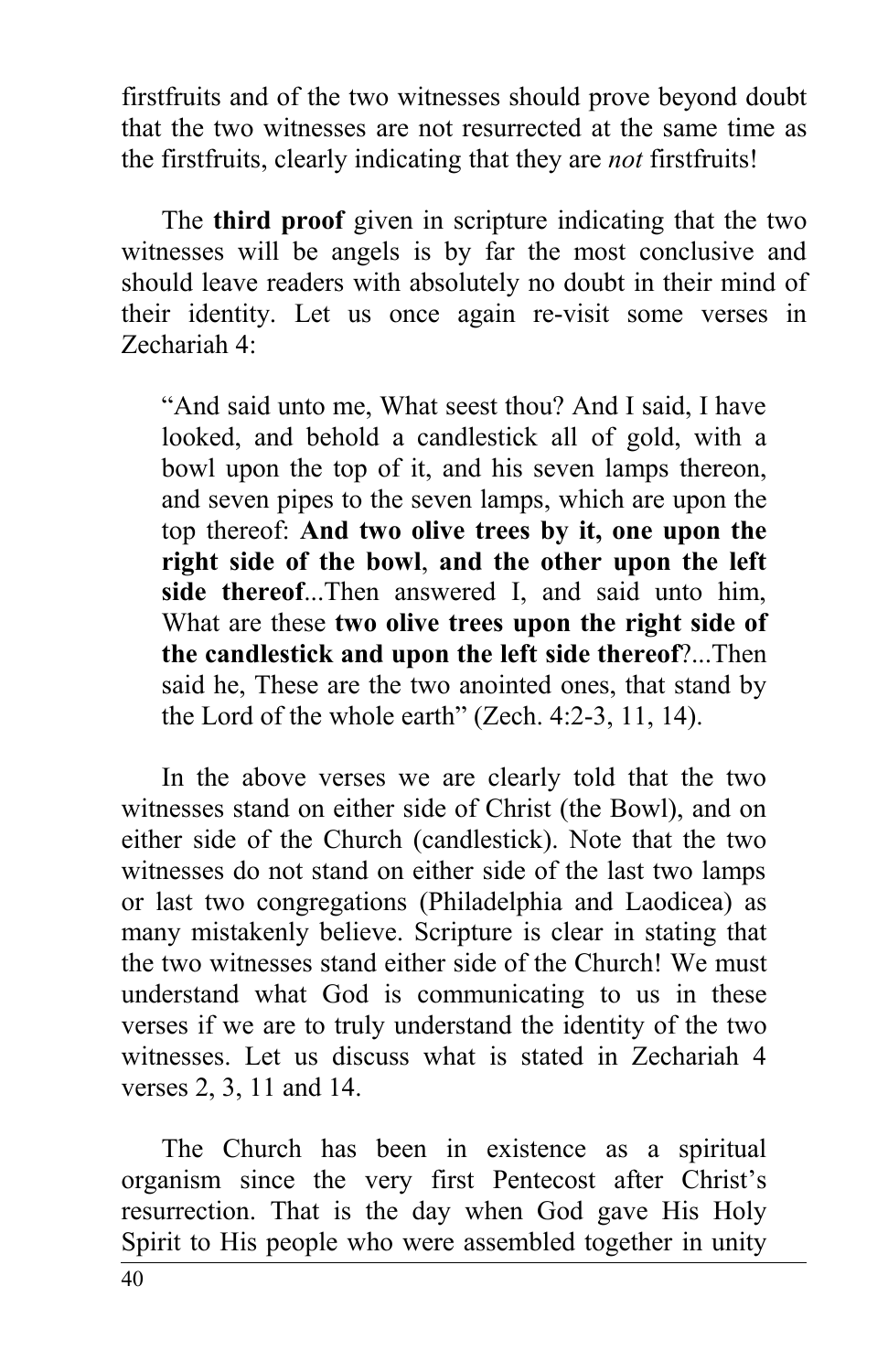(Acts 2:1-3). God's Church has been in existence ever since that Day of Pentecost (Matt. 16:18). Throughout its almost 2000-year history, the Church of God has seen seven consecutive and progressively coexisting congregations namely Ephesus, Smyrna, Pergamos, Thyatira, Sardis, Philadelphia and Laodicea. These seven congregations make up the seven lamps found on the *one* candlestick (Church) which is discussed in Zechariah 4. Zechariah 4 is clear in stating that the two witnesses stand on either side of the candlestick, and either side of the seven lamps or seven congregations! Since the seven congregations together span a lifetime of almost 2000 years, the two witnesses must also be in existence throughout those almost 2000 years, otherwise the verses in Zechariah 4 discussing the two witnesses in relation to the Church are void! If we understand what God is communicating through Zechariah 4, we should easily understand that the two witnesses stand on either side of the one Church of God which has been in existence for almost 2000 years. The two witnesses have stood by the Church throughout its history  $-$  so says Zechariah 4! No two men have lived throughout the history of the Church from its inception on that first Day of Pentecost after Christ's death and resurrection to the time that Christ returns on a future Feast of Trumpets some 2000 years later! This is further evidence – irrefutable proof that the two witnesses in this end-time are not men, but angels! They have been Christ's helpers, standing on each side of Him and on each side of the Church throughout its 2000-year history! We must understand what God is communicating to us through Zechariah 4 and other scriptures in the Bible. God has made the identity of the two witnesses clear to His people, as He lights up their path and shows them what lies immediately ahead so that they are not caught unawares (Ps. 119:105; 1 Thess. 5:4).

Here is a point by point recapitulation of the major points which have been covered in this booklet thus far: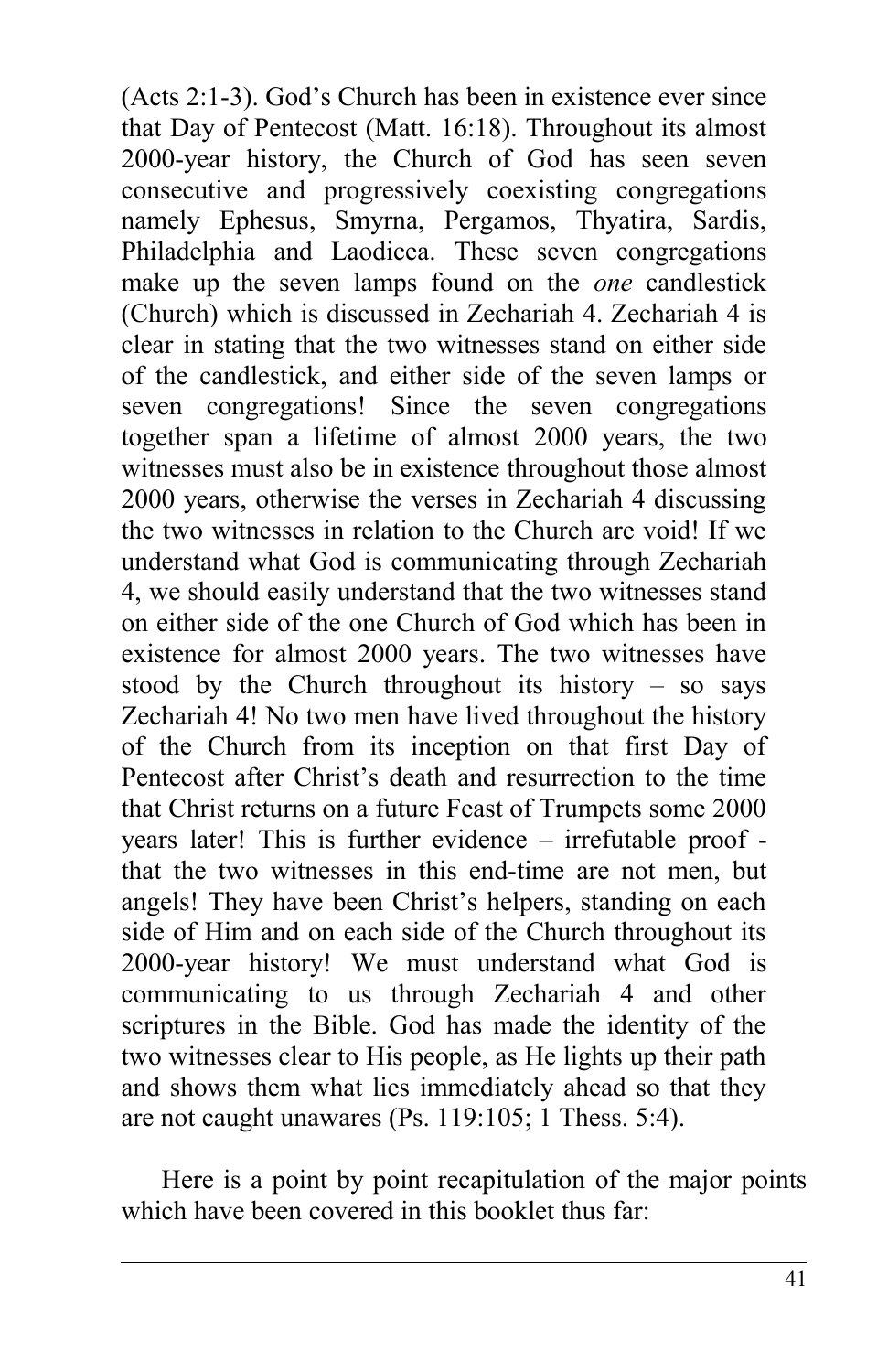- 1. Zech 4:2 tells us that Jesus Christ is the Head of the one candlestick, or Church.
- 2. The seven lamps (or seven congregations) form the one candlestick, or one Church (Zech. 4:2).
- 3. Zech. 4:3, 11, 14 tell us that the two olive trees are not Churches, and do not stand beside the last two congregations (Philadelphia and Laodicea). We are told that the two olive trees are two witnesses (Rev. 11:3-4) who stand on either side of Christ (the Bowl) and on either side of the entire Church (candlestick) made up of seven congregations (Ephesus to Laodicea).
- 4. Zech. 4:6-10 discusses the Church's foundation: it was laid millennia ago by Zerubbabel (or Jesus Christ) through the apostles and prophets. We are also told that the Church will be "finished" by Jesus Christ at the resurrection.
- 5. Zech. 4:10 tells us that the plummet is in the hands of Zerubbabel (Christ). A plummet is a measuring device used to build. Only God can measure His called-out ones as He builds and completes His temple.
- 6. Rev. 11:4 tells us that the two witnesses are lights in a dying world during the Great Tribulation.
- 7. If the two witnesses stand on either side of the seven lamps that make up the one candlestick, it would follow that these two witnesses have stood on either side of the Church since its inception on the Day of Pentecost in the year of Christ's death and resurrection. This clearly indicates that the two witnesses are not men, but angels.
- 8. Rev. 11 tells us that the two witnesses will appear in this end time to fulfill a 1260-day commission.
- 9. Luke 17:26-30 compares and contrasts the beginning of the Day of the Lord to the time of Lot in Sodom and Gomorrah as recorded in Genesis 18 and 19.
- 10. Genesis 18:2-3 state that three "men" appeared unto Abraham: Christ, and two angels who witnessed to Sodom and Gomorrah (see also Gen. 18:20-22; Gen. 19:1), further indicating that the two witnesses in this end time will be angels.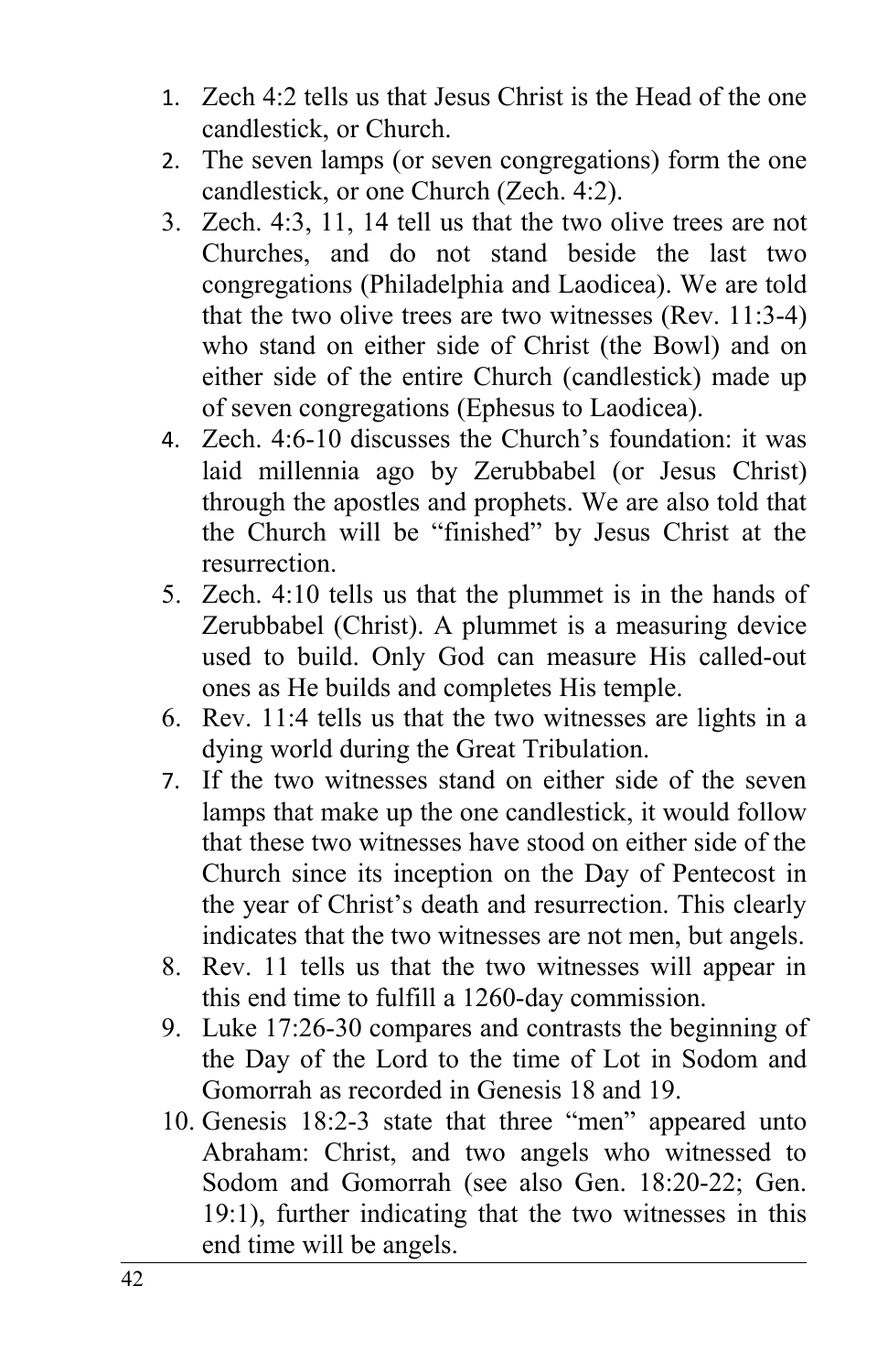- 11. Genesis 19:12-23 demonstrates that the two angels guided Lot and his family to a place of protection, as will the two witnesses in this end-time guide God's faithful to a place of safety to be protected from the Great Tribulation.
- 12. Gen. 19:13, 24-25, 28-29 show that the two angels (witnesses of that day) were used to destroy Sodom and Gomorrah just as the two witnesses will be used for 1260 Days of Tribulation to deliver the curses from God on this sin-sick world. Through their preaching and performing of miracles they will be lights to those in the Great Tribulation.
- 13. The difference in events which take place between the resurrection of the two witnesses and the resurrection of the firstfruits proves that the two witnesses are not firstfruits and will not be part of the firstfruits resurrection (Rev. 11:11; 1 Cor. 15:52; 1 Thess. 4:16- 17).

Zechariah 4 contains a very important vision for God's Church. God has now clarified the vision for His people as He lights up their path for what lies immediately ahead. God has promised not to leave His people in darkness: "ye, brethren, are not in darkness" (1 Thess. 5:4). Thank God for the deep understanding which He is giving those who care to listen to His communication.

#### **Sequence of events**

To summarize what has been discussed, here is an outline of a very possible sequence of events:

#### • **10th day of the first month**

The Day of the Lord may very well commence on this day in an upcoming future year. The  $10<sup>th</sup>$  day of the first month corresponds with the Old Testament day of the "setting apart of the lambs" before Passover (Ex. 12:3). Similarly, it would follow that on this day in a future year, God's faithful will be "set apart" to be taken to a place of safety.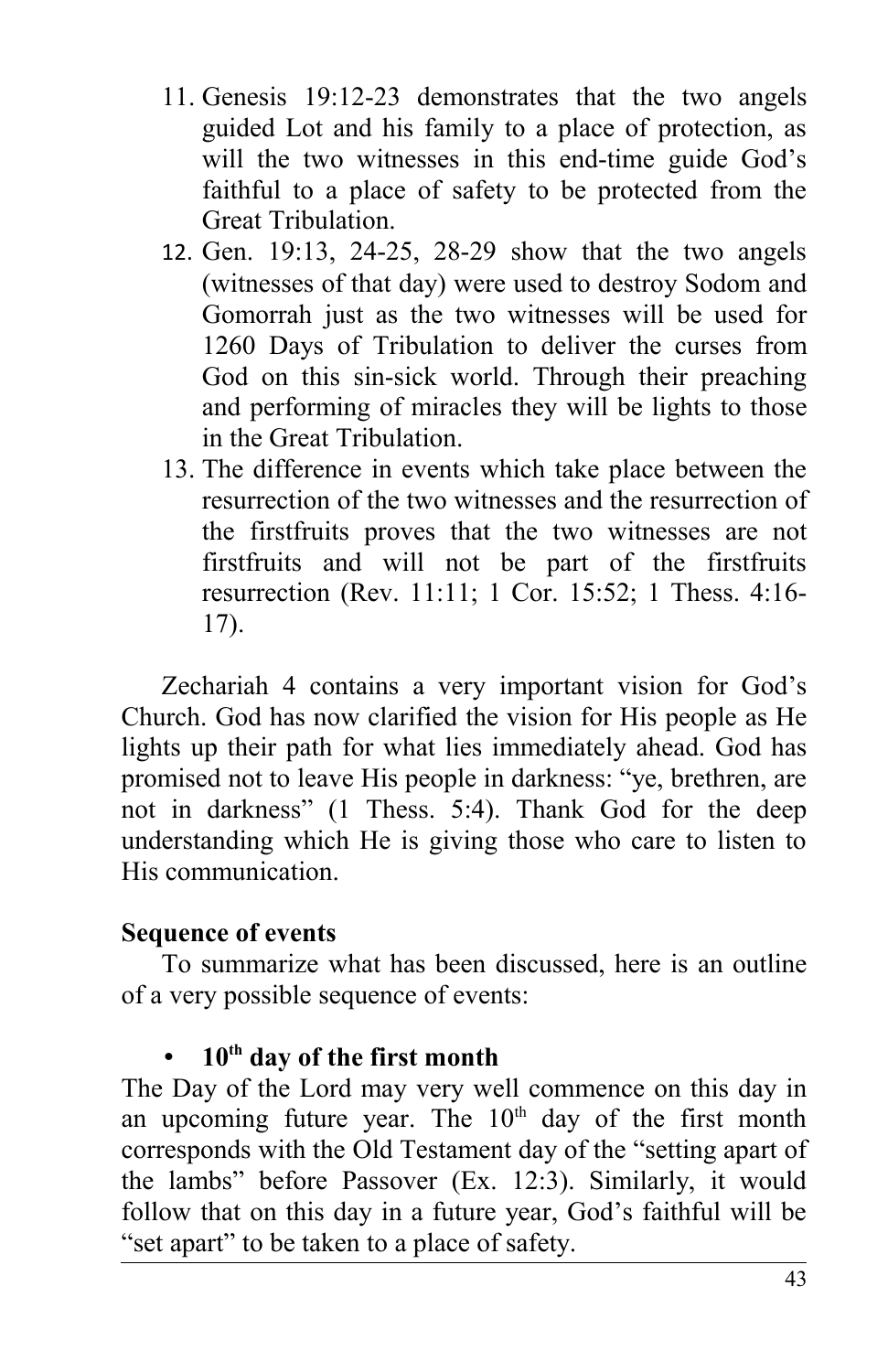Christ will come "as a thief in the night" to mark the beginning of the Day of the Lord (1 Thess. 5:2; 2 Pet. 3:10; Rev 3:3; Rev. 16:15). Every indication is that He will come with the two witnesses (angels) by His side (see parallel in Gen. 18:1-2). The 1260-day commission of the two witnesses (Rev. 11:3) will commence when the Day of the Lord begins – four days before the Great Tribulation. Between the  $10<sup>th</sup>$  day and the  $15<sup>th</sup>$ day of the first month, the first four seals will be opened (Rev. 6:1-8).

# • **15th day of the first month**

The morning after the Passover meal, God's faithful will be taken to a place of protection. This is a direct parallel to when the Old Testament Israelites fled Egypt, and presumably also when Lot and his family were offered a place of protection (Ex. 12:22; Gen. 19:15).

The fifth seal, or Great Tribulation, begins on the day when God's faithful are taken to a place of protection.

At this time, the Midnight Cry will begin to go out through the two witnesses (Matt. 25). The timing of the Midnight Cry is in direct parallel to the Midnight Cry which took place when the Israelites fled Egypt (Ex. 12:30).

# • **Day of Pentecost, preceding Feast of Trumpets three and a half years later**

The firstfruits resurrection will take place on the Day of Pentecost. (Please download or request the FCGL booklet entitled "God's Feast days: Pentecost" for a full explanation and proof of the Pentecost resurrection).

#### • **Four days before Feast of Trumpets 3 ½ yrs later, when Christ returns as King of kings**

The two witnesses will be killed (Rev. 11:7) and will lie in the streets for three and a half days (Rev. 11:9). During this time the world will "make merry" and "give gifts" because these two prophets would have finally been put to death (Rev. 11:10).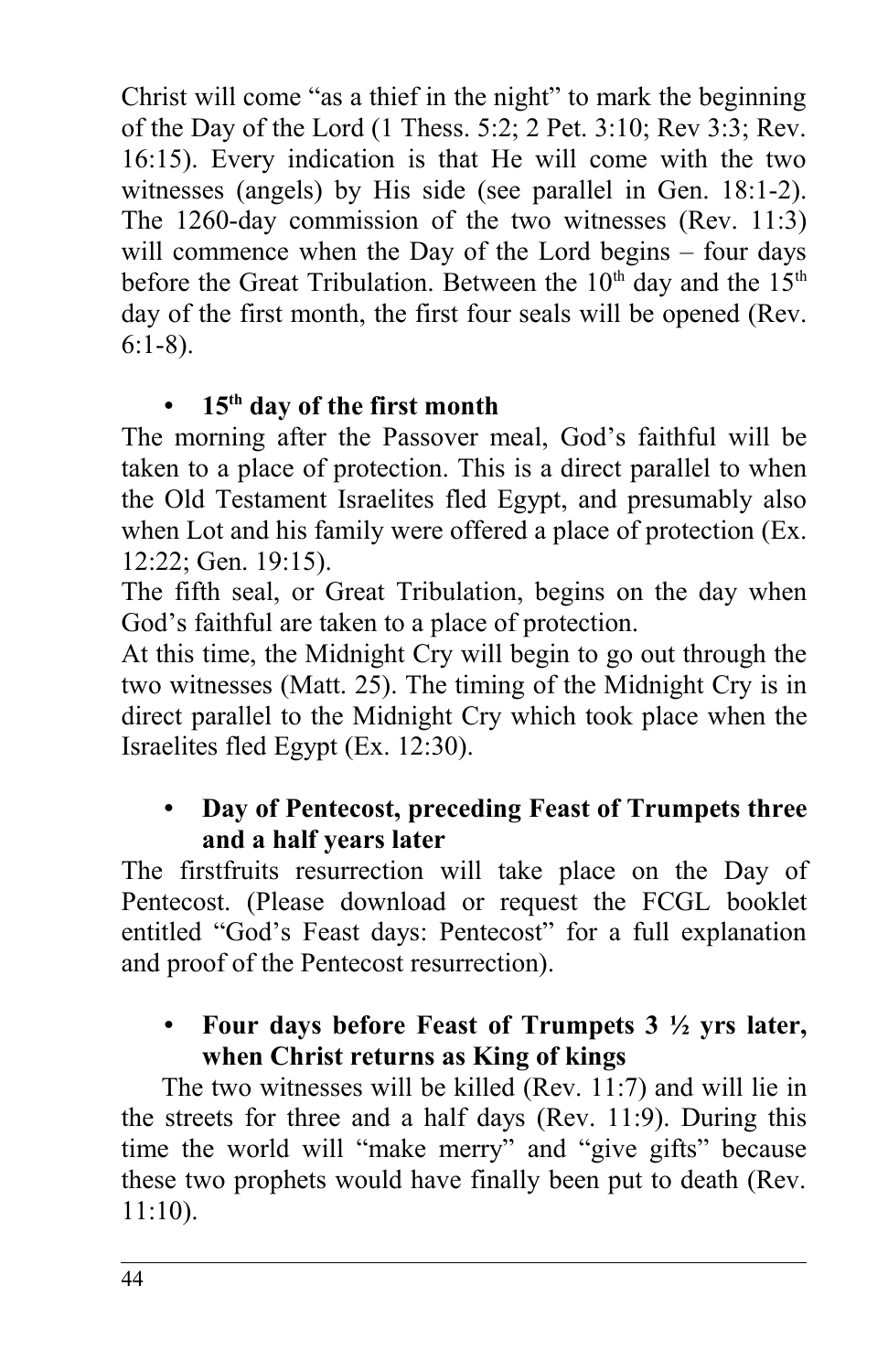#### • **Feast of Trumpets**

The two witnesses will be resurrected *to their feet* on the Feast of Trumpets when great fear will fall upon those who see them (Rev. 11:11). The two witnesses will thereafter be called up to heaven (Rev. 11:12).

On a future Feast of Trumpets, Christ will return to this earth with His wife, as King of kings and Lord of lords.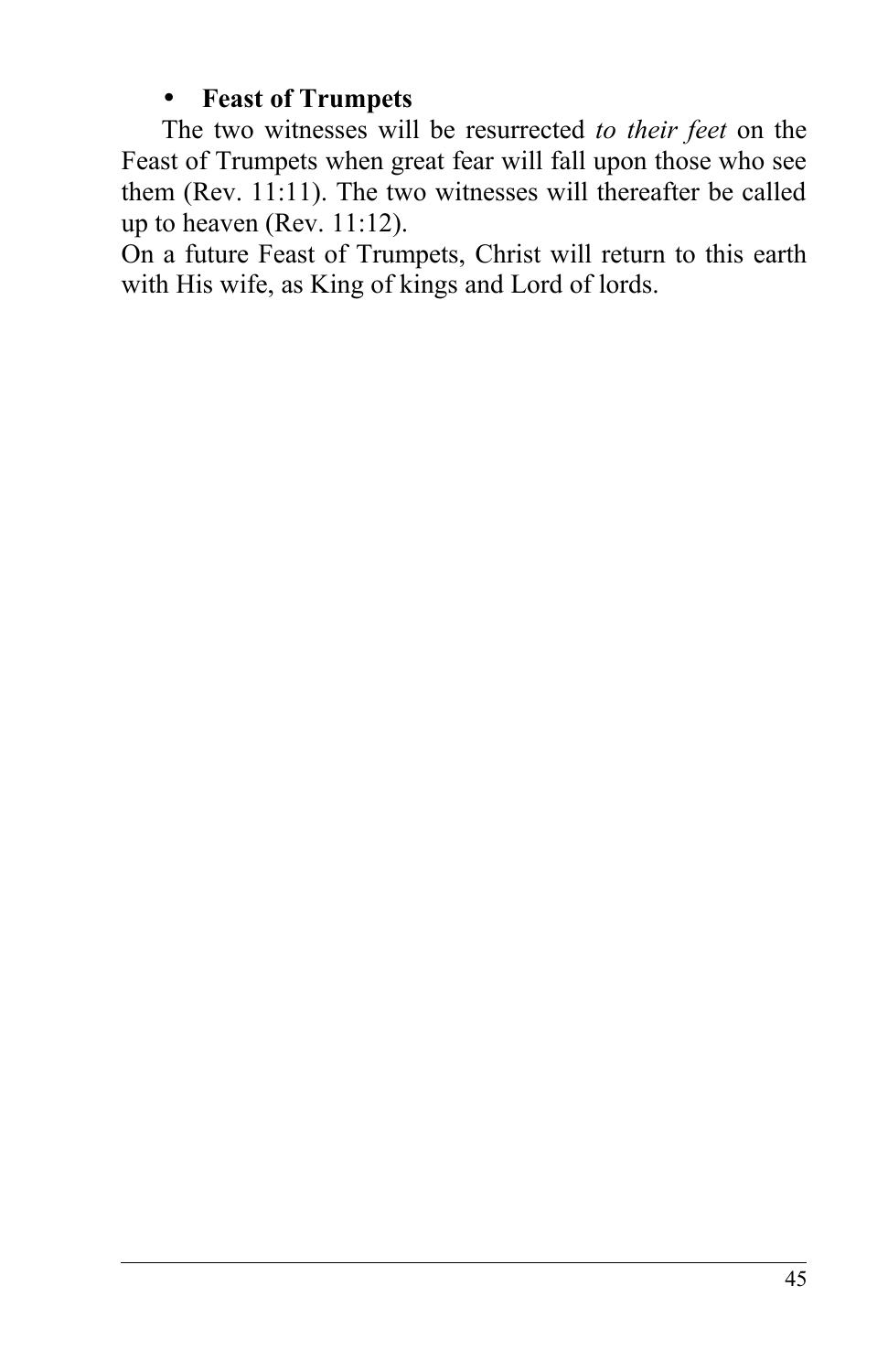# **Chapter 4 Matthew 25 – Parable of the Ten Virgins**

ow that we have clear understanding on the identity of the two witnesses, it is possible to completely If understand the prophecy outlined in Matthew 25. In The two witnesses, it is possible to completely understand the prophecy outlined in Matthew 25. In this final chapter, we will discuss the parable of the ten virgins:

"Then shall the kingdom of heaven be likened unto ten virgins, which took their lamps, and went forth to meet the bridegroom. And five of them were wise, and five were foolish. They that were foolish took their lamps, and took no oil with them: But the wise took oil in their vessels with their lamps. While the bridegroom tarried, they all slumbered and slept. And at midnight there was a cry made, Behold, the bridegroom cometh; go ye out to meet him. Then all those virgins arose, and trimmed their lamps. And the foolish said unto the wise, Give us of your oil; for our lamps are gone out. But the wise answered, saying, Not so; lest there be not enough for us and you: but go ye rather to them that sell, and buy for yourselves. And while they went to buy, the bridegroom came; and they that were ready went in with him to the marriage: and the door was shut. Afterward came also the other virgins, saying, Lord, Lord, open to us. But he answered and said, Verily I say unto you, I know you not. Watch therefore, for ye know neither the day nor the hour wherein the Son of man cometh (Matt. 25:1-13).

This is a parable which discusses the situation in this end time, including the time during the Great Tribulation. The ten virgins – made up of five wise and five foolish – are all currently slumbering and sleeping. This is very evident and can be seen all around us in this end time. Most of God's people seem to be tired, and have for the most part given up on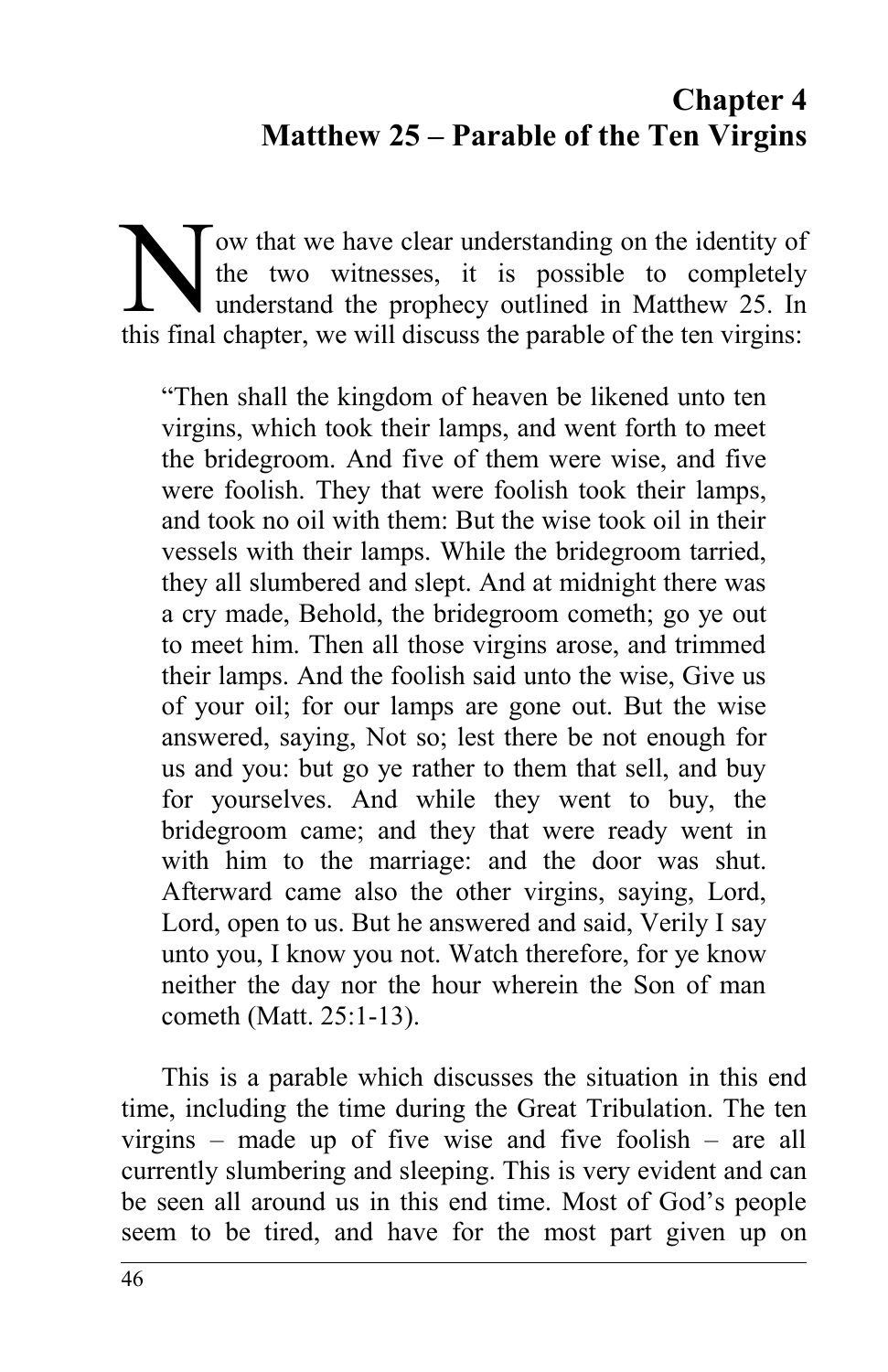proving all things (1 Thess. 5:21). Many reject deeper understanding being communicated by God. They seem happy to simply follow the advice and teachings of their physical leaders rather than proving what is taught in their Bible. Many feel safe and comfortable in larger groups.

A number of leaders of the various WCG splinter groups have dangerously taken the liberty of appropriating Biblical titles to themselves. These titles are clearly not theirs to take, yet their followers are happy to endorse those titles and teachings even though they can so easily be proven to be illegitimate. In so doing they are rejecting their Head, Jesus Christ (Rev. 3:14-22). Most followers simply seem not to care! Furthermore, many claim that the Elijah has already come and restored all things so they do not feel the need to continue proving anything further which their Creator may be trying to communicate at this time. The desire to "prove" is no longer there. This attitude is very dangerous and unbiblical! These are only a few of the many examples which demonstrate that the majority of God's people are currently slumbering and in a deep state of sleep. Scripture is clear in stating that "while the bridegroom tarried, they all slumbered and slept" (Matt. 25:5). This is evidently taking place right now. The parable of the ten virgins should act as a strong warning to all of God's people who are admonished to do what they can now, before the clock strikes midnight! Once midnight strikes, it will be too late for the Laodiceans and those other congregations who deny Christ's name – authority, to forego the calamities of the Great Tribulation. God's people must be ready *before* midnight strikes (Matt. 24:44)! Now is the time to test and prove all things and ensure that we all remain spiritually alert and following our Head, Jesus Christ.

Matthew 25:6 goes on to tell us that at midnight a cry is made. As proven in our booklet entitled "The Day of the Lord cometh…", the midnight cry will go out through the two witnesses the moment God's faithful few have been taken to a place of protection. It is at this point that the ten virgins will all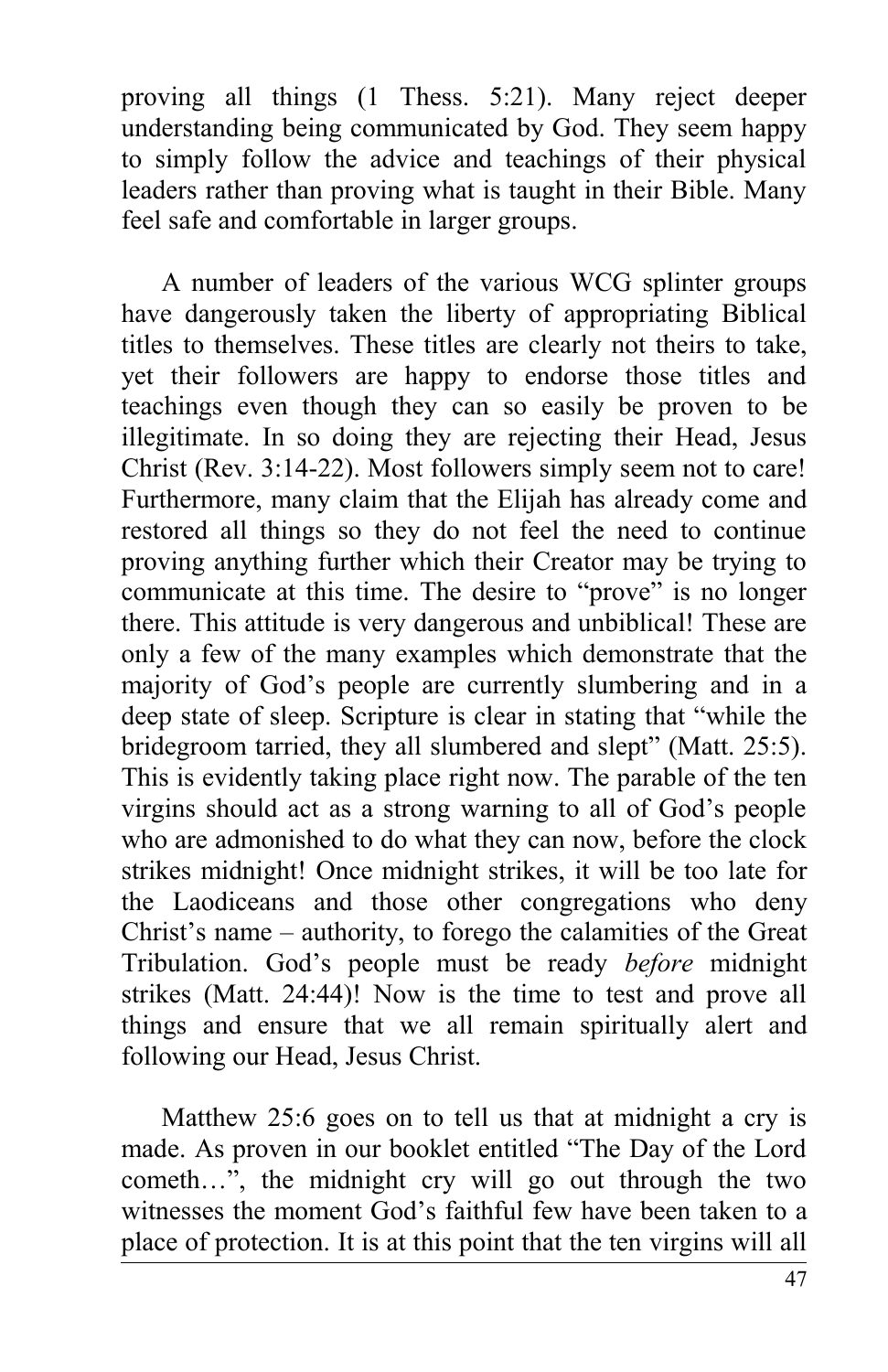wake up (verse 7). Sadly, it will be too late for any of them to escape the correction of the Great Tribulation. Scripture indicates that, when the Great Tribulation begins, the wise virgins will have "oil" in their lamps while the foolish virgins will be caught "empty handed" (vs. 8). Notice the relevant verses in the parable:

"And the foolish said unto the wise, Give us of your oil; for our lamps are gone out. But the wise answered, saying, Not so; lest there be not enough for us and you: but go ye rather to them that sell, and buy for yourselves" (Matt. 25:8-9).

Interestingly, the wise virgins don't give the foolish virgins of their oil "lest there be not enough". The obvious question is: why wouldn't a brother give oil to another brother when in need? Obviously, it is not possible for oil to be given by the wise virgins, otherwise they would surely give some to their brothers.

At this juncture it is important to look into the qualities of oil to understand what the foolish virgins will be lacking, and what the wise virgins cannot give. Scripture mentions eight different examples for the use of oil, which we must examine:

- 1) Ordination setting apart for holy use (Lev. 8:12)
- 2) Anointing for healing (Jm. 5:14)
- 3) Symbol of abundance; [Note: the lack of oil is a sign of famine] (Joel 2:19)
- 4) Added to offerings (Lev. 2:4)
- 5) Cleansing agent (Lev. 14:16-17)
- 6) Food (Deut. 7:13)
- 7) Illumination (Ex. 27:20)
- 8) Medicinal ointment (Luke 10:34)

When we think about the spiritual application of "oil", we can quite easily understand that no individual can 'give' oil! As we endeavor to understand the analogy in the parable of the ten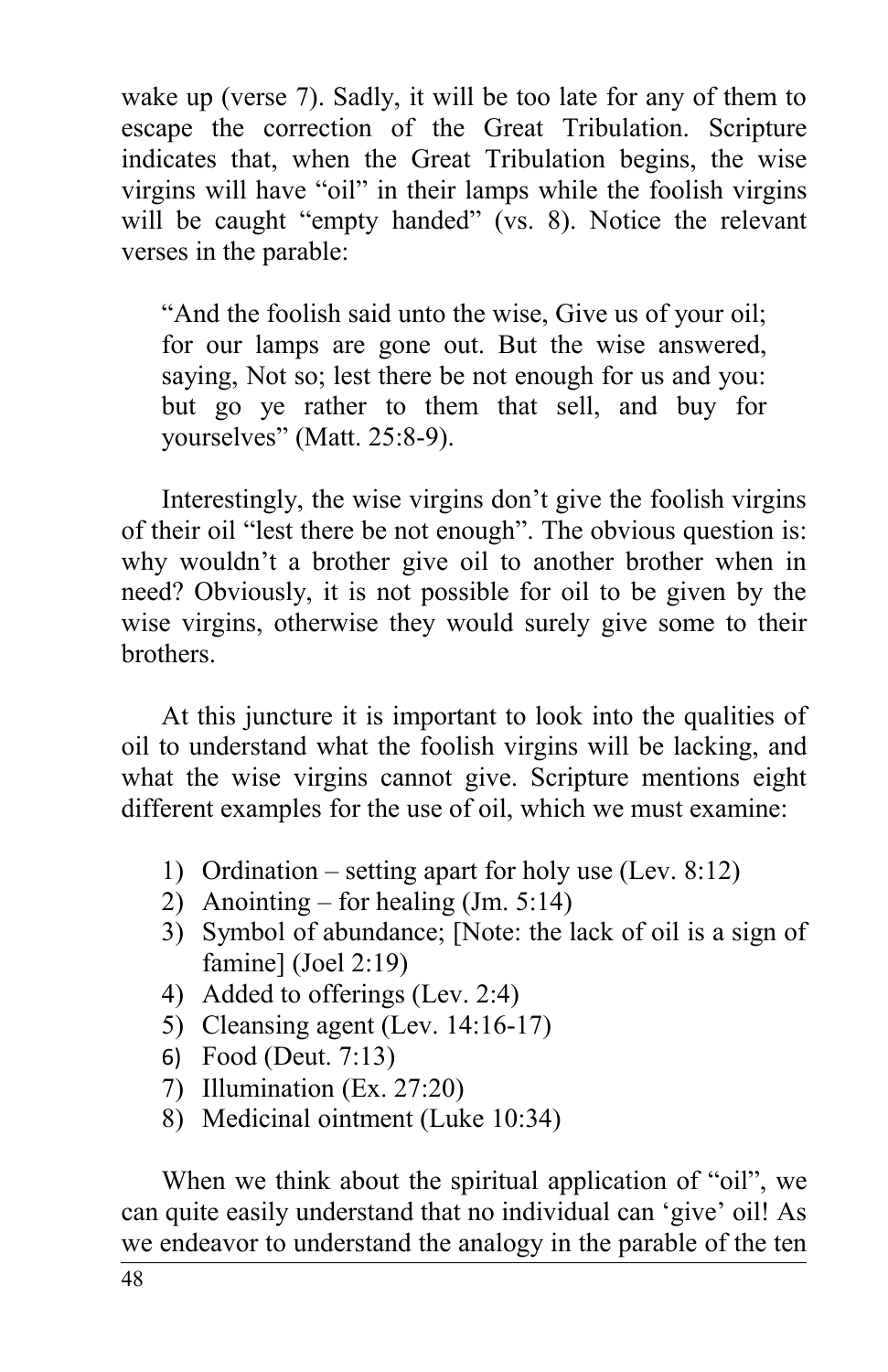virgins, we must apply the above uses of oil in a spiritual context as it is intended in Matthew 25. We must understand that it is only *God* who can **anoint** the Laodiceans eyes' with eye-salve so that they can see; it is God who has to give them **medicinal ointment** to heal them of their ways, and Who must **illuminate** the path of those in the Great Tribulation through understanding. God must give them the spiritual **abundance** that they will need to feed them spiritually in understanding His Truth (Deut. 7:13). The fact that the foolish virgins do not have oil in their lamps is a sign of spiritual famine. Many of the Laodicean leaders are currently not allowing God to feed the flock under their care (Jer. 23; Ezek 34 etc). Some leaders place themselves as a barrier between the brethren and God. Furthermore, most of God's people are currently blatantly rejecting God's Truth which is being presented to them, and as a result they are starving themselves spiritually of deeper understanding of God's Word! As God's people reject God's Truth they reject Christ as their spiritual Head! In this sense, the wise virgins cannot help the foolish virgins. God has to anoint the eyes of the "foolish" virgins before progress can be made. The foolish virgins will have to go to God in deep repentance, and come under the authority of Christ before they can be helped! Any help given before this takes place will be a futile endeavor – this is why the wise virgins cannot give oil!

In Matthew 25:9, we see that the wise virgins counsel the foolish virgins to "go ye rather to them that sell, and *buy* for yourselves". The foolish virgins are admonished to go and "buy" oil. The Hebrew word for "buy" is "agorazo" and means "to redeem". This means that in the Great Tribulation the wise virgins will advise the foolish virgins to go and redeem themselves before God! They must place themselves under Christ's authority, overcome, grow and build character – things the foolish virgins will have to do for themselves. This situation refers to the relationship between the individual and God. The counsel given by the wise virgins to the foolish virgins is identical to the admonishment given to the Laodicean congregation by Christ Himself. Notice: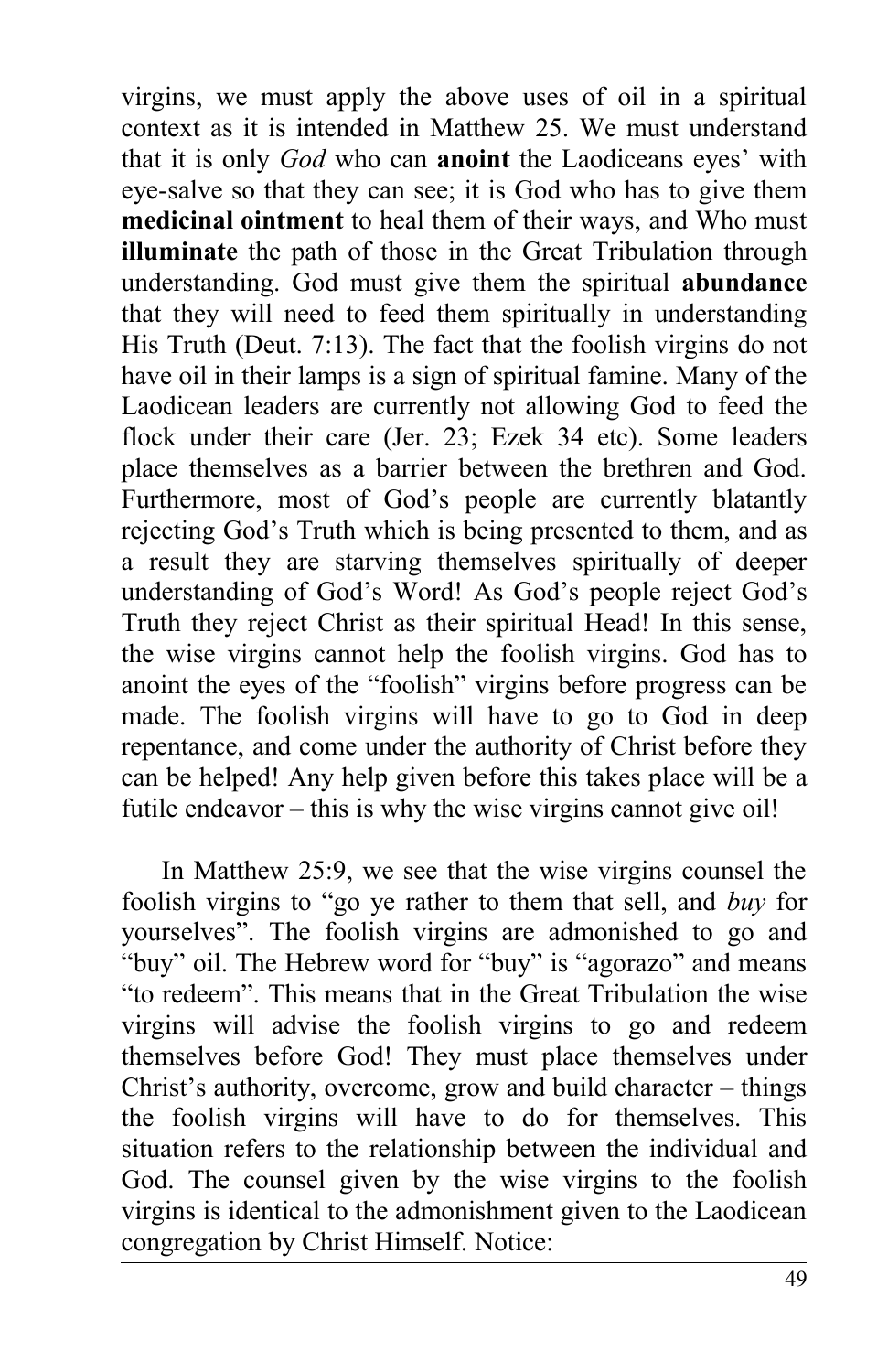"And unto the angel of the church of the Laodiceans write…**I counsel thee to** *buy* **of me gold** tried in the fire, **that thou mayest be rich; and white raiment, that thou mayest be clothed, and that the shame of thy nakedness do not appear; and anoint thine eyes with eyesalve, that thou mayest see**" (Rev. 3:14, 18).

That "golden oil" (Zech 4:12) must be "bought" (Matt. 25:9) from Christ! In Revelation 3:18, Christ tells the Laodicean congregation to go to Him to buy gold tried in the fire. This is a perfect parallel with what is stated in the parable of the ten virgins. Only *His* oil will make God's people "rich", spiritually speaking, and they must get it from Him (Joel 2:19). It is *God's* oil that acts as "medicinal ointment" which is to be used to "anoint the eyes" so God's people can see spiritually (Lk. 10:34). This is the only way He can illuminate their spiritual path (Ex. 27:20). God's oil will "cover the shame of thy nakedness" as He feeds them Truth. It will clothe them with Truth. We also already saw that "oil" is a cleansing agent (Lev. 14:16-17). Christ tells the Laodiceans to go to Him to buy what is needed to clean their spiritual raiment and make it white! In the parable of the ten virgins, the wise are admonishing the foolish virgins to look to Christ, the spiritual Head of the Church – something that the Laodiceans are failing to do (Rev. 3:20). This is where they are to "buy oil" and this is how they can begin to redeem themselves – by looking to Christ, the spiritual Head! The foolish virgins are to "go ye rather to them that sell" (vs. 9), indicating that they are being directed to the Work Christ will be performing during the Great Tribulation through His two messengers, the two witnesses, who will be Christ's representatives on earth at that time. The two witnesses will be *lights* during the dark days of the Great Tribulation. In the Great Tribulation, some evidently take the counsel given by the wise virgins and go to redeem themselves.

Matt. 25:10 further tells us that "while they went to buy [redeem themselves], the bridegroom came; and they that were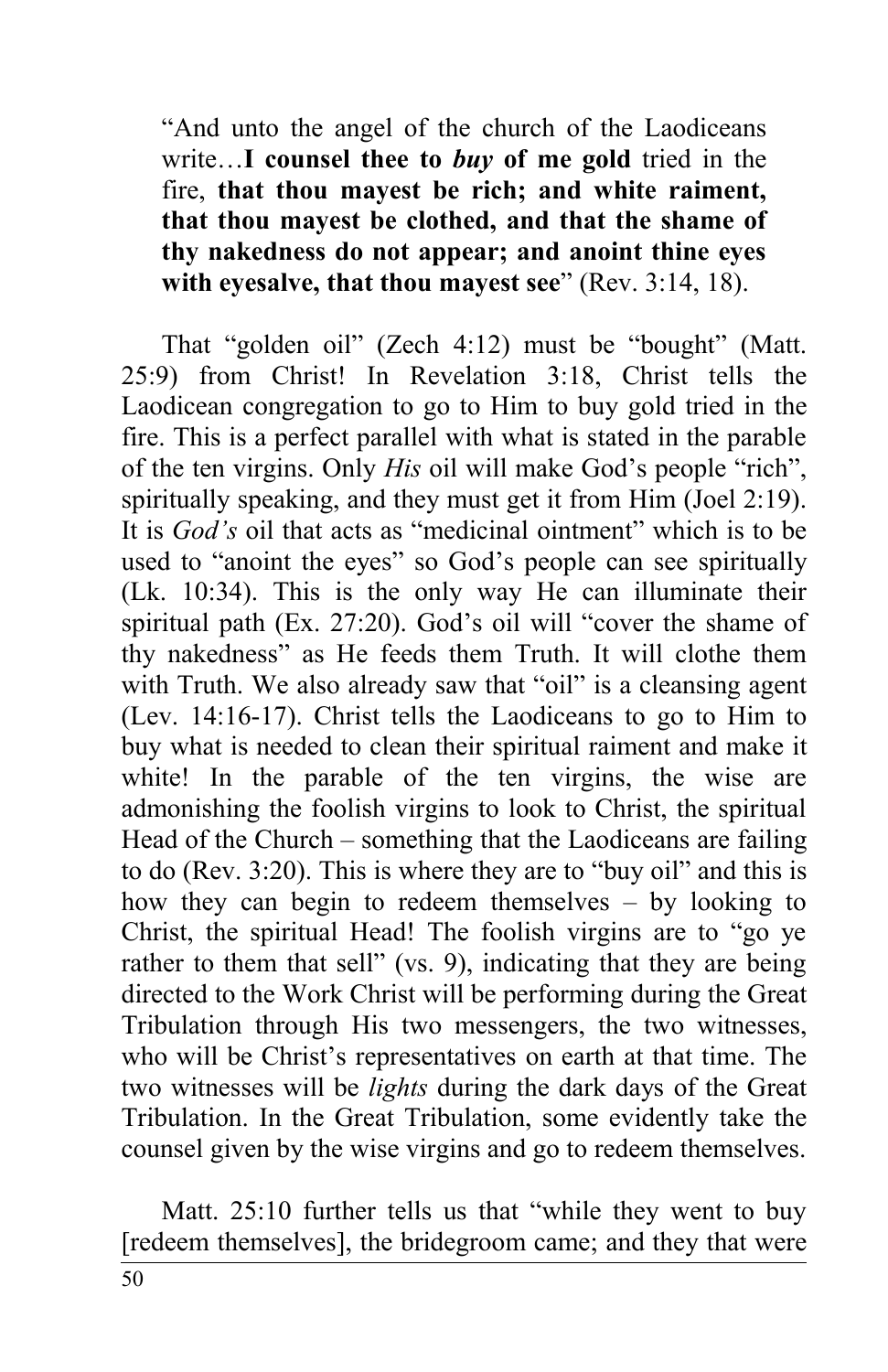ready went in with him to the marriage: and the door was shut". Those who redeem themselves in time will be part of the future firstfruits resurrection; the rest will be shut out of the marriage to Jesus Christ. Notice: "Afterward came also the other virgins, saying, Lord, Lord, open to us. But he answered and said, Verily I say unto you, I know you not" (Matt. 25:11- 12). This is the very sad ending for those who go into the Great Tribulation and do not allow themselves to be corrected by Christ and be redeemed.

At the time of the resurrection, God's Church will be complete (Rev. 19:7). At that point, Zerubbabel would have finished measuring His people and the construction of the spiritual temple will be complete. Meanwhile, however, God continues to call and measure. Matthew 25:13 is admonition and a strong warning for all of us at this time to ensure that we watch and prepare ourselves by building righteous character and take on the mind of Christ (Phil. 2:5), so that the parable of the ten virgins is not realized in our lives and we don't have to go through the fiery trials of the Great Tribulation to purify ourselves:

"Watch therefore, for ye know neither the day nor the hour wherein the Son of man cometh" (Matt. 25:13).

Matthew 25:13 is admonition for all of God's people today. God gives us this warning so that the parable and prophecy outlined in Matthew 25:1-12 is not realized in our lives! God wants more than anything that all of His people wake up in time and repent so that they will not have to be corrected through the fiery trials of the Great Tribulation. Through this deeper understanding, God has imparted this urgent warning – it is now up to us to decide whether we will take heed and apply it. God is waiting to see our individual decisions, and what actions we will take. Will we respond to Him, or remain callus to His warning and counsel? Now is the time to get busy. Time is fast running out!